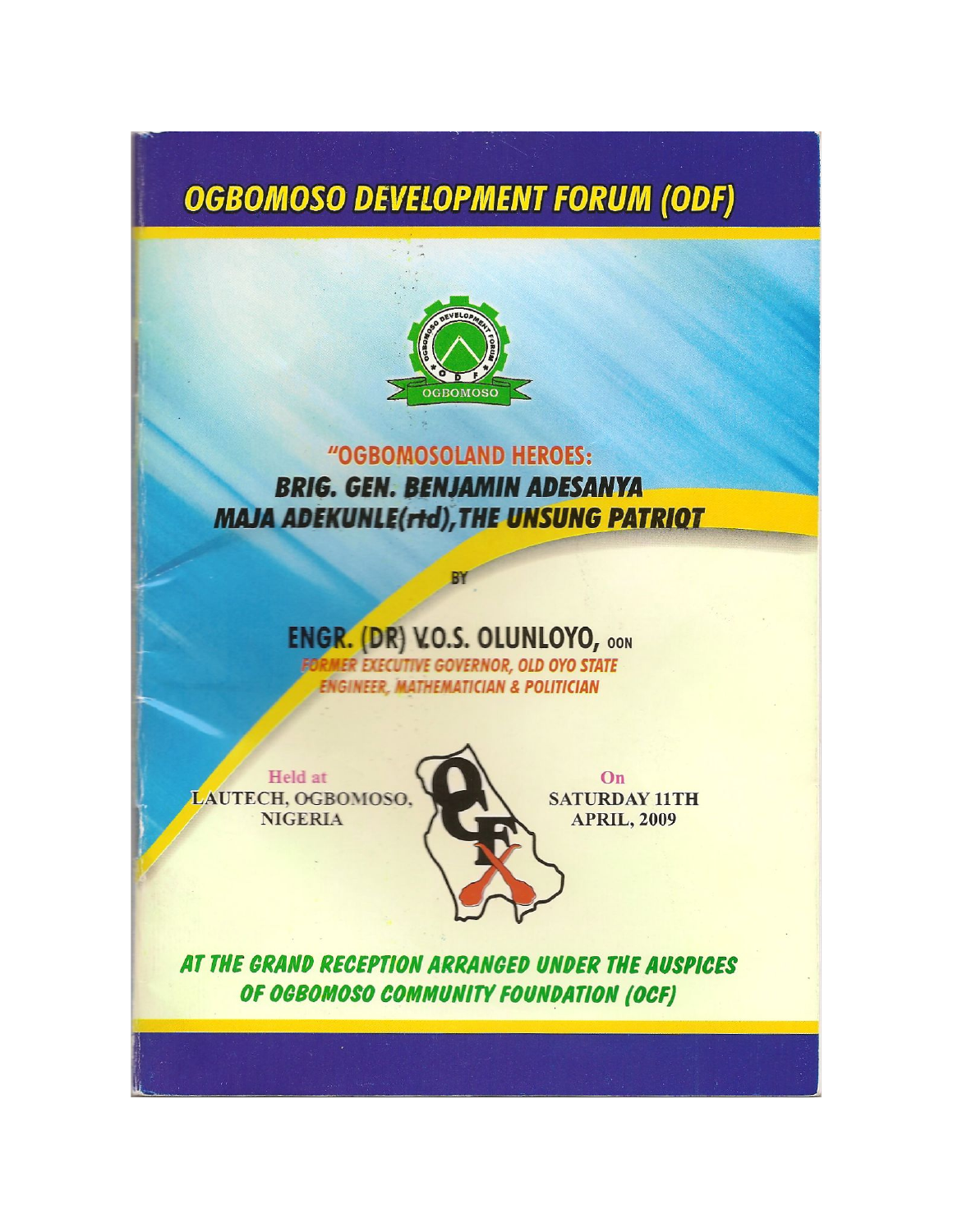*Ogbomosoland Heroes*

### **Introduction**

**OF**

## **THE GUEST LECTURER**

## **ENGR. (DR) V. O. S. OLUNLOYO, OON**

*Former Executive Governor Old, Oyo State of Nigeria.*

*By*

## **COL. DANIELAKINTONDE (RTD)**

*Former Military Governor, Ogun State, Nigeria*

Your Royal Majesty, Kabiyesi, Soun of Ogbomosoland, Other Royal Majesties hereby present, The Asiwaju of Ogbomosoland Chief Sunday Adebayo Adewusi GCFR, Chairman, Ogbomoso Community Foundation, Chairman, Ogbomoso Development Forum, Chairman of today's occasion, General Oladayo Popoola, Chairman, of other Ogbomoso Societies, in particular the umbrella body Ogbomoso Parapo Worldwide, Ajilete etc and the other dignitaries on the high table, Distinguished Ladies and Gentlemen,

At the planning stage, we had a tough time deciding on the guest lecturer, my thinking was on the fact that how can Dr. Olunloyo agree to give this lecture celebrating a soldier, Dr. Ladipo immediately assured us that he believes in outstanding people what ever it may be their area of activity except corruption or in unfair trickery or mischief.

Today, we are celebrating a true son of the soil, a field tested soldier and a war genius. The Ogbomoso Development Forum has carefully developed this title around our celebrant Brigadier General Adekunle. The title of the Lecture is:

#### **OGBOMOSOLAND HEROES:**

#### **BRIGADIER GENERAL BENJAMIN ADESANYA MAJA ADEKUNLE (Rtd)**

#### **The Unsung Patriot**.

Like the subject of the title, Dr. Omololu Olunloyo is no doubt the fittest available to deal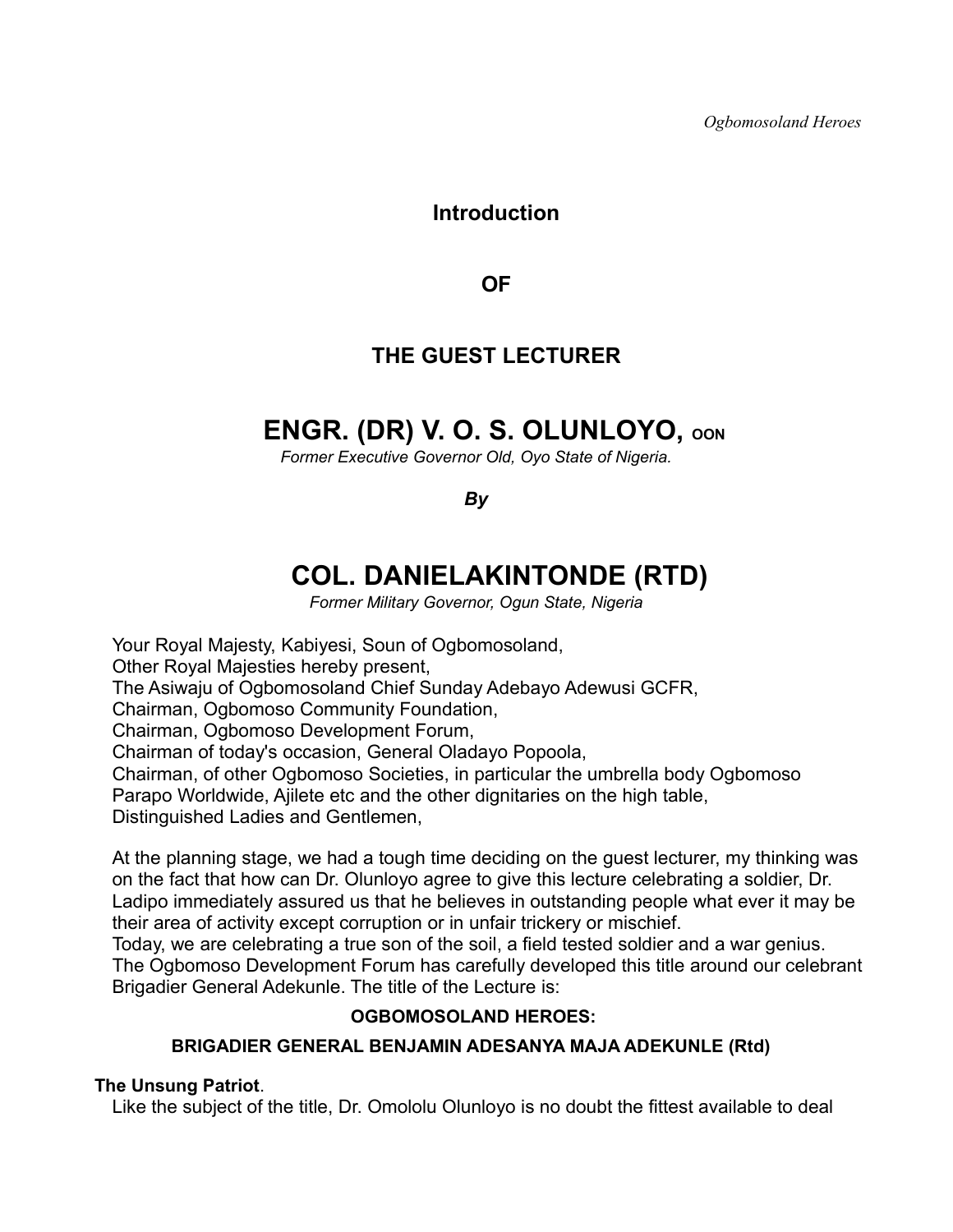with this title. This is so because, a subject like this, requires in depth research, and a critical review in the light of the circumstance of today's Nigeria. Dr. Omololu Olunloyo is no stranger to such an assignment. He falls in the class of Wole Soyinka, Professor Awojobi and their likes.

He is a genius who has shown his mettle in Mathematics, Engineering and Public Administration. If we go back to his days as a student in St Andrews University in Scotland, it will gladden our hearts to know that like the Nigeria Medical genius Dr. Akinola Maja, Dr. Olunloyo got an unarguable First Class in E":engineering and Obtained 5 gold medals in Mechanical Engineering and Engineering mathematics. For this, he was honoured by Her majesty the Queen of England Elizabeth II. He proceeded to his PHD and passed with distinction. He, in fact made the black race, Africa and Nigeria proud in Scotland. In 1962, after his return, he was made the Commissioner for Economic Planning and Community Development. Also in 1967 and 1971, he was reappointed commissioner for Education and later Local Government and Chieftaincy Affairs. In 1983, he became the Executive Governor of Oyo State, a position he held before the military took over. If you, our late Alhaji Olatunji Mohammed was his deputy while Alhaji (Dr) Saka Balogun was his Commissioner for Finance. Today, he will deliver the first lecture in the series on **Ogbomoso heroes**, a series established by the Ogbomoso Development Forum (ODF). Up till today, we have seen outstanding delivery in all subjects he has ever handled. Without doubt, Kabiyesis, Distinguished guests, sit back and enjoy this lecture given by a genius, in honour of a genius in the like of Brigadier General Benjamin Adekunle (Rtd), the Ashipa of Ogbomosoland.

**Thank you ...**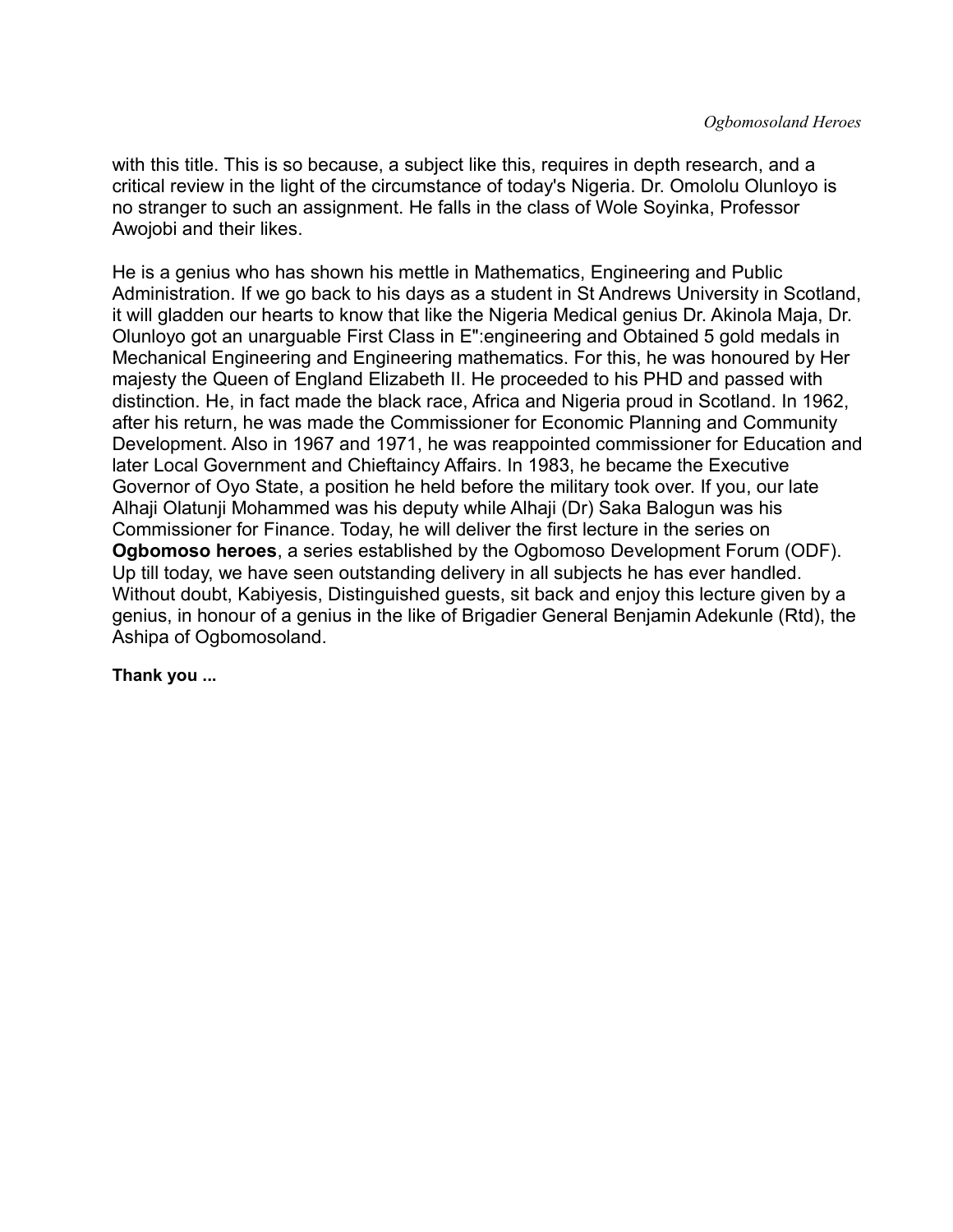#### **ALL PROTOCOLS DEEMED DULY OBSERVED**

My Lords Spiritual, my Lords Temporal, Your Royal Majesty, Soun of Ogbomosoland, Oba Alayeluwa, Oba (Dr.) Jimoh Oladunni Oyewumi, Ajagungbade III, heavyweights and juggernauts of Nigeria's past, present and future, distinguished ladies and gentlemen here present. You are all welcome to this unique celebration of a folk hero and a Nigerian icon. He is a famous person whom many people admire, respect and see as a symbol of excellence. Benjy, as he is often fondly called, has proved himself to be a soldiers' soldier to all and sundry in this country. Excellence can certainly be attained in any field of human endeavour. Adekunle has attained this in soldiering. In a way this is hardly surprising.

To appreciate his talents and success, you must have a. close look at his background. His father is Yoruba, Ogbomoso. His mother is Bachama from the sugar growing Numan in Adamawa. The Bachamas are noted for their fighting abilities. Traditional Yoruba history has it that Ogbomoso has always 'produced an almost continuous stream of iconic leaders and natural high fliers in virtually every field of human enterprise. I have repeatedly pointed this out in the past.

Such people include Professor Oyerinde, Professor Ayandele, Premier S. L. Akintola and his children, Air Force Head Alao, Ministers, Permanent Secretaries, Federal and State Legislators, the redoubtable former Inspector General of Police, Sunday Adewusi, Military Governors and MILADS like General Oladayo Popoola, Akintonde, Ibrahim Taiwo. So also are the old guards like Federal Minister Oladejo Adigun, N. A. Adibi, Victor Lajide, the first Asiwaju of Ogbomosoland. Along with all these comes a surprise, the incomparable Herbert Macaulay is also partly from Ogbomoso. Chief S. A. Ogundipe, Magistrate Adeniran Atiba of the Lagos judiciary, Alagba, Joseph Ladipo of Hadeija Road, Kaduna, who was for over 25 years the Baale of the Yorubas in Kaduna, Baba Olopa Emmanuel Lawuyi Ladipo, first Nigerian policeman in Ogbomoso and Inspector of Police, Reverend J. Adediran, Mr. Samuel Akinwale Oduntan, Ghana Police and later Nigeria Police, Chief E. L. Gbenro Laogun, as well as a colourful bevy of PLOs, Chief of Staff, Permanent Secretaries, SSGs, etc. Vice Admiral Akinwale Wey is also another Ogbomoso gem.

I have also had cause to point to the rise of a new constellation, including Christopher Adebayo Alao-Akala when he was Chairman, Ogbomoso North Local Government at the funeral of my late Deputy, Alhaji Olatunji Mohammed. As to the topmost warrior class in northern Yorubaland, Samuel Johnson's '**History of the Yoruba**' shows that the largest contingent of holders of the coveted and dreaded Aare Ona Kakanfo come from Ogbomoso. Here we remember the likes of Toyeje, Ojo Abunimaku and Ladoke Akintola, Ajala Agbe, omo Jalodo. Ogbomoso people litter West Africa being in large numbers in Jos, Ghana and Cote D'lvore.

To be sure, there are very many great and good features of our wonderful country christened 'NIGERIA' by Lady Lugard. We sometimes derisively call it 'NAIJA.' Good people. Great Nation. Dora Akunyili knows she cannot replace hard work, honesty and solid achievement with a BIG LIE in a Gobbelian style. Advertisement in most cultures deemed low-level economic activity. It does not produce. It publicizes what others produce. Propaganda is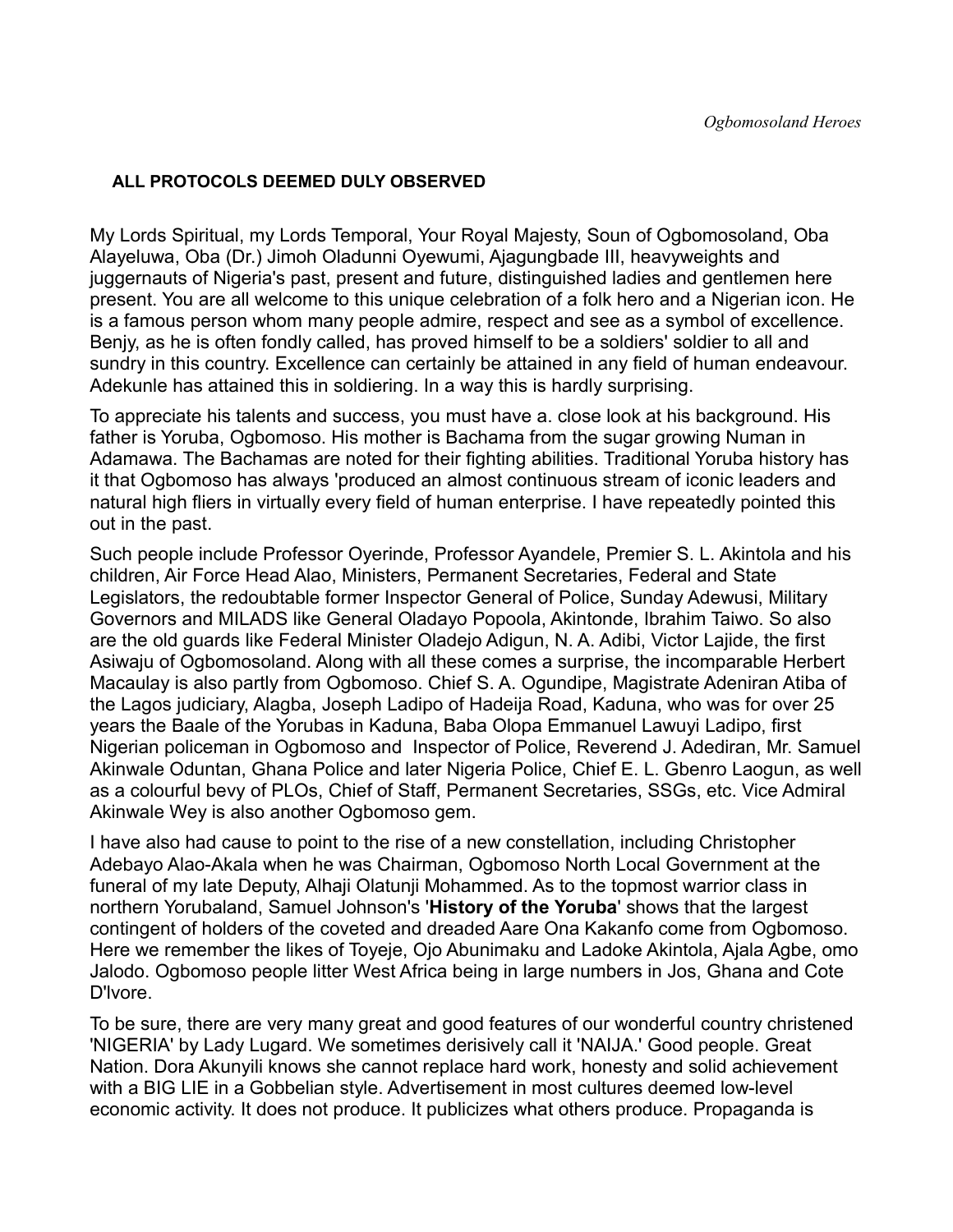about psychological warfare. No amount of re-branding would turn plonk into fine wine. A good wine needs no bush. A rose by any name will smell sweet. In most African and other economically less developed parts of the world, there is mutual distrust between the military and civilians. The military who incidentally are usually trained very carefully; often allude to us civilians as 'bloody civilians' who in turn tend to see military personnel as zombies.

Now, much or even all of this is derogatory and must be condemned in no uncertain terms. It happens that in the last six thousand five hundred (6500) years, there seem to have been only 292 devoid of war. Defense and protection is a very essential aspect of modem nation building. War is in man's blood. It almost always starts from the mind of men.

Was it not Karl von Clausewitz who made the famous statement that war is continuation of politics by other means? Plato, centuries earlier asserted that man is a political animal War thus seems an essential feature of man in society. Both when we were young and later when we were no longer so young, as Professor Saburi Biobaku (121) would say, we came across a lot about wars that excited us. The war of Jen'in's ear, Battle of Zama (202 BC), Retreat and the nine days of Dunkirk, the Winston Churchill speeches of World War II, widespread Japanese at rockets In the far East, the bombs at Hiroshima and Nagasaki, the Korean war, Ticonderoga, Somme (1916), Nigerian, Hannibal crossing the Alps with elephants, the near tactical perfection in the battle of Cannae, the Trojan Horse episode, Napoleon In Jerusalem, Rommel and Monty in the Western desert, Adolf Hitler's exploits in Czechoslovakiaa, Poland, France and the low countries, Julius Caesar in ~aul and Britannia, Horatio Nelson at the battle of Trafalgar, the SpanishArmadaa, Pirates rogues and rascals like Hawkins raiding the Spanish Main for gold,silverr,spicess and whatever, Clive in India, Douglas MacArthur, D. D. Eisenhower, the ultimate and out of this world Japanese ambush of the Americans at Pearl Harbor on December 7, 1941 under Admiral Isoroku Yamamoto of the Navy and Vice Admiral Chukchi Nagumo of the Air force, King Henry V at Agincourt, Battle of Hastings, Dardanelles, General Giap at Dien Bien Phu teaching the French at Indo-China and later the American in Vietnam (same place, same lesson), the essence of extended guerrilla warfare and Vietcong pedal bicycle tactics.

All these and more, excited, impressed and inspired us. How can one forget Stalingrad! One relishes till today Hitler's stupid repetition in 1941 of a major error made by Napoleon in 1812 crossing overland over to Russia in very cold winter. The Russian classical music genius, Tchaikovsky, wrote a beautiful piece "Overture 1812" on this military blunder. The everlasting joke in military circles is that both Napoleon and Hitler got easily defeated by a certain GENERAL WINTER!

So very interesting also were the basic principles and arrangements of warfare or land, sea and air into wars, battles, sieges and reconnaissance (REECE). The role of signals, mathematical cryptography, encoding and decoding, Turing and the Enigma machine at Bletchley Park excited us. The ARMY is ordinarily the backbone of a defence system although the Navy and Air force add to it~ flexibility power and range in combined operations. Some of the most exciting! scenarios involve amphibious operations. Along with all these is the basic role of efficient and intelligent division of labour. The basic ingredients of strategy (major and minor), TACTICS (major and minor) and LOGISTICS (provision of men, money and materials) pervade all areas of competition and conflict whether in Politics, War,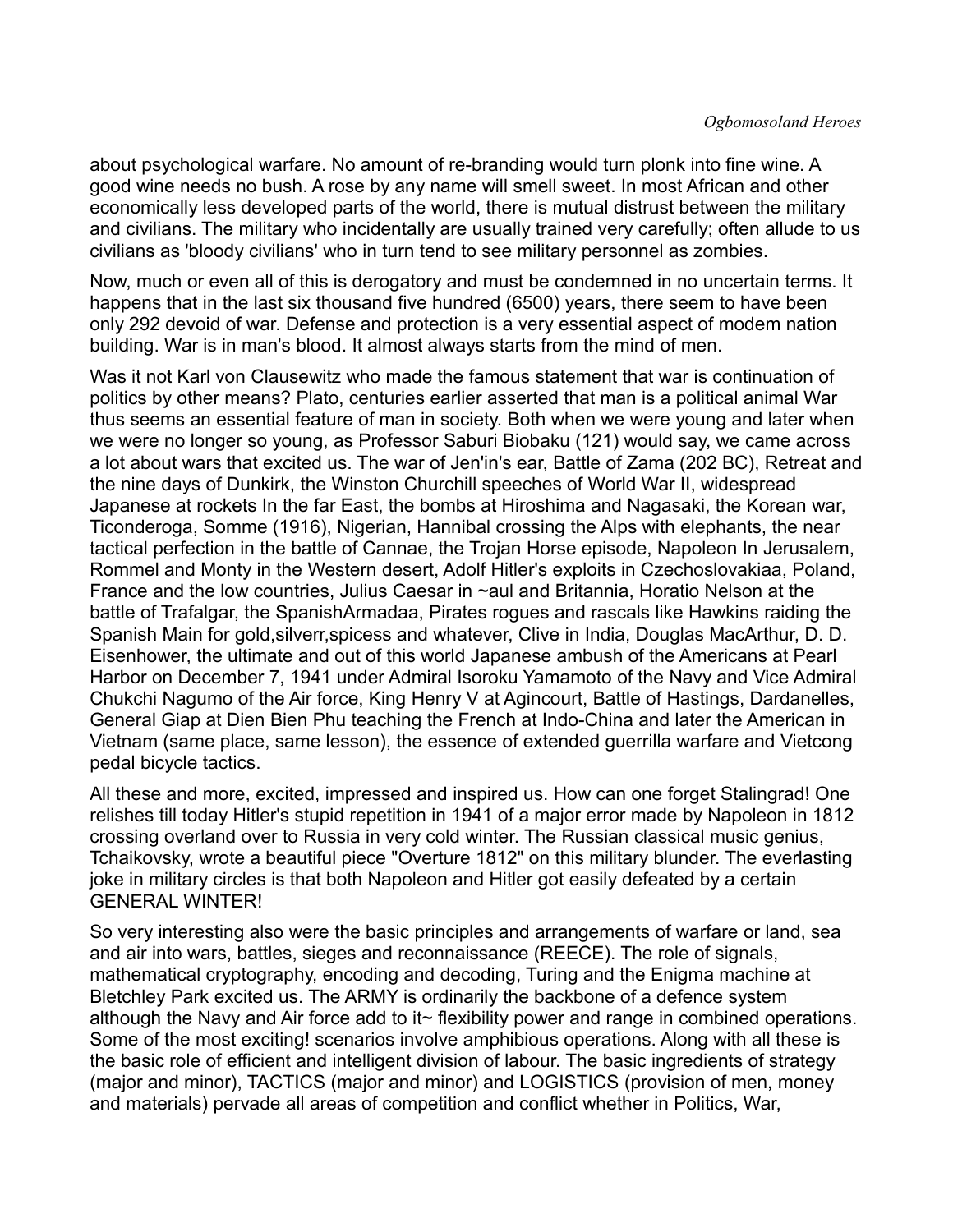Commerce and Industry in the factory or Corporate Boardroom games. Hence, the relevance of writers like Sun Tzu till this very day.

Espionage, surveillance, counter-surveillance as practiced by the great services including our humble NSO, SSS, NIA, DMI are of worldwide interest. What with the MOSSAD, CIA, KGB of old, MIS, MI6, Deuxiemme Bureau et al etc. Military training has one central subtle ingredient. It directs your mind to the acquisition of an endless array of information to ensure you stay ALIVE in combat. Of great interest is military history, the developments of weaponry, land, sea and air, from ancient to modem times. There is infinitely a part of man that is inherently devilish and destructive. Advances in weaponry go hand in hand with advances in science and technology and of course mathematics.

The development of mechanized motorized Panzer machines utilized even in deserts excite the mind. A flame-thrower in Archimedean times are as interesting as German VI or V2, the unmanned bombers of WWII or indeed America] drones seeking Taliban or Al Qaeda position and camps in Pakistan 0 Afghanistan. Physical, Chemical and biological weapons of mass destruction submarines, missiles, Nuclear warheads, missile shields, ICBM's deadly plane various types of helicopter gunships, etc continue to excite the imagination.

Military career can be the most exciting thing on earth. However, amoral, the famous prescriptions of Niccolo Machiavelli might appear, one thing is clear about them, they are effective advice as to how men actually do behave as distinct from how they should. We can go on almost endlessly to display the splendours of the content of military training. Let us pause at this stage and return to base after this brief reconnaissance.

Our own Benjy proved his class and mettle during the Nigerian Civil War of 1967-1970. The most unfortunate kinds of wars are of course civil wars. Brothers kill brothers. Bitterness, hatred and rivalry become the order of the day and linger almost indefinitely. The pangs of transnational wars get more easily dissipated by time. Warfare is both an art and a science. So also is History. Often what is written down and passed on to future generations is almost always inherently biased being limited naturally by which side of the divide the written belongs. History as an academic subject has its many subtleties and is definitely both an art and a science. When one gives deep and coherent thought to the case of the Nigerian Civil War, one discovers there is no definitive reliable, accurate account yet of this deadly experience in the history of Nigeria. History is probably open ended for those who reject the thesis that history repeats itself. What can surely repeat itself numberless times are the lessons history ought to have afforded us and to afford us even more at the very present time.

Let us look first at the broad canvass of history as one of our funding father, Dr. Benjamin Nnamdi Azikiwe would say in one of his many felicitous oratorical quips. We find quickly that the Mother of Parliaments is only some six hundred years old. Prior to House of Commons, House of Deputies, House of Representatives, Diets and Knesset, etc etc, there was long and often interrupted by monarchs and soldiers. Read through Herodotus, Thucydides, Tacitus up to and including Barbara Tucuman's 'The March of Folly.' Try to go through military science and theory of warfare generally. There is much to learn from Sun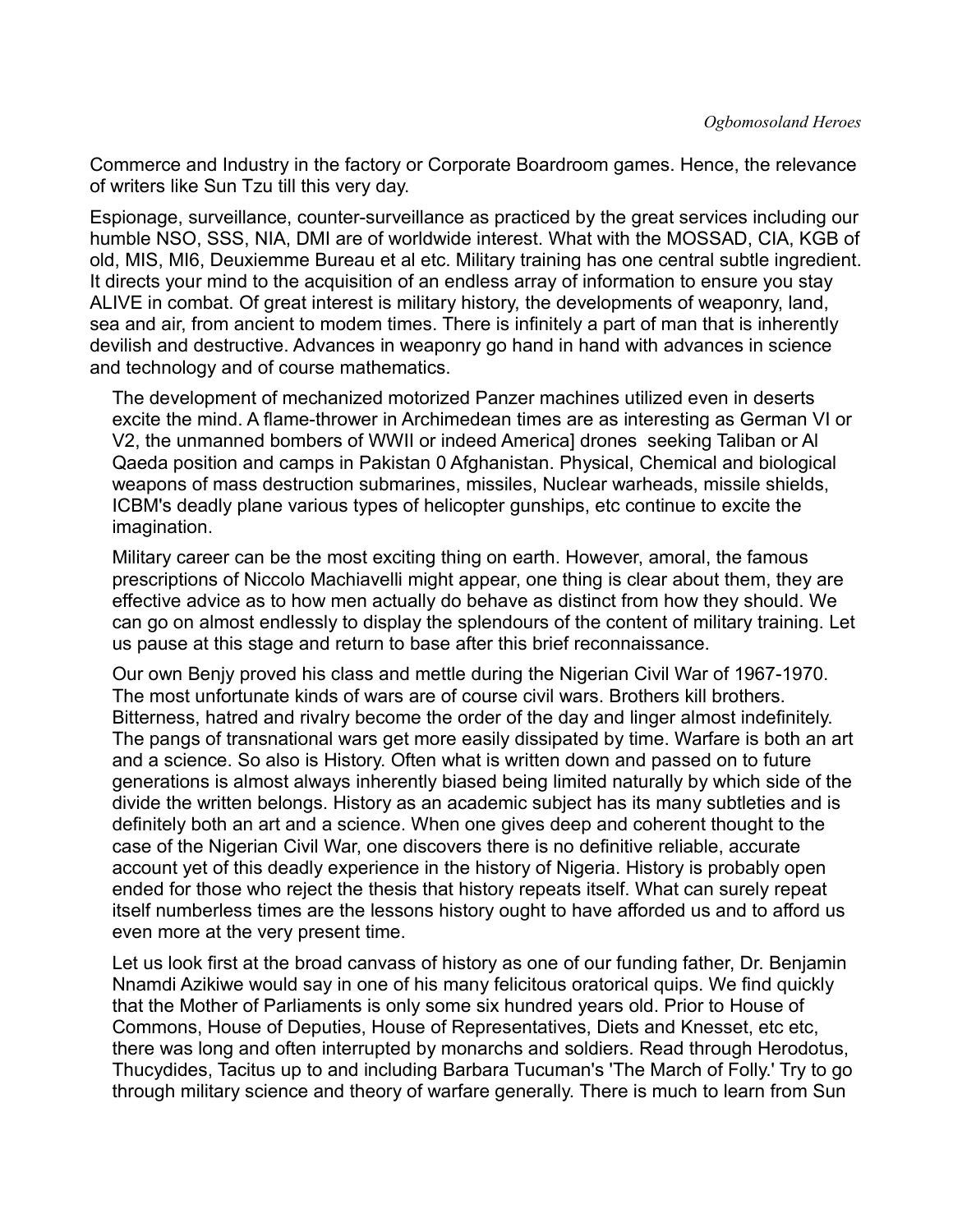Tzu, Napoleon, Jo mini and of course Clausewitz.

The list of great and colourful generals is very long, Cyrus the Great, Alexander the Great, Julius Caesar, Hannibal, Scipio Africanus, Adolf Hitler, Rommel, Genghis Khan, Douglas MacArthur, Chaka Zulu, Ulysses Grants, Horatio Nelson, 1.0. Eisenhower, V Nguyen Giap, Mustafa Kemal, Moshe Dayan, Saladin, George Washington, George Patton, Mao Zedong, Isoroku Yamamoto, Fidel Castro, Chiang Kai-shek, Charles de Gaulle, Nimitz, Duke of Marlborough, ,Bernard Montgomery, Garibaldi, etc, etc. It is to this list that we now seek to add our own Brigadier General B.A.M ADEKUNLE, the Black Scorpion. I would like to justify adding his name to this illustrious pageant of military geniuses. This justification will be seriously prosecuted in this lecture.

Adekunle is a Nigerian hero who happens to be an Ogbomoso-Yoruba-Bachama hero. At Sandhurst, they don't select you based on your father's business empire If any or the height of your mother. They use merit. One man's hero is another man's villain. In this lecture, we are not concerned with rivalry, ambition, intrigues, name-calling, sheer abuse or petty polemics. We pry into a critical part of the history of this pastiche of a country. Some of our best leaders have probably mistakenly referred to it as a mere geographical entity. Rumour has it that men of such stature as AWOLOWO and GOWON were once overheard saying something like this. These two persons, however, came together in a dream-team 1966-1971 to stop its disintegration. Bill Clinton, ex-President of United States, gave two important pieces of advice to Nigerians, the other day. One, we must try to tackle our various differences. The other was about the Niger Delta which we milk and kill daily. If we had been able to face our national problems honestly and sincerely, all of us, none excepted, would probably not have had to go through the tragedy of a horrible civil war.

If you ask some students of what I call Linear History; they would tell you that our trouble in 1962, between two politicians, both Action Group, both Yorubas, both Christians, both Lawyers, led to the Wild Wild West and unacceptable election of 1965 which in turn led to the seemingly one-sided Military take-over of Jan 1966 which, along with the return match of July 1966, led to the Biafra secession which then culminated in the civil war. That indeed is the outline but rather overlinearised history, indeed history in one dimension. If such a simplistic picture is adopted as a tool for analysis and a guide to the understanding of certain troubling complexities which till today remain in Nigeria, one must raise one unavoidably, inevitable twin-question. Was it then actually worthwhile to keep Nigeria one? Is it still worthwhile to keep Nigeria one? We shall not drift. I am persuaded here and now of the firm opinion that NIGERIA should forever be kept one. The motto, at the time, was felicitously coined from the name of the then Head of State and Commander-in-Chief, G.O.W.O.N meant Go On With One Nigeria. All of us here today must pause for one split second to think of this slogan of the time, "To Keep Nigeria One, Is A Task That Must Be Done." If it was indeed not an objective worth pursuing, then there is no further need to carry this lecture beyond this point. We chose, a vast majority to keep Nigeria one.

The civil war began rather insidiously as Police action! When full scale war was decided upon, part of the preparation was to appoint commanders. That was how orthodox Shuwa, maverick Murtala and Benjy, Shaka, Napoleon, Patton and MacArthur mixed into one small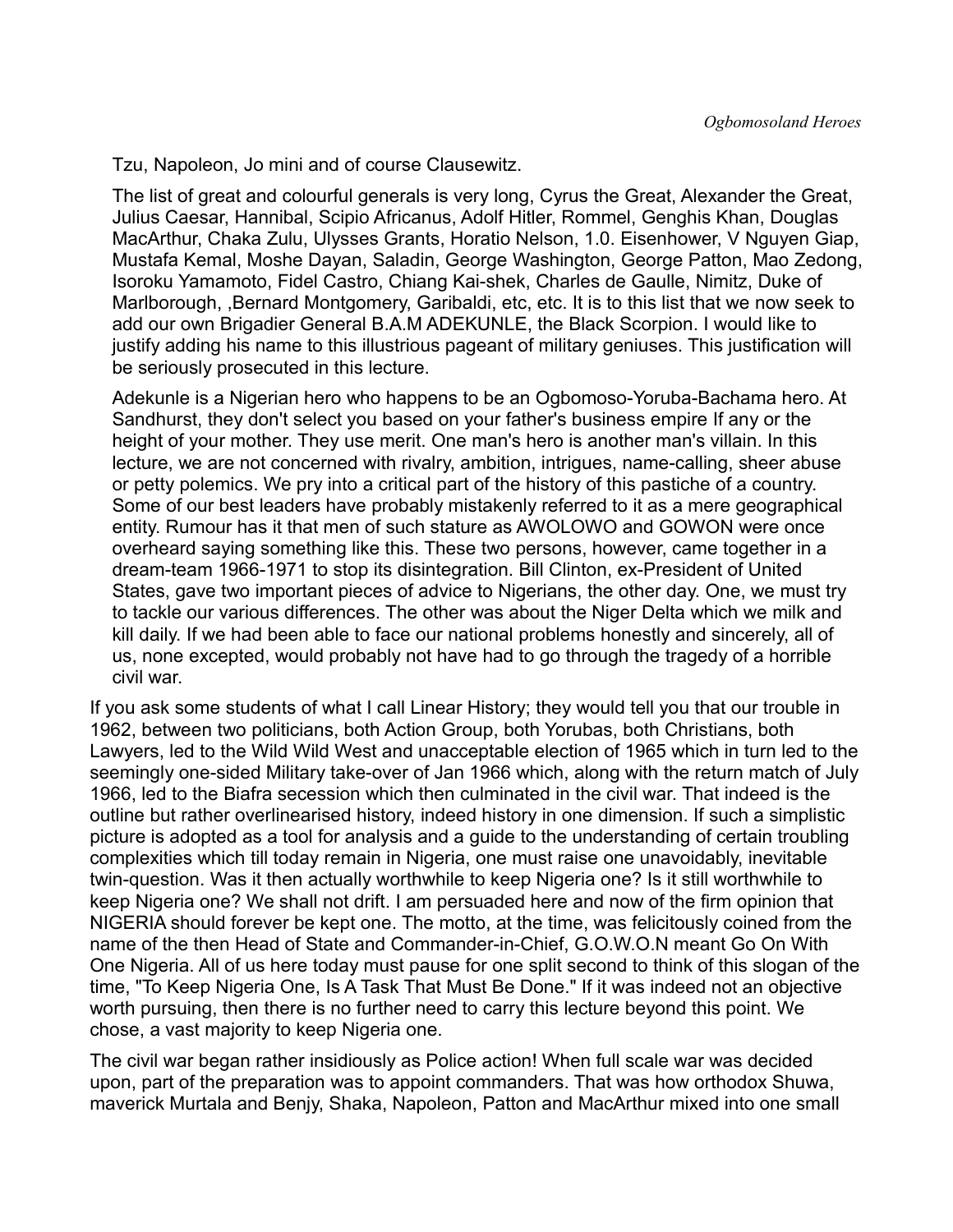compact lightweight lethal bomb came on the national scene.

The protagonist in our story of today, the hero and icon being celebrated at the grand reception staged by OCF and ODF under the able leadership of General Oladayo Popoola deserves a formal introduction. Who actually is this Brig-Gen Adekunle?

Sometimes around 1970, after the end of the civil war, one journalist described Brig-Gen. Adekunle thus:

Standing only 5ft 7in tall, weighing under 10 stone, he is a ruthless professional soldier, faultlessly dressed whether in uniform or in civvies. He eats little, is a chainsmoker, who drinks little and can get by with four hours' sleep a night. Explosive and impulsive, with a mercurial temperament, during the war he was nicknamed "the Black Scorpion". The wartime stories told about him are legion. Behind the showy extrovert lies a quick, agile mind of a man of action who can grasp essential problems and make immediate decisions.

With that little appetizer, we go in extension to define our hero of today in great details. However, before proceeding further, we must state our mission, purpose, objective, policy, modus operandi and indeed, modus Vivendi. It is simply that Brig-Gen B. A. M. Adekunle is not just a hero and icon. We wish to emphasize and delve deeply into the fact that he is an unsung patriot. Let us start from the thin end of the wedge, his material circumstances.

The dwelling circumstances of any national hero should never be as poor as this. Those who have worked very hard and selflessly for the safety continued unified existence of their country, putting their own very life on the line should be made ,somewhat very comfortable in their autumnal years. Benjy would be 73 in June. Benjy should not live in discomfort or from hand to mouth. We must remind ourselves of the way many top Nigerians who claim to serve GOD and COUNTRY lave done so well in this respect. Many of these have actually done better for themselves than for their country.



In a case such as this, honest reasoning reveals that the blame of the plight of this unsung hero falls on both the Military class and the civil society. We have a warped sense of values most of the time. A durable equitable SYSTEM OF REWARD has always collectively eluded us. What we call CORRUPTION is just another general lame or symptom of a disorderly system which encourages self evaluation and self reward. If the country would not remember to honour or reward you, do it yourself. Crown yourself, fill your pockets, fill your belly, suppress your conscience and make hay, public hay, for the rainy day.

The civil society appreciates Adekunle's role in the history of Nigeria. On the other hand, the military is supposed to pride itself in the existence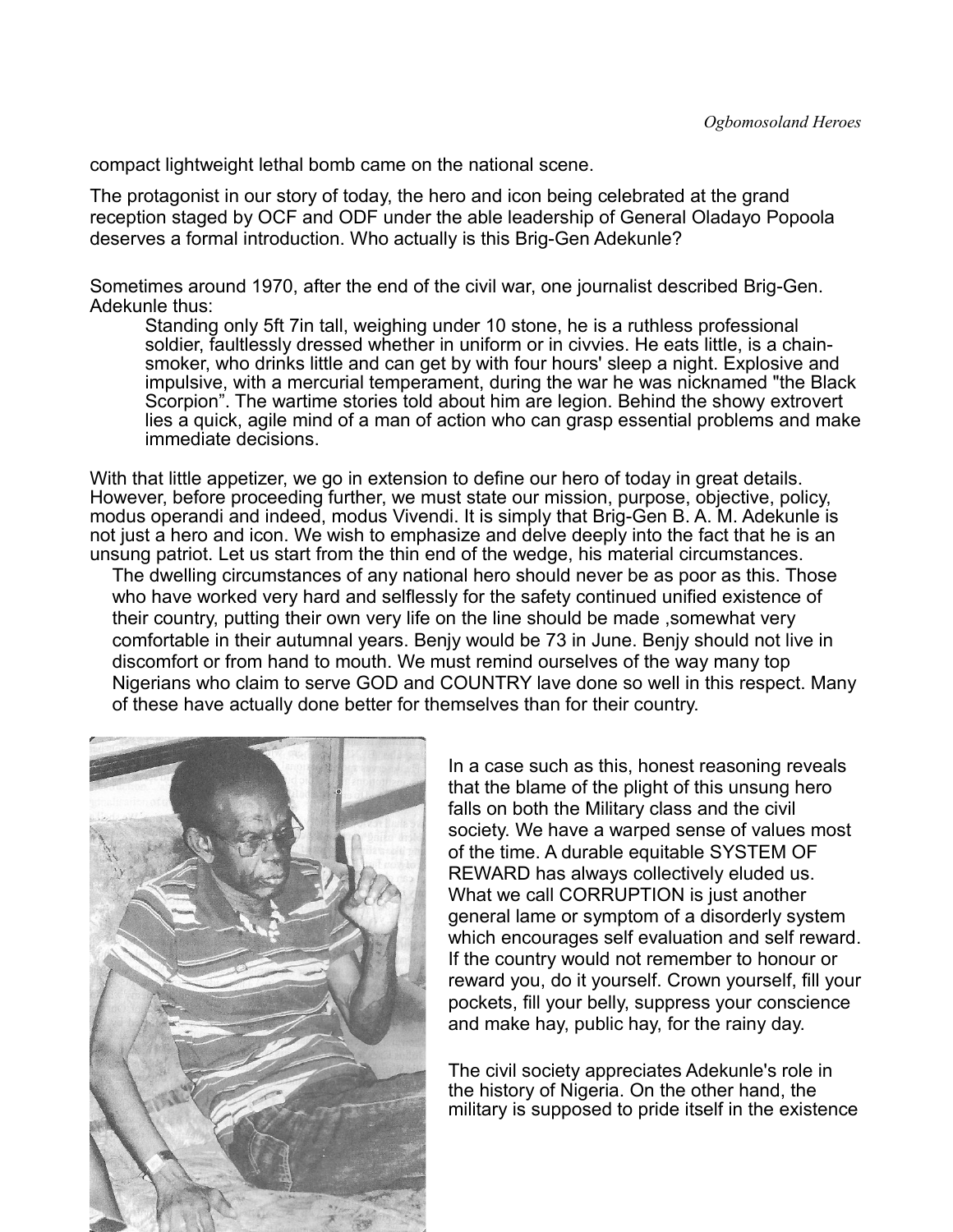of a spirit of esprit-decorp. Alas, alas, BENJY is a hero whose praises Nigeria should sing heartily forever. He deserves special national decoration. His name should adorn some of our streets, institutions and public buildings therein. We should serve him adequate means of livelihood to ensure a befitting standard of living.

Today, we shall review the story of his life in more ways than one. We shall attack our problem using a carefully contrived assault plan! My choice of strategy is something like a slight variant of "ENVELOPMENT OF BOTH FLANKS"! This as many of you familiar with basic military science, history or practice know is a plan that can quite well lead to the total annihilation of a trapped opponent. What the enemy is or who the enemies are would be absolutely manifest as we go along. Dora says: "Good People, Great Nation," we shall see. DAILY SUN says: "Good People, yes; Great Nation, No."

I say here that some of Adekunle's problems come from a nation partly defective on its organisation and full of too many highly-placed small minded who would wittingly or otherwise breed or encourage what A WOLOWO used to call the 'deliberate enthronement of mediocrity.' These ideas, arrangements and people conjoined into one constitute the adversary, the opponent, the enemy who must be encircled, exposed and topologically squeezed into a vanished point. Our star, hero and patriot shall then shine, shine and shine forever illuminated by our love, admiration and appreciation, material and otherwise.

As Julius Caesar would say in his written preparations and reconnaissance for the Gallic Wars and his inimitable and frequent use of the ablative absolute: With all these things have been said and done, we must move to our campaign theatre! Here comes my special military plan for today's five part Benjy Rescue Assignment Plan.

- I. We hear Benjy introduce himself, directly and through his resourceful son.
- II. We hear of Benjy from the mouth of honest, objective and respectable peers in his military constituency.
- III. We hear of Benjy from the civil society.
- IV. We take on Benjy's critics, from whatever location, and examine their motivation and complexes.
- V. We evaluate both BIAFRAN and NIGERIAN sides to identify the true heroes and men of exceptional talent.

By the time all these have been done, we may move to a domain of feigned withdrawal. Perhaps we should mention the propaganda and real painful issues of the catch phrases of 'pogrom', 'genocide', 'starvation as weapon of war', 'banning of okrika/second hand clothing', 'Reconciliation, Rehabilitation and Reconstruction,' 'abandoned properties issues, Biafran currency and general marginalisation of the Ibo.

We shall have to visit "Prohibitions and Restraints in Wars," and "War Crimes and Crimes Against Humanity." We shall finally move on to present our hero, icon and genius as a genuine citizen of a united Nigeria worthy of the encomiums, care, respect and honour we claim for him.

Forward we go! You people here today are lucky to be present at this bold, honest exercise in repositioning Brigadier General Benjamin Adesanya Maja ADEKUNLE to his rightful position in the historical firmament of Nigeria. I take this opportunity to inform this august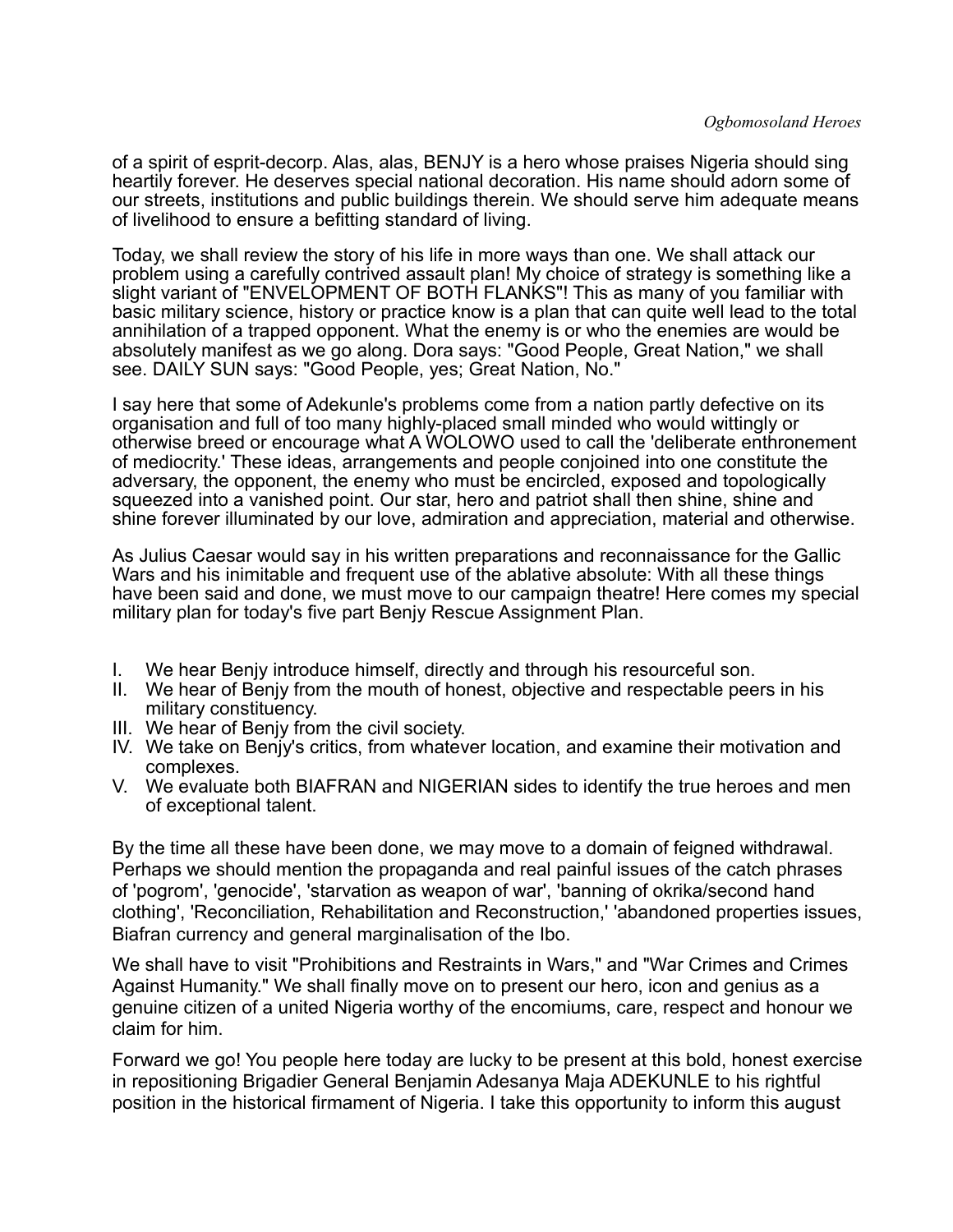gathering that Benjy has arranged for publication a rich 300-page book titled "THE NIGERIA BIAFRA WAR LETTERS: A SOLDIERS STORY," VOL **I,** Edited by ABIODUN ADEKUNLE, Phoenix Publishing Group, Atlanta. GA. USA. 8725 Roswell Road, Suite 0 # 115, Atlanta GA 30350. ISBN 0-9740761-0-4. Library of Congress Number 2003094202. Contact 1-866-710-8180. E-mail: [info@blackscorpion.org](mailto:info@blackscorpion.org) Website: [www.blackscorpion.org](http://www.blackscorpion.org/)

## PART THE FIRST

#### **A Soldier's Story**

I was born in Kaduna on the 26th of June 1936, the fifth in a line of six children born by Amina Theodora to a polygamous husband, Thomas Adekunle. My father, a native of Ogbomoso, was domiciled in Kaduna as early as 1908. He had met my mother in her hometown Numan during one of his sojourns to the Adamawa Province and married her in 1919. She was a member of the Bachama Tribe, an ethnic group noted for their fighting abilities. As one of the earliest converts to Christianity in her area, my mother was a staunch Christian.

She succeeded in converting my father Thomas to Christianity in the course of their courtship and we were raised as Anglicans. According to the legend repeatedly narrated to me by elderly female relations during my childhood, the circumstances surrounding my early entry into the world were somewhat portentous. They say I overstayed my time in my mother's womb by two months. Moreover, I am reported to have vacated this comfortable abode only after a series of local birth attendants had exhausted their entire repertoire of childbirth skills. These tales meant little to me at the time, but their chief sigl1lficance was the special attention it secured for me from my family, particularly from my mother.

Both my father and grandfather served in the colonial army.

My father later entered the carpentry trade where he made a sufficiently good living to fend for his large family of two wives (he later married a second wife, Christianity notwithstanding), a dozen children and numerous relatives. We all lived in the sprawling house that he built in the Kaduna township.

The outbreak of war in Europe in the 1930's precipitated dramatic changes into our small world. The war transformed quiet retiring Kaduna into a bustling military cantonment and gave me my first glimpse of military life. I was spellbound by the towering, khaki clad men who strode about and filled our small town; fascinated by their bizarre clothing gray puttees, wide brimmed jungle hats and frog nosed boots; in awe of their booming voices and intrigued by the long objects slung over their shoulders. Moreover, the superior status that those mysterious beings occupied above the residents (their every command drew instant and complete obedience from civilians of every rank), made a deep impression on my boyish mind.

I spend every possible moment huddled in one comer of the army barracks or the other, drinking in the shouting, the marching and the salutes. My siblings soon learned to be head straight for the barracks whenever I was found to be missing.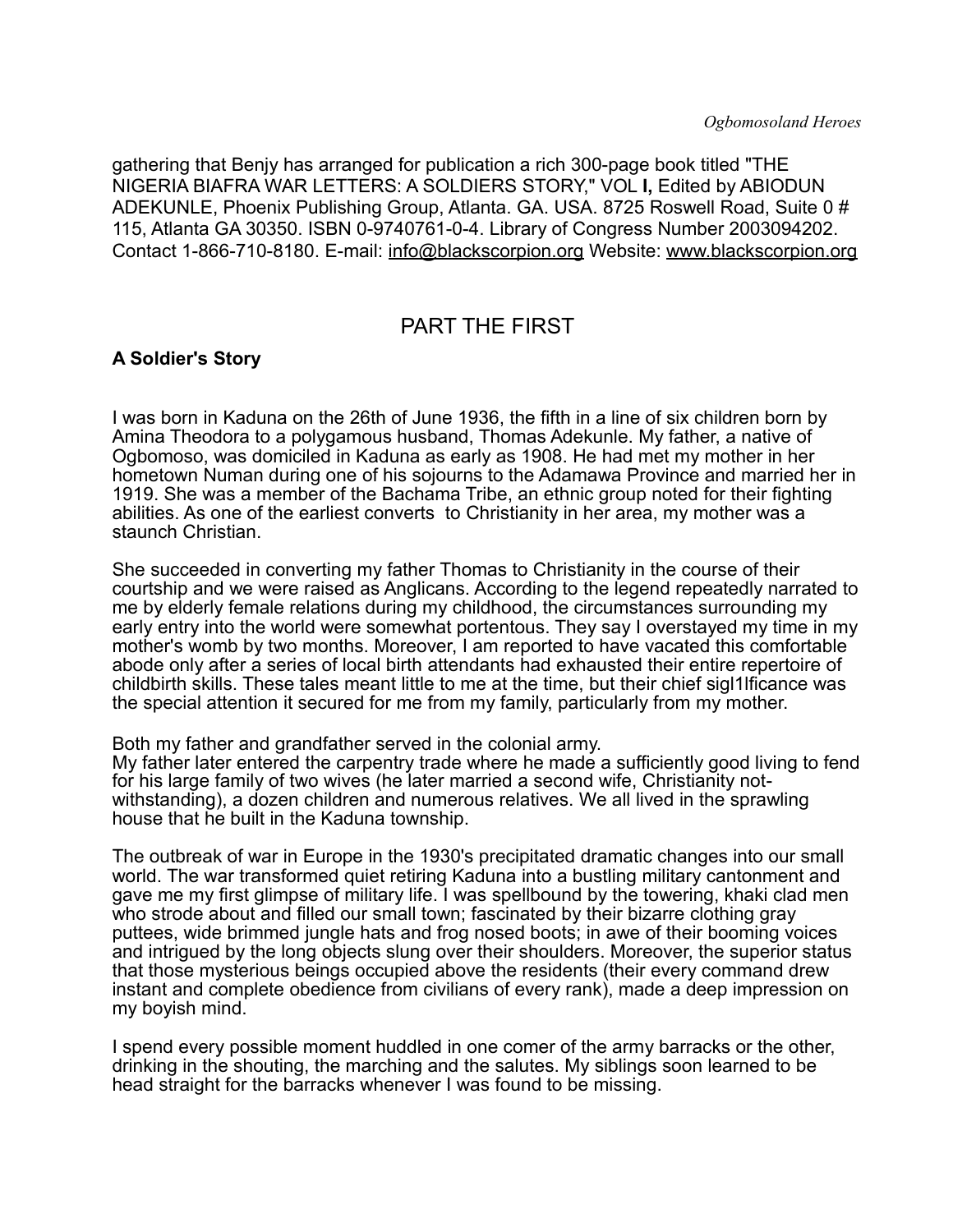The outbreak of the war in Europe also brought changes at a more personal level: my father Thomas, my most senior brother, and my uncle were all enlisted in 1942. The loss of primary breadwinners of our family had obvious economic implications for our large family. I was sent to Idah to live with my senior brother in 1942. At the time, he was full corporal stationed at the army pay office. It was at the Roman Catholic School at Idah that I commenced my formal education. In late 1943, I was joined at my brother's home by two half-sisters and two half-brothers. My happiness at their arrival (calculating that the burdensome household chores would be lightened) soon evaporated. In retrospect, this is the period at which my childhood proper can be said to have ended. The conditions in my brother's home and my experiences at the Roman Catholic School, Idah, compelled me at a very early stage, to develop character traits which were beneficial to me in large stages of my life.

In spite of the extended period of nurturance in my mother's womb, I was born small and retained this diminutive stature throughout my life. Away from the protective arms of my mother, my slight frame attracted bullies the way a beautiful damsel attracts suitors at school, in my new neighbourhood, everywhere I ventured, larger boys regarded me as easy prey. To survive, I learned to return three blows for each received without provocation. I also learnt the effectiveness of what in military language, is termed 'psychological warfare.' Make sufficient noise, look sufficiently threatening, and you will have your would-be killers running or at least disoriented in a fight. Over time, my willingness to engage all comers, earned me the nickname Maja ('don't fight') in the Yoruba language.

On the home front, with wartime shortages and disciplinarian guardians, I learned to vocally express my needs in the competition with my half-siblings for scarce resources. To supplement the inadequate quantities of food available to us at home, I took to selling water and chopped wood in the streets, rather than starve to complain. My small scale business, conducted after household chores, fostered a spirit of independence in me, youthful though I was and demonstrated to me in concrete terms, the benefits that could accrue from initiative, resourcefulness and hard work. I never forgot this lesson.

At the Roman Catholic School, it was more of the same the primary instrument of inculcating knowledge in pupils was the cane. On the slightest pretext, the schoolmasters liberally applied this on pupils. I received my fair share of the discipline and very soon, more than my fair share. Unlike some of my fellow pupils, my response to the excessive discipline was defiance: the more I was caned, the more I rebelled against what I then perceived as unjustified treatment. I recall on my an occasion, ruminating (while nursing a sore bottom), on the contrast between the love for humanity expressed to be the ideal of every Christian by my Masters and the violence and humiliation inflicted by the very same Masters before, during and after Mass. My experiences at this institution left me with a lasting mistrust of organized religion and the sincerity of its representatives. I have since seen little to change my mind.

By 1945, at the age of 9, I had enough of both school and my unsatisfactory home life. The death of my father in this year strengthened my resolve to take matters into my own hands. I resolved to leave home and look for someone to serve, in exchange for educational support. On the chosen night, I gathered my few belongings and ran away from brother's home. After several days on the streets, I found my way to one Reverend Ayiogu, whom I persuaded to employ me as a domestic servant at the rate of one shilling and six pence a month. With the assistance of the police, my elder brother soon traced me to my new living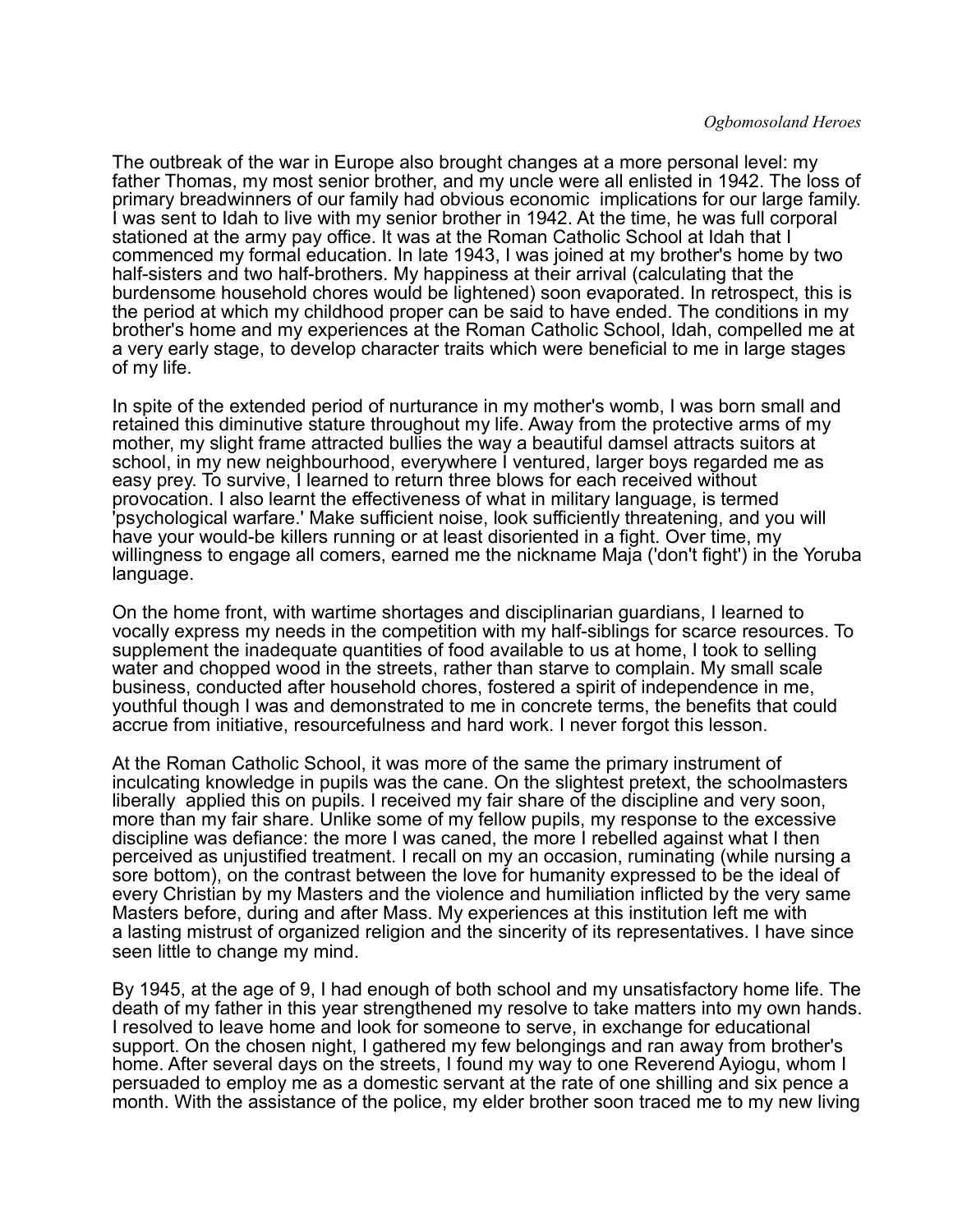quarters. However, all entreaties, commands, cajolery and threats directed at me by the police officers, relations and the Reverend to return with my brother fell on deaf cars, with the Reverend Ayiogu I would remain ... or vanish again.

From this period, the int1uences to which I was exposed were more stabilizing. The Reverend proved to be a decent man and I lived with him for two years. By 1947, I came under the protection of a new Master. Under his guidance, I earned a scholarship to Dekina School in Kwara State. My new Master was an extraordinary man though unimposing in appearance.

In all the years I spent in the home of Mr. Quinni, a native of Ugep and employee of the Igala Native Authority, he never once raised his voice in anger. He was scrupulously just in his dealings with all persons around him. He was gifted with a formidable intellect, which was brought to bear in every situation. I was fascinated by his ability to win any argument by rigorous analysis. By the time he reached his conclusion, the parties present had little option but to agree, regardless of their own initial positions or whether his conclusion conflicted with their own interests. It was for this reason that his polygamous home was calm, stable and peaceful. Mr. Quinni taught me the strength in meekness, the honour m humility and the dignity in labour. If I have not always succeeded in exhibiting these qualities, he blessed me with the ability to appreciate and esteem them in others.

. Under his influence, I thrived at my new school (Dekma Primary School) to the extent that my progress caught the attention of the Headmaster Dokpong. Among the schoolmates at Dekina was one time Director of the Nigerian Twelve Corps Service, Colonel Ahmadu Ali, who is s~il1 a friend. I passed the entrance examination to Okene Middle School in 1951 and left Dekina with many happy memories.

After my primary education, my relatives in Idah attempted to reassert their claims over me. According to their plans, I was to stop schooling and be apprenticed in the family trade of carpentry. Needless to say I vehemently resisted this plan as my years with Mr. Quinni had the effect of dolling on me, a powerful thirst and respect for western education. My stubbornness on this point served to sever all pretense of supervision over my welfare by my guardians. It was not clear to all that I was on my own. I was given to understand that I should expect no support from them. I steeled my mind to fend for myself, to plough a lonely furrow and take life as it came. Fortunately, for me those were the days of free education.

To Okene Middle School I went. I met other interesting characters such as Mr. Bolujoko who we had nicknamed 'the black horse of Okene Rock.' Though an almost fanatical disciplinarian, Mr. Bolujoko, like my former Master, possessed the ability to inspire the best of anyone and nurture the one's more positive qualities. Despotic though he was, he personified to his students the modernised and educated man. In addition to academic development, Mr. Bolujoko took great interest in the spiritual development of his students. The principles he took great pains to inculcate in us is best summed up thus:

*The chessboard is the world, the pieces are the phenomena of the universe, and the rules of the game are what l1'e call the Laws of Nature. The player on the side is hidden from lies. We know that his play is always fair, just and patient. But also we know to our cost, that he never overlooked a mistake or makes the smallest allowance for ignorance.*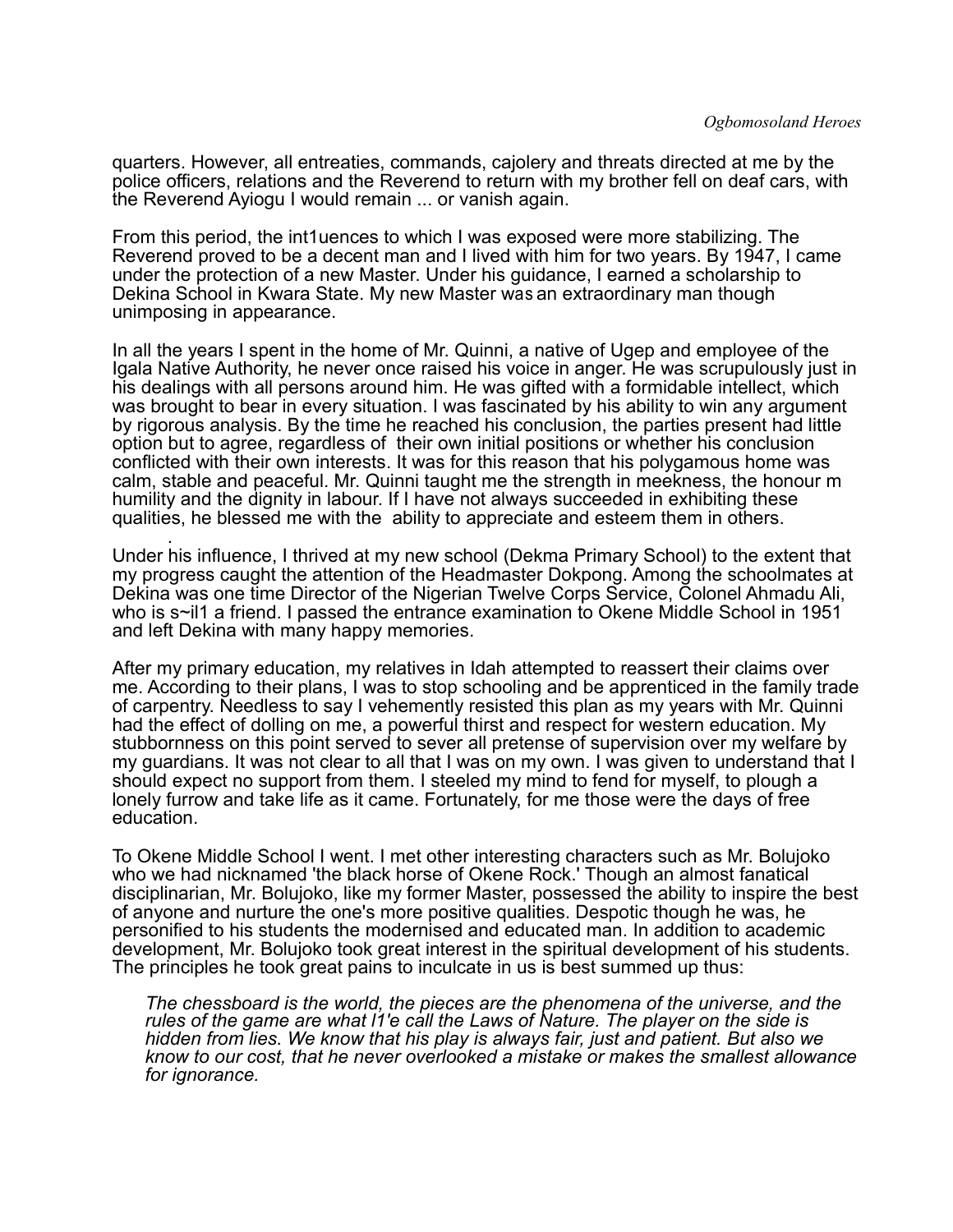We were compelled to practice his precepts of Christianity to the letter. Unfortunately for me, he found many of my opinions on organized religion grossly unacceptable and never felt shy to express his displeasure with my unorthodox views through lashes. In those days, the Middle School era dovetailed into the Junior Secondary School stage. We were made to forgo two years of studies to benefit from the new surge of educational awareness in the then Northern Region. I gratefully seized the opportunity of free education. For Mr. Bolujoko, I have nothing but unreserved praise.

As the years rolled by, Mr. John Rimmer, the School Principal, introduced us to the countryside game of cricket; I was appointed fatigue master, then boxing captain, assistant prefect, then full prefect. All too soon, adulthood loomed, and the School Career Board called me up to discuss my future. Two options were open to me going to a university or joining the army. The School Board strongly recommended the former, I chose the latter.

#### *My Military Career*

I enlisted in the Nigerian Army in 1957 immediately after I finished my school certificate examination. The idea of beginning "life" at once, without the suspense and irritating interlude of university strongly appealed to me, a young man without the luxurious backdrop of a solicitous family. Large or small, I had already proved my physical mettle on a thousand occasions, why not, I reasoned, fight for a worthy cause in the service of my fatherland? With the images of the confident giants of 1945 in my head, I departed for Lagos after my final examination and found my way to the Apapa cantonment.

The first hurdle in my chosen career was stiff entrance examination. At the succeeding interview, numerous white headed expatriate military officers gave me the grilling of my life. The Nigerian Army was then in its infancy and placed every conceivable impediment to dissuade aspirants from making the army a career. I was not daunted by these obstacles. We were then to undergo physical exercises. I found these exercises hilarious. I was given size 12 boots (I take a size 6); and oversized clothing. For a joke, I put them on and appeared at the venue to the vast amusement of the other boys. Notwithstanding my deficiency in size, I was accepted by the Army.

Our first introduction to military language and bearing was at Major Bassey's command the Corp Commandant. The dialogue went something like this: "Gentlemen, today, you are starting off a bloody noble career," said Major Bassey. "You are lucky boys and by God, you will damn well make up your mind to do a good job." We all stood dumb and still. "Any questions?" he thundered, to which we answered in unison, "No Sir."

We were 'marched out' and received further instructions:

"Fall in you miserable lot. When I speak to you, you will answer 'Sir' and you have to do things in double-quick time. I can see already that most of you will not make the grade." Subdued and bewildered about what offense we had committed to provoke the Major's hostility so early in the game, we timidly 'fell in'."

Our baptism of fire came almost immediately in the form of one week of punishing physical training, after which we were hauled to the Regular Officer Training School, Teshie in Ghana.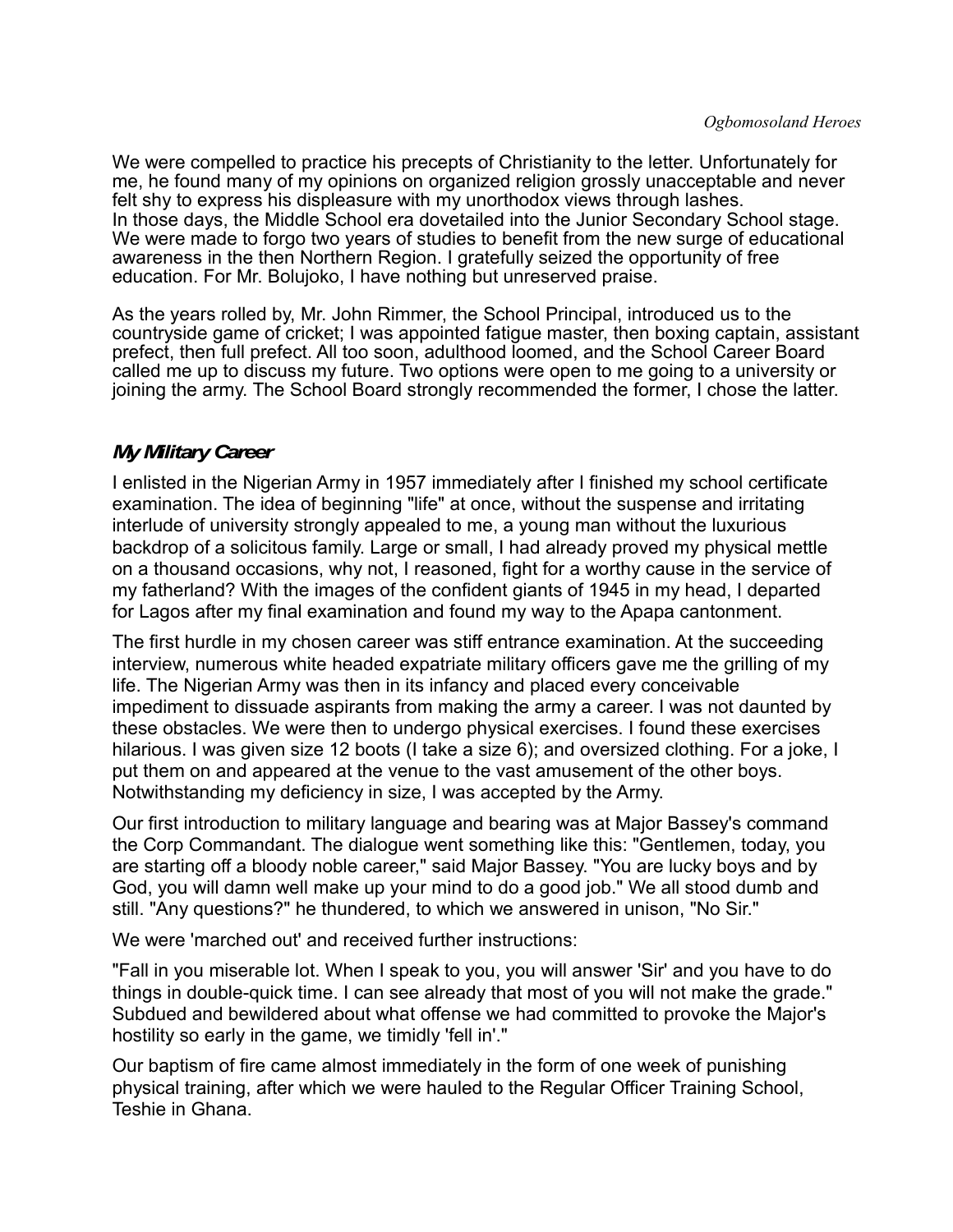#### **Teshie**

The Teshie Institute was a military training school that served as a pre-selection institute for prospective military officers. It was an offshoot of the former Royal West African Frontier Force and centralised initial training school for prospective officers from all over West Africa. Other officer cadets from Ghana and Sierra Leone later joined the Nigerian Cadets. This joint training forged a bond between the officer class of West Africa it was at Teshie that Afrifa met Nzeogwu, and Adekunle met Kaisamba of Sierra Leone, as well as Techie, Minfen, Dako, Kobori and former Ghanaian Head of State; Acheampong.

As I stepped over the portals of Teshie, I felt that my military career had truly begun. We spent six months at this institution and it was six months of pure unadulterated Hell. I, who had hitherto prided myself on my toughness, resilience and ability to manage any condition life cared to throw at me, found myself to be thoroughly challenged mentally and physically to maintain my chosen course. We were fed a daily and unrelenting diet of rigorous, dehumanizing, physical training, arbitrary punishment, sleep deprivation, psychological harassment and inducement of fear. While the academic aspect of our training did not find me wanting, the rapidity with which cadets were expected to execute physical and academic assignments soon took its toll on my health; the midnight oil had to be burned. Some of my classmates at this time included Sotomi and Adegoke.

However, some of our instructors injected some humour into the hellish situation particularly 'the bastard of Teshie,' the expatriate Sergeant-Major Cameron. Sergeant Cameron was a massive man who wore his regimental pick hat half over his eyes. He swore like the devil incarnate, drank like a fish. His vocabulary was somewhat limited and 'bloody, monkey brain, filthy pigs' (and more), was our daily lot. In contrast, our Commanding Officer, a six-footer who stood as erect as a palm tree, presented us with an alternative role model with his tightly controlled manner of speech (devoid of foulness), immaculate uniform and highly polished boots.

The objective of the Teshie training was to produce leaders. Leadership was conceived in two dimensions at Teshie: leadership as a personal quality, and leadership as an organisational function. Personal leadership was perceived as the ability to influence and guide other individuals, infuse confidence in other persons and to extract from them voluntary obedience. Effective leadership also denoted the ability to correctly interpret and judge current situations and accurately predict outcomes. The prevailing school of thought at Teshie was that leaders were born and not made. We were taught that the essential pillars of leadership were a sense of purpose, self confidence, power and vision. All other qualities were secondary and peripheral. Our instructors at Teshie preached these towering qualities and consciously strove to crush rugged individualist tendencies. What they sought to do what to break down, strip and dismantle the psychological make-up of the cadets and reassemble our personalities along the approved pattern.

At the end of our course, the major criterion for assessing the leadership qualities of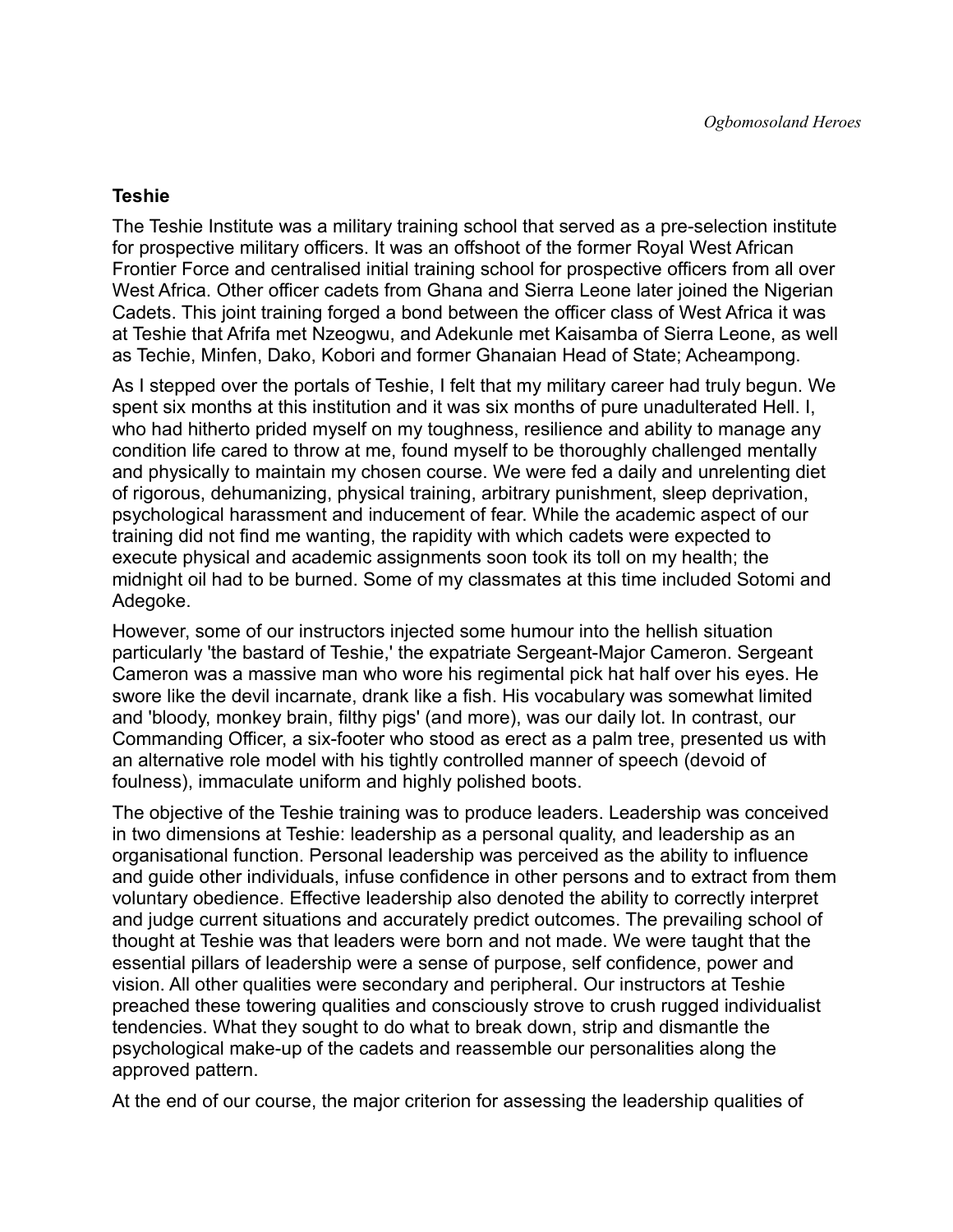cadets, was their ability to diffuse, decentralise, and depersonalize authority. It is supremely ironic that several graduates of Teshie attained positions of political power in their respective countries and despite their training, avidly pursued the centralization and personalization of authority.

Reflecting on Africa's propensity for coups in the post independence era, I sometimes felt that it could be traced to some extent, to the feelings of indispensability that was nurtured in cadets at this stage of our training. Time without number, the importance of our roles in shaping the future of our nations was impressed on the minds of young military officers. This was not done with any sinister motive, but certainly, the orientation we were given was capable of sowing seeds of the 'messiah complex' in some of the cadets that passed through the institution. Also of some significance I believe, were subconscious feelings of competitiveness among the officers. If former course mates could successfully execute a coup in their countries who wanted to be caught lagging? On January 15, 1966, Nzeogwu implemented his coup, in my own opinion, there was a domino effect on the rest of Africa following the one in Nigeria.

The day of reckoning, which separated the boys from the men soon arrived. Though I had immersed myself in the world of institution and had given my all, I was as nervous as hell. I had never before failed any task I set out to achieve, but there was no telling what the results of this election board would be. The waiting period was a period of severe anxiety for me. To my profound relief, I passed this selection and the board recommended me for Royal Military Academy at Sandhurst, England (RMAS). We (the successful cadets) went wild with joy. For the rest of our stay at Teshie, we conducted ourselves with licentiousness that would have been unthinkable only a few short weeks before.

#### **Britain**

Prior to Sandhurst, cadets were sent to Mons Officer Cadet School in the UK for a period of three months. The objective of the Mons training was to separate cadets for either a long or short training course. The older cadets were sent on short court, while the younger or more able cadets were sent to Sandhurst. The Mons training was to be my first experience outside my native country and nothing in my interactions with expatriates in Africa prepared me for the culture shock I experienced in those first few months in Britain.

The examination period arrived and again, I was filled with anxiety about my chances of success given the sour relationship between the instructors and myself. Other Nigerian officers who were contemporaries at Mons were Chukuka, Idiaja,Amadi, Obasanjo and Adegoke. Once again, my fears proved to be unfounded. I passed the Mons examination and was confirmed for Sandhurst in January of 1959.

#### **Sandhurst**

I considered my selection for the Royal Military Academy Sandhurst to be an honour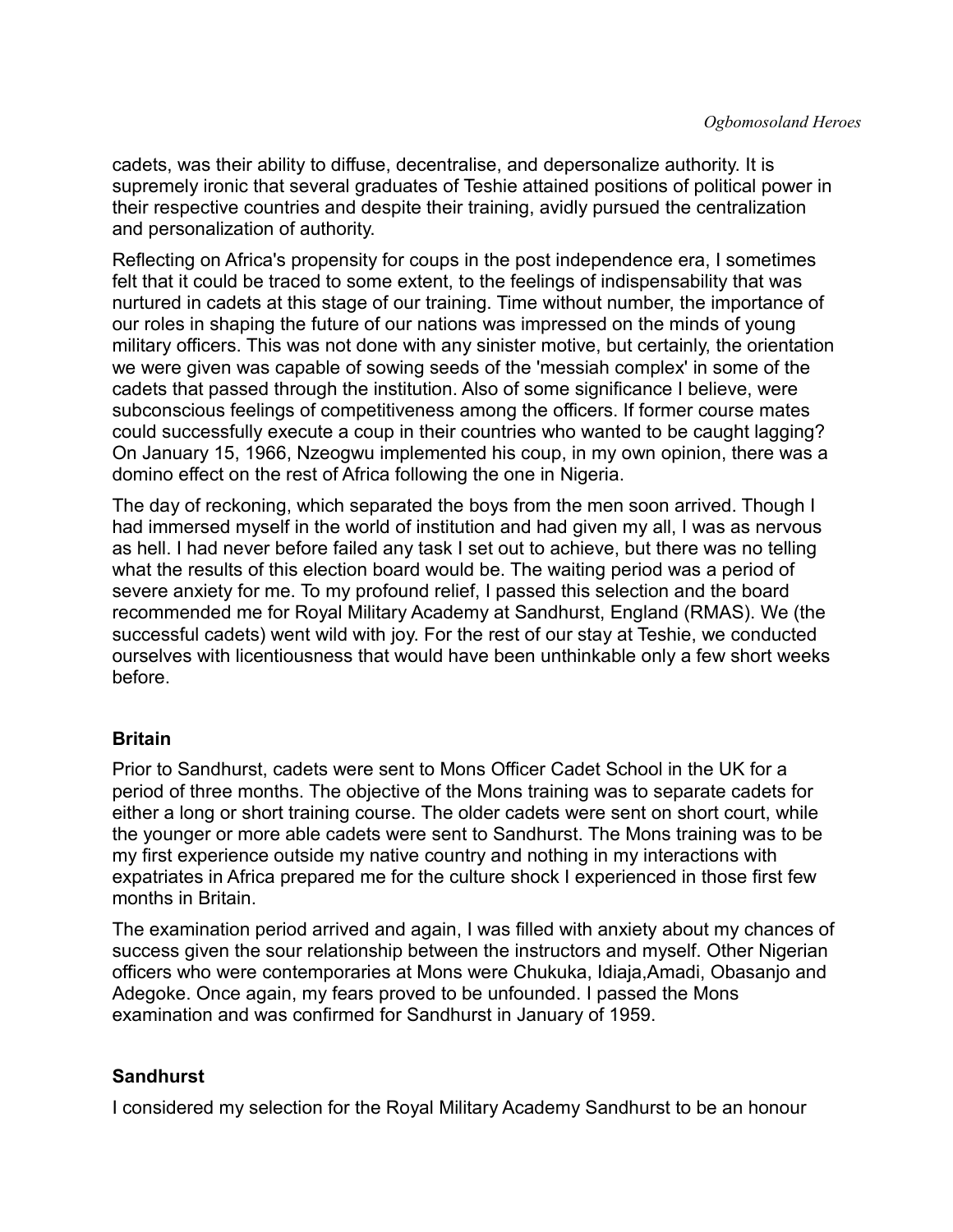and a privilege. To my mind, Sandhurst was the best military institution in the world. Not all the Mons graduates were so privileged for example, while Adegoke, Idiaja, Chukuka and I were selected, Obasanjo was not. He finished at Mons and returned home.

In later years, I attributed some of the actions of my former course mates in the national arena, especially with regard to their colleagues, to the need to assuage feelings of inferiority which may have sprung from having been publicly adjudged and labeled inadequate in the midst of their cohorts.

I was at Sandhurst for two years (1959 and 1960) and registered for the course with three hundred odd cadets. In addition to the physical training, officers were imbued with a thorough academic grounding in the art of warfare. The ultimate purpose of our training was to produce not the stereotype officer, but the dynamic officer. Character development was an integral part of the course and this was brought home to me in the first week.

By now, I was accustomed to killer exercise regimes that constituted the core of military training. At Sandhurst, however, physical exercise served the additional purpose of teaching us vital life lessons. One such exercise was the 'chopping parade', which was conducted by a squad of senior cadets. At the· first chopping parade, a senior squad courteous I y ordered us thus:

"*Listen attentively cadets! You are all required to change into the different forms of uniform handed to you within a specified period. You are all to be immaculately dressed in full accordance with the Sandhurst dress regulation that have already been explained to you. You will now begin by changing into your physical training outfits!* "

Hundreds of cadets, anxious to complete the exercise within the specified period, charged towards the dormitory. Naturally, in the mad rush we obstructed one another, wasting precious time. Sanity prevailed and we proceeded in a more orderly fashion. We were compelled to repeat this exercise several times. The lesson sought to be instilled by these exercises was the old one: time waiteth for no man. Rather than stand still and be overtaken by time, we were to race ahead of time, in order to chasten time.

The last exercise required us to change from our pajamas into full ceremonial regalia. Thinking to outsmart my instructors and the cadets, I omitted to divest myself of my pajamas (as expected), but simply pulled out the ceremonial attire on top of the pajamas. Naturally, this attempt to cheat time did not deceive the hawk-eyed senior cadets. I was severely admonished and lectured for over thirty minutes on the virtues of honesty of purpose and related standards. I was overcome with a sense of deep remorse not just for getting caught but also for my choice of action. I rededicated myself to strictly adhere to the rules and regulations throughout my stay in Sandhurst.

As the days rolled by, we began to settle down into the complex Sandhurst routine. The only major examination in the first year was the 'Passing of the Square', which had to be achieved in order to enjoy certain privileges.

Though my responses to overt incidents of racism were more subdued at this institution than at Mons, I sometimes rose to the bait and expressed my objections with brutal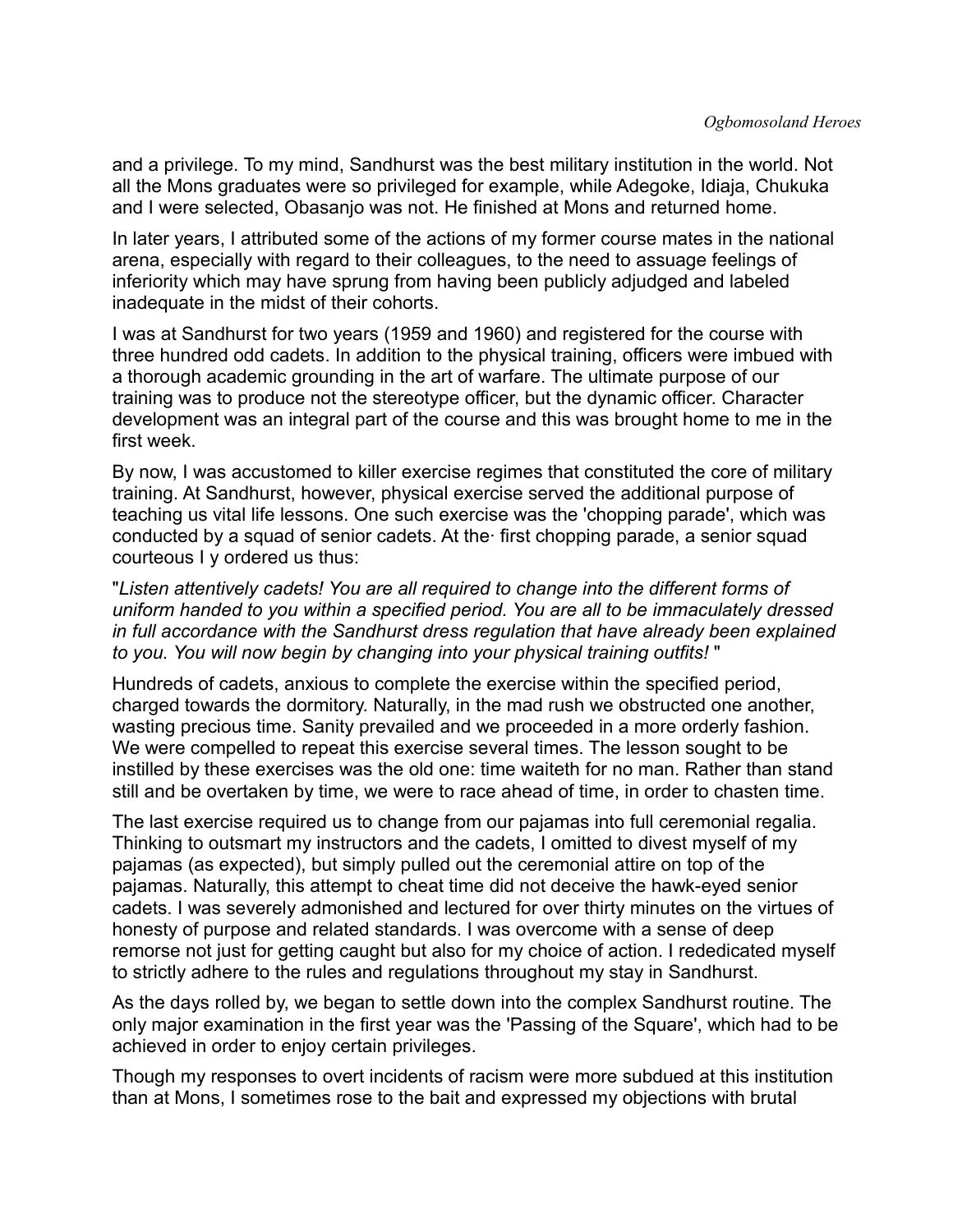frankness to those cadets or instructors involved. This never failed to create tension and discomfort between my instructors, the white cadets and myself.

Subsequently, my first year's confidential report reflected the observation of my 'poor' command of English, due to this gambit of sometimes playing deaf and dumb. Nonetheless, my second year's studies proceeded in a more congenial environment, after the tempest of the first. I was now much better acclimatized and fell into the lifestyle typical of cadets.

My nemesis in this year was the Political Science course. As far as I could see, the entire exercise was a rather poorly veiled attempt to glorify Western civilization down our throats, western values, norms and political ideology. On the other hand, Africa, her peoples, her values were denigrated. Needless to say, this left me seething and struggling to keep my peace. All too often, (after an initial period of silent anguish), I would erupt and engage my instructor, in an animated and nasty verbal brawl.

These outbursts earned me an unprecedented total of sixty four days of restrictions with hard labour in my second year. I believe I still hold the punishment record for second year cadets. During my two-year span as a cadet at Sandhurst, I made only one close friend among the entire three hundred cadets I was instructed with an Irishman.

Before I left Sandhurst, our college Commander invited me for an interview. He examined me closely about my 'unorthodox' political positions, my views on his institution and my opinions of the training that I had just completed. In our final report, Sandhurst cadets were required to make a self-assessment of their officer qualities, which was then graded by their instructor. My final report and grade contained some of the now familiar complaints about my 'attitude.' Since the report had already been written (and passed me, notwithstanding), I felt at liberty to give the Commander an unedited piece of my mind on every subject he raised.

Far from being satisfied with my responses and desirous I think of modifying my views, he suggested an extension of the 'interview' over dinner. We talked far into the night, and I conveyed my amazement that any institution would teach a course which mutilated the pride and self-worth of some of the cadets and yet expect no reaction.

On the whole however, I enjoyed the period at Sandhurst. The skills I picked up, particularly on the 'Tactics' course, (my favourite), were to prove invaluable to me in later life.

#### **Further Training**

My encounter with British military institutions did not end there. Two further courses were arranged for me in accordance with my selection. The first was at the School of Infantry at Warminster and the second was at the School of the Tactical Wing. And so ended my military training in Britain.

So much for now of Benjy talking of Benjy. Please get the book soonest.

At this stage, a significant tactical matter must be raised. There should be a catalogue of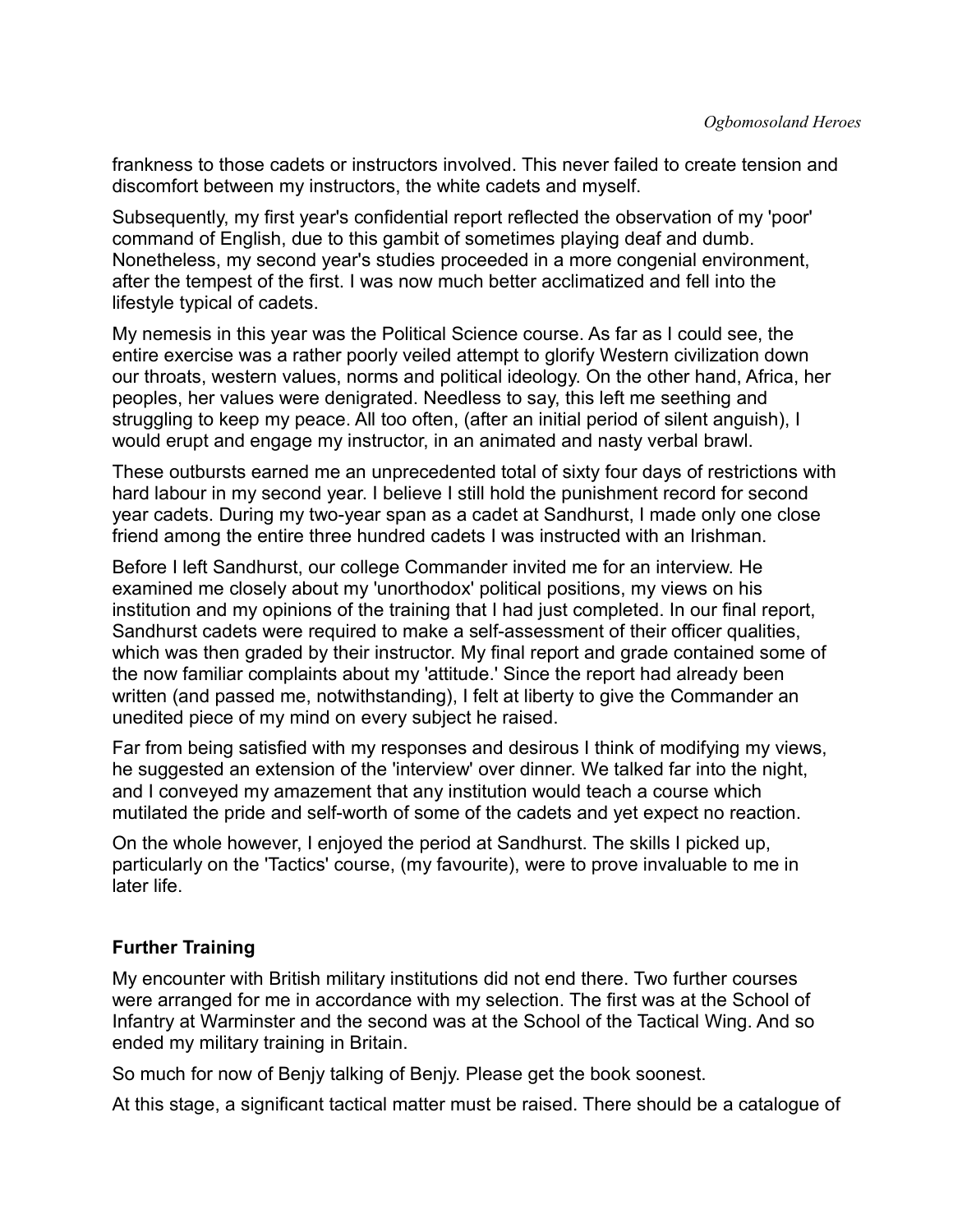possible origins of anti-Benjy forces. Some may be located quite naturally in the BIAFRA part of NIGERlA. Some may be in NIGERIA proper in military circles, political circles or civil society generally. Some may be of foreign origin. There were many foreign actors in and around the war including mercenaries, journalists, politicians, overseas governments, humanitarian agencies such as Red Cross, Caritas, as well as observer teams.

Some Nigerian anti-Benjy forces may arise from deep-seated envy, jealousy, hatred, insecurity and fear in top brass of the military and civil politicians of the time. From the horses mouth, we have just heard that one particular top flight actor in Nigerian affairs fell short of Sandhurst. This is Obasanjo who replaced Benjy at 3MCDO. We must all reevaluate just exactly what fraction of the job Benjy did and what fraction OBJ's rounding off represented. All those initially at the rear, with Gen. Gowon as head without exception appear vulnerable to a charge of fear and envy.

Popularity with media and suspected political ambition were some of the points canvassed even in the grapevine at the time. Each member of this audience must pose and answer the following sharp question. How much was Benjy given and how much did he achieve with it? How much was OBJ given and how much did he achieve with it? Given the luxury of the benefit of hindsight, spanning 40 years, to wit 1969-2009, what political ambition or induced instability through coups did Benjy or OB] each display. Who of the duo developed and displayed a vividly discernible and almost insatiable appetite for political power and/or connection with coup making?

I hope General Gowon is listening as attentively as he might have been listening after Benjy's reverse at Owerri. If Benjy, whose military hero of choice is Napoleon and who displays a style like America's Gen. Patton or Shaka the Zulu, can we accept that one reverse, lull or alleged stalemate compel his rather rough removal from a stiff job he had done more than halfway. If the Douglas MacArthur in Benjy panned out in a certain way, does that turn a hero automatically into a villain or a genius into a dunce? History and posterity must now begin to tell four decades after.

It took us some time to realise in Nigeria that there are military politicians as well as normal civilian ones who litter the place, two a kobo! IBB is the only honest Nigerian military politician. He came, he saw and he stepped aside. He crowned himself and performed more experiments, all very useful, with our collective political lives. Now OBJ is the most comprehensive and costly military politician Nigeria has so far ever encountered. Only goodness knows those who loaded Gowon's ears with tales about Benjy. Only God knows how he came to choose and later change his three war commanders. Who pressed and prevailed on him? What he surely knows, however, are those who conspired against him in July 1975. We have to move forward. These issues will be treated swiftly soon.

#### **PART THE SECOND**

We now hear about Benjy from the mouth of his peers in his military constituency. I start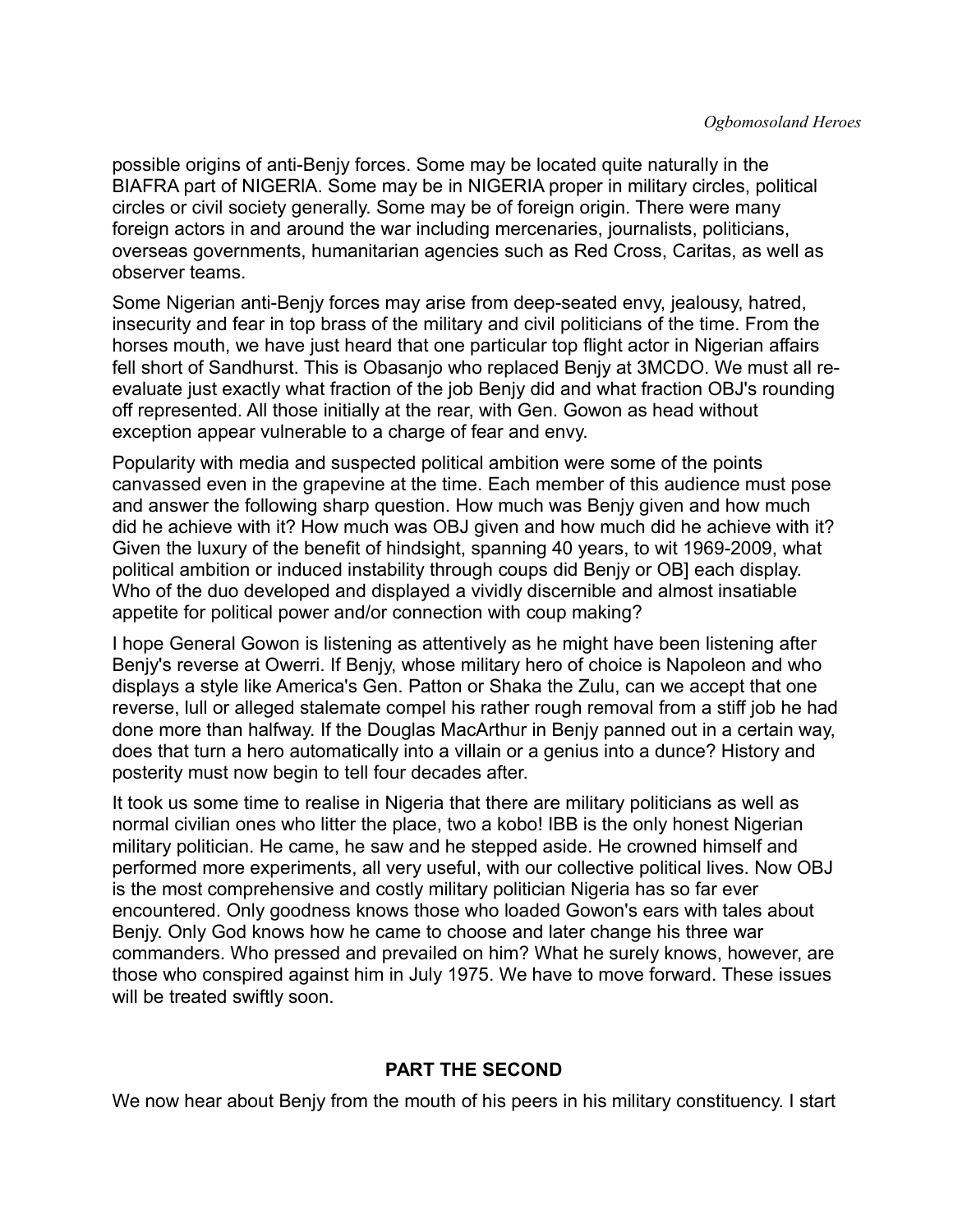with a mild caveat. Military people are also human with all the foibles, fancies and weaknesses that flesh is heir to. We promise to consult and display opinion of Benjy from honest, respected, respectable and relatively objective peers. Just before we make our selection, we choose the speaker, quote him, verbally but deliberately start with a digression. We choose the voices of Major General David Medaiyese Jemibewon (rtd), Major General M. Chris Ali (rtd) and Major General J. J. Oluleye. In the book "The Federal Republic of Nigerian Army: The Siege of A Nation," Major General M. C. Ali, one of the most decorated Nigerian military officers, took the trouble on 1.10.2000 to write confidential reports on most of his seniors and other colleagues in the Army. He put his comments in the third chapter titled "Maturity after the War and Men of Honour," he offered us insight into the personalities of Major Isaac Adaka Boro, Brig. Gen. Alabi-Isama, Brig. Joseph Nanven Garba, Col. P. C. Tarfa, Gen. Aguiyi Ironsi, Gen. Murtala Muhammed, Gen. B. M. ADEKUNLE, Gen. Olusegun Aremu Obasanjo, Gen. Hassan Usman Katsina, Lt. Gen. Aliyu Gusau Mohammed, Gen. Theophilus Danjuma, Gen. Godwin Ally, Gen. Ike Nwachukwu, Gen. Isola Williams and finally, Col. Umar Abubakar Dangiwa, among others. For our own study here today, we choose OBJ's and Benjy's assessment by Chris Ali.

#### **Olusegun Aremu Obasanjo**:

He is an able soldier statesman, intellectually capable and of the proponents of purposeful leadership. He received Biafran surrender by divine opportunity and went on, in years, as head of state, to be one single African leader to demonstrate that national interest could override personal ego and aggrandizement by willingly conducting a return to democracy, and handling political power to a civil government. An eminent global personage and a fitting window on Nigeria. Luck and opportunity have been, arguably, his greatest divine asset.

This assessment is very illuminating. In this particular case, we have to scan 'My Command' and 'Not My Will' for a long reply.

Major General M. C. Ali wrote on the same page 59 of Benjy as follows:

#### *General Benjamin Maja Adekunle*

He remains one of the most indefatigable, physically and mentally versatile warrior the nation and the Army has produced. Nigeria's Napoleon or Shaka the Zulu **without a personal empire**. That may account for his **misplacement** in the nation's history. At critical times of national anxiety, during the civil war, he repeatedly gave the nation hope and certainty by his predictions and victories on the battle-front. He proved that the art of war is one of superior intellect, continuous and fluid motion, precision, physical and moral courage. Today, **the powers that be pretend** that the Black Scorpion can be denied his monumental contributions and place in history. However, the history of the civil war will be written, and by whosoever, Brigadier General Benjamin Maja Adekunle will live in the hearts of all Nigerians as the tiny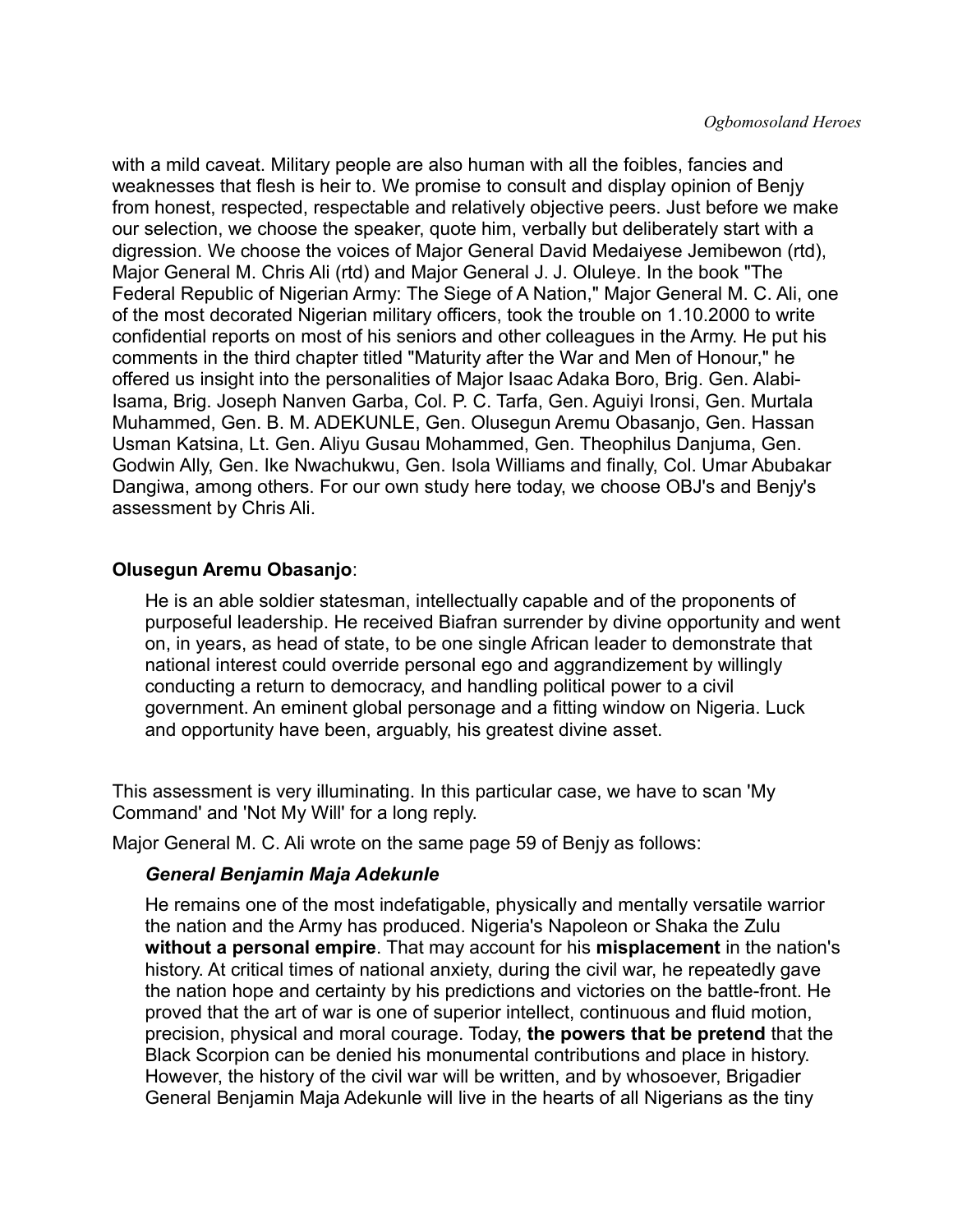great soldier who, amongst others, won the war to keep Nigeria one. Generals like him, and they are very few, must be stunned by our lack of professionalism today. He concretely paved the way to Biafran subsequent surrender. He falls into the category of Nigerians who gave everything, but, denied their glory, are powerless to command justice and fair play. He remains the most revered and internationally acclaimed warrior-commander of the civil war, nothing can change that.

We now come to Maj. Gen. David Jemibewon's book, "A Combatant in Government." In his Chapter 3 titled "The Regime of Yakubu Gowon, July 1966 to July 1975 " he wrote inter-alia, first descending bravely but politely on Gowon thus:

And so for almost three years, the country grappled with the war of the survival of the whole nation. Those who were close to the corridors of power and those who had the opportunity of watching the administration of the war years saw only too clearly that all was not well with the leader of the nation. Day by day he revealed himself as a very weak man and a man of indecision. A few instances will suffice to demonstrate the weakness in the character of Gowon. During the war years, it was common knowledge in military circles that Gowon was completely unable to control the three divisional commanders responsible for the actual fighting in the field. There was no coordination among the three divisional commanders and each one acted entirely independently of the others. As a matter of fact, elements of rivalry and jealousy crept in among the three commanders and each one of them resorted to decisions and actions that would impair or jeopardize the progress and prospect of success of the others. Such reprehensible conduct was known and reported regularly to Gowon. But throughout he did nothing to coordinate the activities of the three commanders or call them to order. **Nigeria was only fortunate to have a few saving graces during those critical years. The first was that the three field commanders Shuwa, Muhammed and Adekunle** were all of them born soldiers of great merit whose efficiency and perseverance were unsurpassed. Had they been men of lesser caliber and had they been of lesser military genius, the nation would have lost the war for the survival of Nigeria as one political entity. The second saving grace was the invaluable contribution of Major-General Hassan, who was the army chief of staff at the time. Like his three commanders in the field, he too was a natural soldier and a born leader of men. He exerted such a tremendous influence on the prosecution of the war that history can never forget the part he played to ensure the victory of the federal military government and the continued unity of Nigeria. Perhaps it is no exaggeration to assert that our greatest problems and headaches during the years of civil war came not really from the side of 'Biafra' but from bad leadership at the very top.

The bad leadership sprang from an inherent weakness in Gowon. It was a serious flaw in his nature and it was such an overwhelming weakness of character that in the end it proved fatal. Otherwise how could anyone ever explain the fact that the man who could be said to rank next to Gowon, and who occupied the position of chief of staff, supreme headquarters, during the war years, never once visited the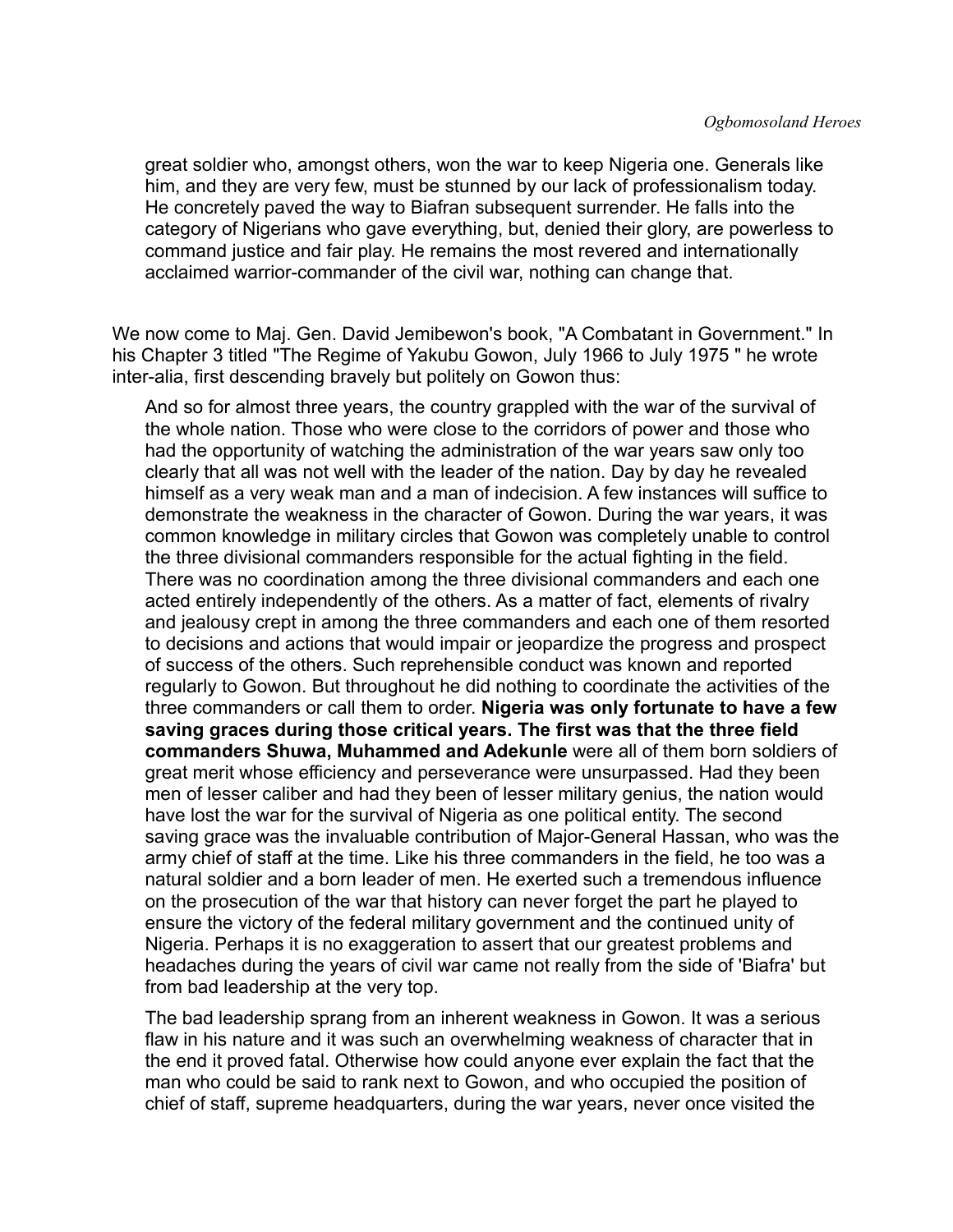front throughout the two and a half years of the civil war? Not only this, this same man was known to have occupied himself at the time with reading for a law degree on part-time basis in the University of Lagos. Gowon knew of this but he was too weak to call Major-General E. O. Ekpo to order.

David Jemibewon then went on later to make a very deep observation:

History often tends to focus attention on the central leading figure in the affairs of men. Other figures and personalities who played useful and noble roles are often glossed over or completely forgotten.

How very true! What great perspicacity! This is what the good boys of the bedchamber, what the establishment had done to Benjy. The history of the war must be written in a balanced truthful and responsible way restoring his name to where it truly belongs, the center-piece in gold!

We just must add a third mature Military voice and probably that would do. This is from the much-respected and disciplined Major-General J. J. Oluleye. His book "Military Leadership in Nigeria: 1966 1979" contains copious references to Adekunle's exploits, their consequences and how they came to be received in certain quarters. It also contains a hair-raising but ultimately humorous encounter with A WOLOWO involving Gen. Adebayo, Gen. Obasanjo in the background and some pro-Awo intellectuals like Prof. H. A. Oluwasanmi, who nearly destroyed the cohesion and internal structure of the Nigerian Army as an entity.

By mid-October 1968, Major-Gen Oluleye, G.S.O I, visited the three divisions in company of Lt. Col. F. A. Z. Shielu. He said he found Benjy overworked, exhausted, erratic, irascible, over-centralising his command. Oluleye, an ex-teacher at a famous Ibadan school, St. Peters' Aremo, was and still a very trusted man in whom there is no guile. He had visited Aba, Ahoada and Ebocha. He made a vital suggestion that Benjy be sent on leave for recuperation so that on resumption, he could take over his command or create 4th Marine Commando ... etc. Benjy had earlier dismissed a vital suggestion as a piece of nonsense. This was the need to protect Benjy's line of communication in the then East Central. Later facts confirmed Oluleye's fears. Benjy was human. He was not perfect. He made errors. The matter was brought in good faith to General Gowon's notice who smothered the attempt to dislodge or dislocate Benjy. This led to the Owerri setback and a chance for detractors.

The Black Scorpion (who had been summoned to Lagos) triumphantly returned to his Headquarters to continue his operations without a change of tactics in the hostile territory. This lack of change in tactics led to the encirclement of Owerri and its eventual loss. For almost six months after the first recommendation to the C-in-C, he did not agree but he gave no reasons. I later reasoned to find out that why the Cin-C refused and I arrived at the following points: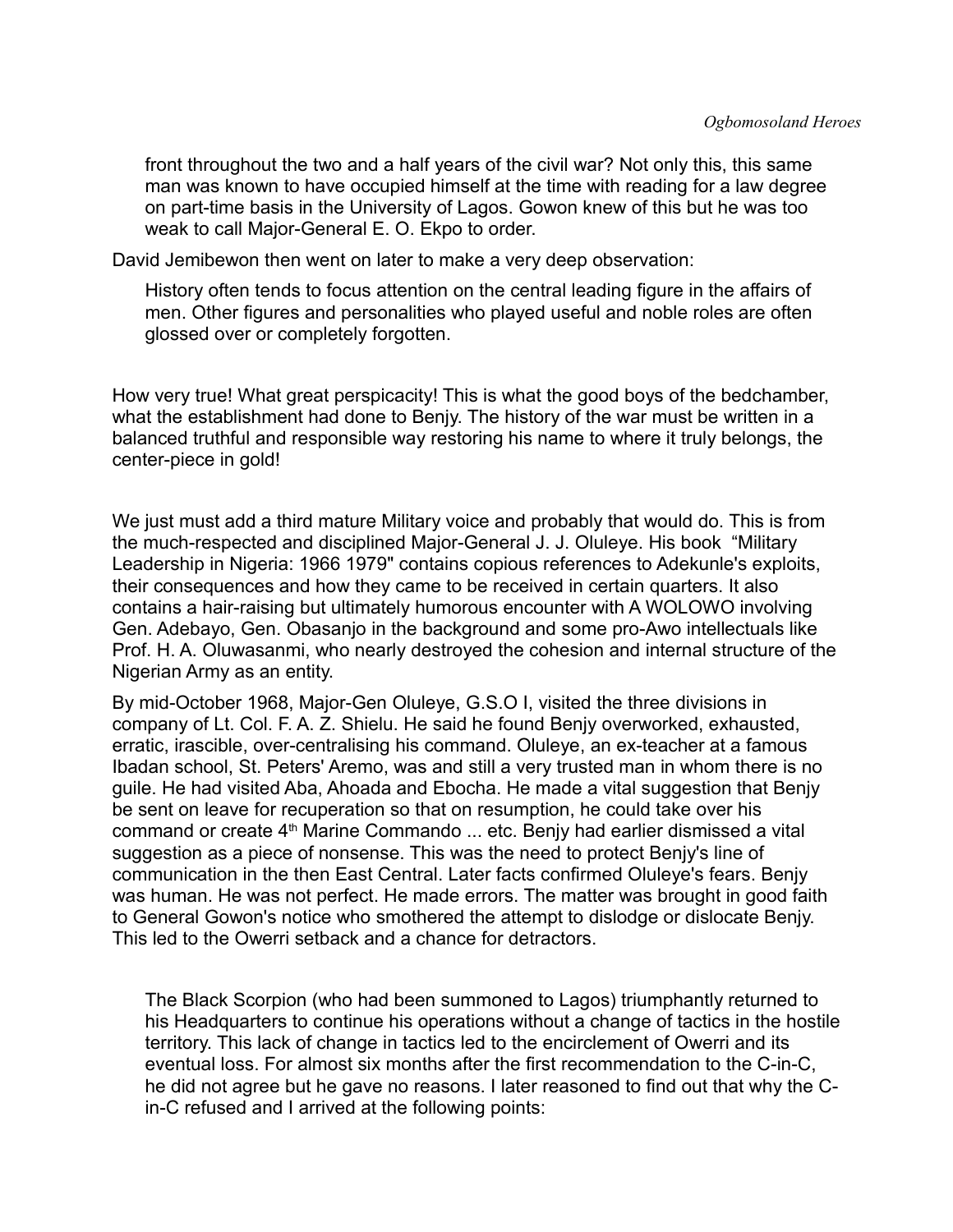( I) As a result of success after success, Benjy had become a political hero. His relief could spark off a political row in the West which could lead to major disturbances short of a *coup d'etat.* 

(2) Benjy had become politically conscious as it was alleged he told some foreign pressmen that he would become the Army Commander. How and when might have been one of General Gowon's problems. For a *coup d'etat* to occur during the war could be fatal as an idling Benjy in the rear could easily lead to one.

(3) It was also a fact that the C-in-C always hated offending anybody. He could settle a misunderstanding satisfactorily to both sides without apportioning blame. Benjy from time occupied a place in his bosom as a brilliant and smart officer.

(4) Relieving Benjy alone could be seen as an act of tribalism.

(5) The C-in-C possibly held himself responsible for the disaster that followed an attempt to capture Umuahia for his political birthday because of his privity. Benjy was not to blame. Even when Benjy falsely told the world that he had killed some Chinese mercenaries fighting for the rebels, he was spared from blame. Benjy continued until his reputation was dented. Benjy realized his tactical error belatedly. When he did realize that he was seen as an intruder and not a liberator in the Iboland, he ordered his troops to 'shoot at anything that moves.'

David Jemibewon's trenchant criticism of Gowon is professionally valid and his anger at the Ekpo syndrome, very righteous indignation. Gowon, however, had a lot to learn hence he chose to go back to school after nine good years in power in a periodically chaotic country. Gowon ought to have read Machiavelli's 'PRINCE.' It was not enough to be loved, nor was it sufficient to be good and kind, it was definitely necessary to be feared. Gowon's weakness emanated from his overly good heart and solid Christian background.

I once dreamt of being Nigeria's Minister of Defence. Those at Abacha's Confab knew this. I was in the Defence and Security Committee. I once dreamt of joining the Nigerian Army. Obasanjo would remember this. We were to join the same time. I remember him telling me if I had joined, I might have become the Commander-in-Chief which he then was, for the first time. I was once billed to be the Academic Provost/Commandant of the Defence Academy. Maj. Gen. Omojokun, my first student in Mathematics at the University College, Ibadan, would remember this. I was top of the list of the candidates shortlisted. I have all my life been interested in Military matters, the science and technology aspects of the art, the literature and music connected with it, the development of weaponry over the ages, conventional and guerrilla warfare and the question of power in philosophy and social sciences till today.

Oluleye himself mentioned two qualitative decisions GOWON made. They looked like rebuffs but were not. Under the first pressure on Gowon to forcibly change either Adekunle's tactics or Adekunle himself, Gowon told Oluleye that the In on the ground knows best. That was excellent on Gowon's part. What he said the age-long, tried and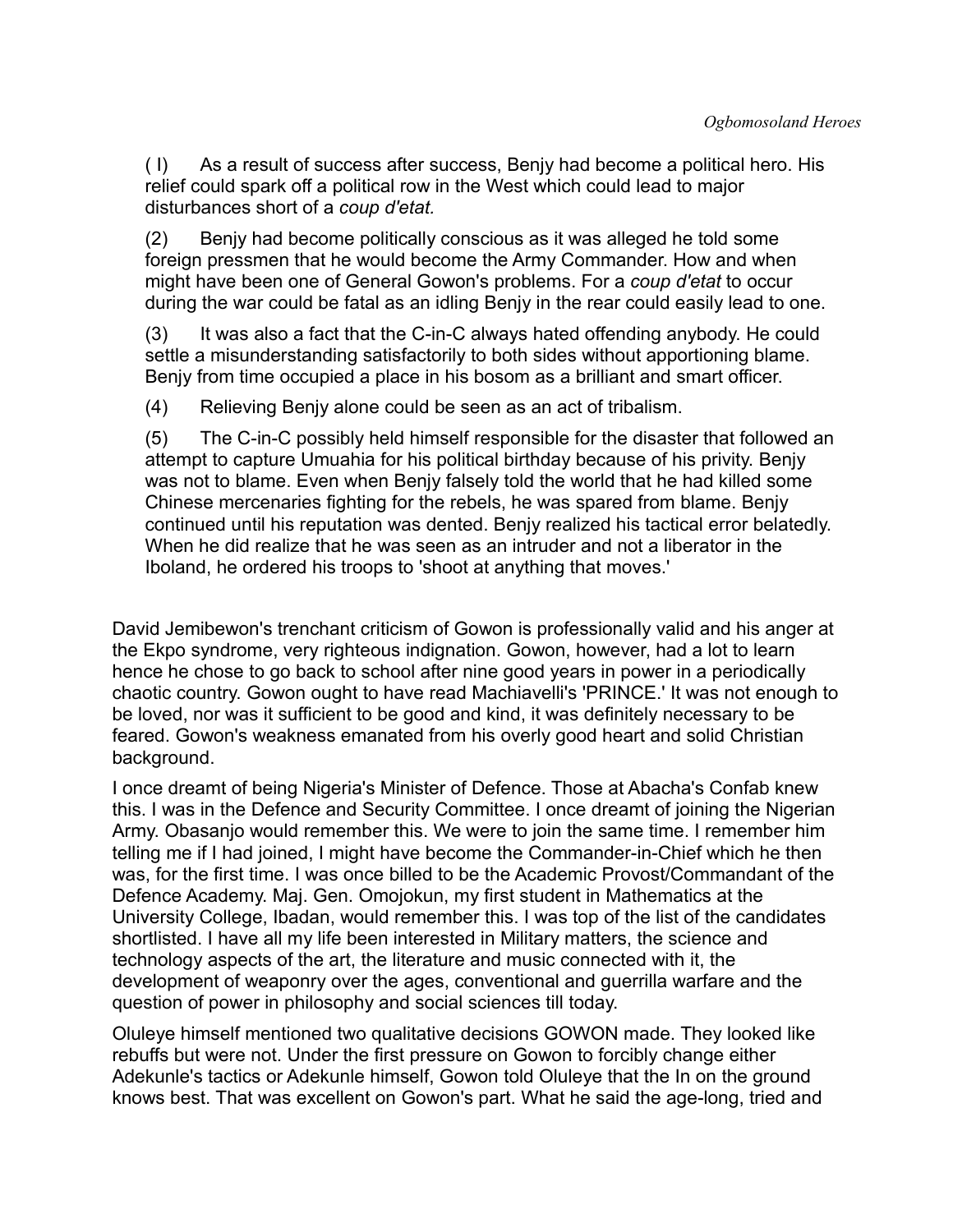tested truth. When again the GHQ top team assembled in Ibadan Barracks to see Gowon, he dispersed them politely urging them to avoid bad blood amongst them, the top hierarchy. In these two ways, Gowon stood firm with Benjy.

I would wish here to hold brief for Benjy in two ways concerning the OLULEYE and the GHQ advice which Benjy rebuffed. First: General Oluleye in theory and practice could have been correct. Later events seem to have said so. Two heads are better than one and thus Benjy could have been wrong, or was wrong and J. J. correct. Next, the attacking mode suggests that all told, all said and done, Benjy might well have been right. A defence of his choices could go thus: in the general theory of games, and here I speak of non-trivial games of strategy (not dice mess), there are usually more than one way of solving an intricate problem. This even already true of the art of solving mathematical problems. In war games, there are rules, precedents and canonical styles. Benjy, an admirer of the little Corporal Napoleon, might have believed in an amalgam of mobility, concentrated force of firepower and the element of surprise which are some key ingredients in a blitzkrieg. In Clausewitz famous treatise of 1832, "On War" available to BENJY at Sandhurst and thereafter, BOOK III, Chapter IX was titled "THE SURPRISE." We need not repeat the great author here. Rather, I present you, my own cryptic summary of the chapter in the form of an equation  $S = S_1 + S_2$  where S is surprise,  $S_1$  Secrecy and  $S_2$  Speed.

In other words, to spring a surprise, you must concoct a secret plan and execute it speedily. A Napoleonist Benjy will always relish Austerlitz and never dream of Waterloo. The suspiciously open corridor or space has lessons for everyone about traps. The Ashanti campaign, the strategic brilliance of Edo army at the so-called Benin massacre and the open road trick used by the Agbekoya when they slaughtered some sixty or more policemen in 1968 at Ibadan, all have something in common. The 1944 invasion of Germany by MONTY, Bradley and Eisenhower with Montgomery joined by Major Lewis Brereton could have been much in Benjy's mind. The Allied effort at Arnhem, Nijmegen and Eindhoven was heroic but Germans dealt adequately with them. Benjy must have remembered too that Biafra had a few Sandhurst and other bright boys. Monty and Bradley's conviction was that a single thrust, furnished with unlimited support, would end the war. Rivalry set in, as anywhere in the world. Benjy might just have finished off the war. He had done some seventy per cent of the essential work. A little rest as J. J. suggested, he could have, if returned, polished off the rest. There is an analogy from the game of cricket. When a speedster of an opening bowler is set against the opponents' batting innings, he knows implicitly that he has a series of mandates. I was at school, GCI in 1952 a very successful opener. He must break the defence of the usually cautious, calm, orthodox opening batsmen and the early order 1,2,3. He also must crack the backbone of the middle order 4,5.6,7 REST and return to wipe out the tailenders 8,9,10,11: Benjy was not beside himself. JJ too knew and knows his onions. He was brought up early to plan carefully, write notes of lessons, keep diaries, registers, performance records for those beside him and under him. Such men have a lot to offer and to teach. Spontaneous geniuses like Benjy supply rare needs, irrespective of antics of rivals, denigrators and envious practitioner.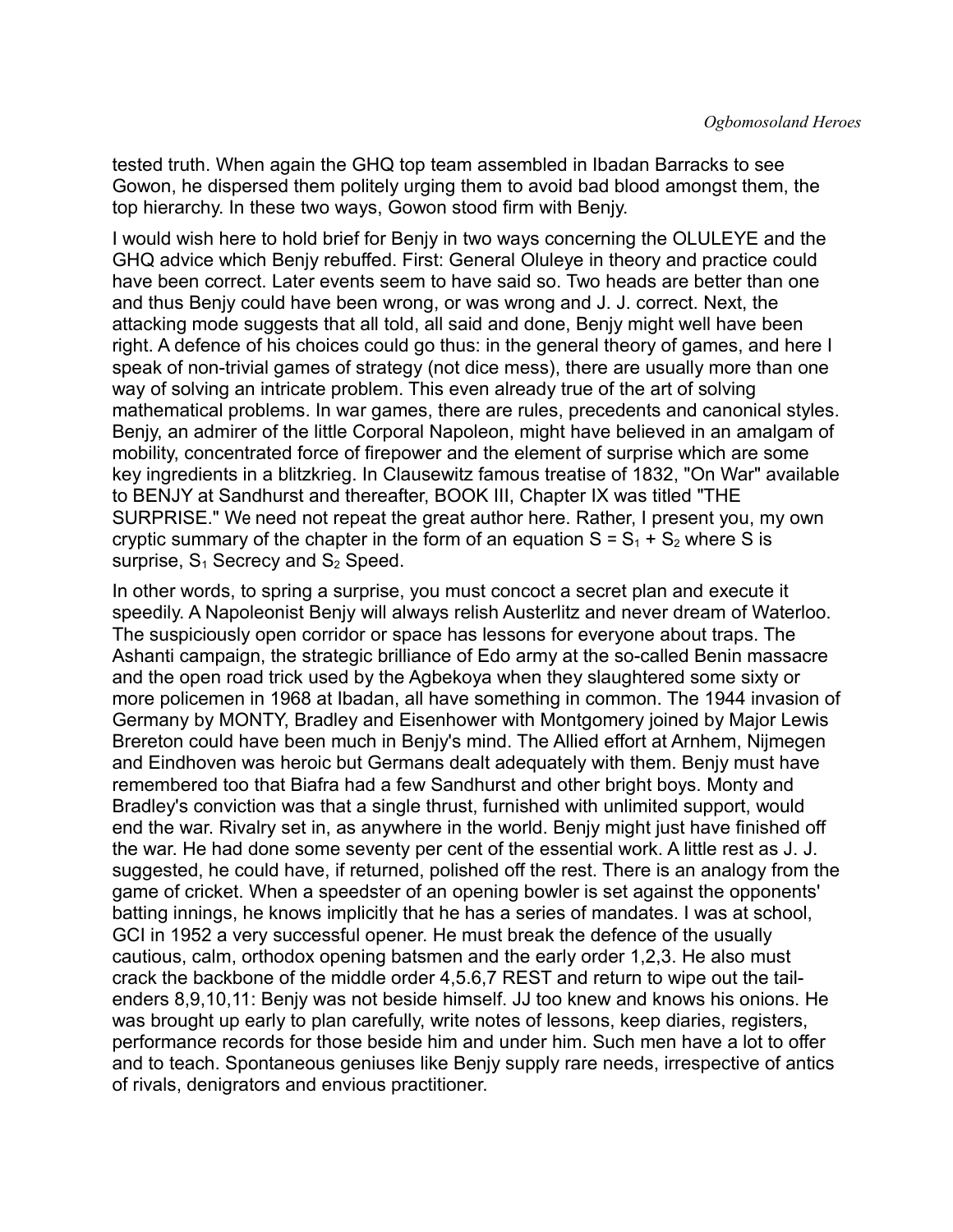#### **PART THE THIRD**

We now come to view Benjy from the standpoint of view of the civil society. Nigeria is a country which normally shows least gratitude to those who serve her most. I know that military service is very highly regarded in great nations. Soldiers defend the nation. The fate of the nation is often in the hands of its military commanders and leaders. It is ironic that the civil war was what gave Nigeria the chance to identify its military heroes and patriots. However, a situation had developed in Nigeria when a constellation of military people arose who had never been to war or seen battle even from a distance. The civil society thus began to lose respect for soldiers more versed in coup-plotting, political office holding in government than military professionalism. At one time, the air force had no planes to fly and the navy only refurbished frigates.

Concerning Benjy, whose military exploits were in the Nigerian civil war and Congo, we shall refer here to publications of civilians on the civil war. We shall touch politicians, university egg-heads and later poets and essayists. One notable record can be found in "Nigerian Government & Politics Under Military Rule 66 -79" edited by Professor Oyeleye Oyediran (The Macmillan Press Ltd). We have in Chapter 2, The Civil War, an article by Turi Muhammadu and Mohammed Haruna, from which we extract some significant things: There is a very valuable line of the course of the war, including the major battles. These are presented here to refresh our individual and collective memories.

| 1967                                                              |                                                                                                                                                                                                                                                                                                                                    |
|-------------------------------------------------------------------|------------------------------------------------------------------------------------------------------------------------------------------------------------------------------------------------------------------------------------------------------------------------------------------------------------------------------------|
| 6 July<br>0 July<br>15 July                                       | Fighting breaks out between the federal and Biafran troops.<br>The first Division of the Nigerian Army under Colonel Mohammed Shuwa captures<br>Ogoja. Biafran aircraft bombs Lagos.<br>Shuwa captures Nsukka.                                                                                                                     |
| 25 July<br>9 august<br>10 August                                  | Third Marine Commandos Division of the Nigerian Army under<br>Colonel Benjamin <b>ADEKUNLE</b> captures Bonny.<br>The rebels invade Mid-West and capture Benin. Later, in a hurried response, a<br>Second Division of the Nigerian Army under Colonel Murtala Mohammed is formed.<br>Gowon declares total war. Lagos bombed again. |
| 29 August<br>14 September<br>4 October<br>9 October<br>18 October | Murtala recaptures Ore and thus halts Biafran threat to Ibadan and Lagos.<br>Murtala recaptures Benin<br>Shuwa captures Enugu.<br>Murtala captures Asaba. Subsequent attempts to cross the Niger and capture Onitsha<br>proved abortive.<br><b>ADEKUNLE</b> captures Calabar.                                                      |
| 1968                                                              |                                                                                                                                                                                                                                                                                                                                    |
| January                                                           | After the abortive attempts to capture Onitsha from Asaba, MurtaJa moves up the<br>Niger, crosses it at Idah and advances down to Awka and Onitsha.                                                                                                                                                                                |
| 21 March                                                          | Murtala captures Onitsha.                                                                                                                                                                                                                                                                                                          |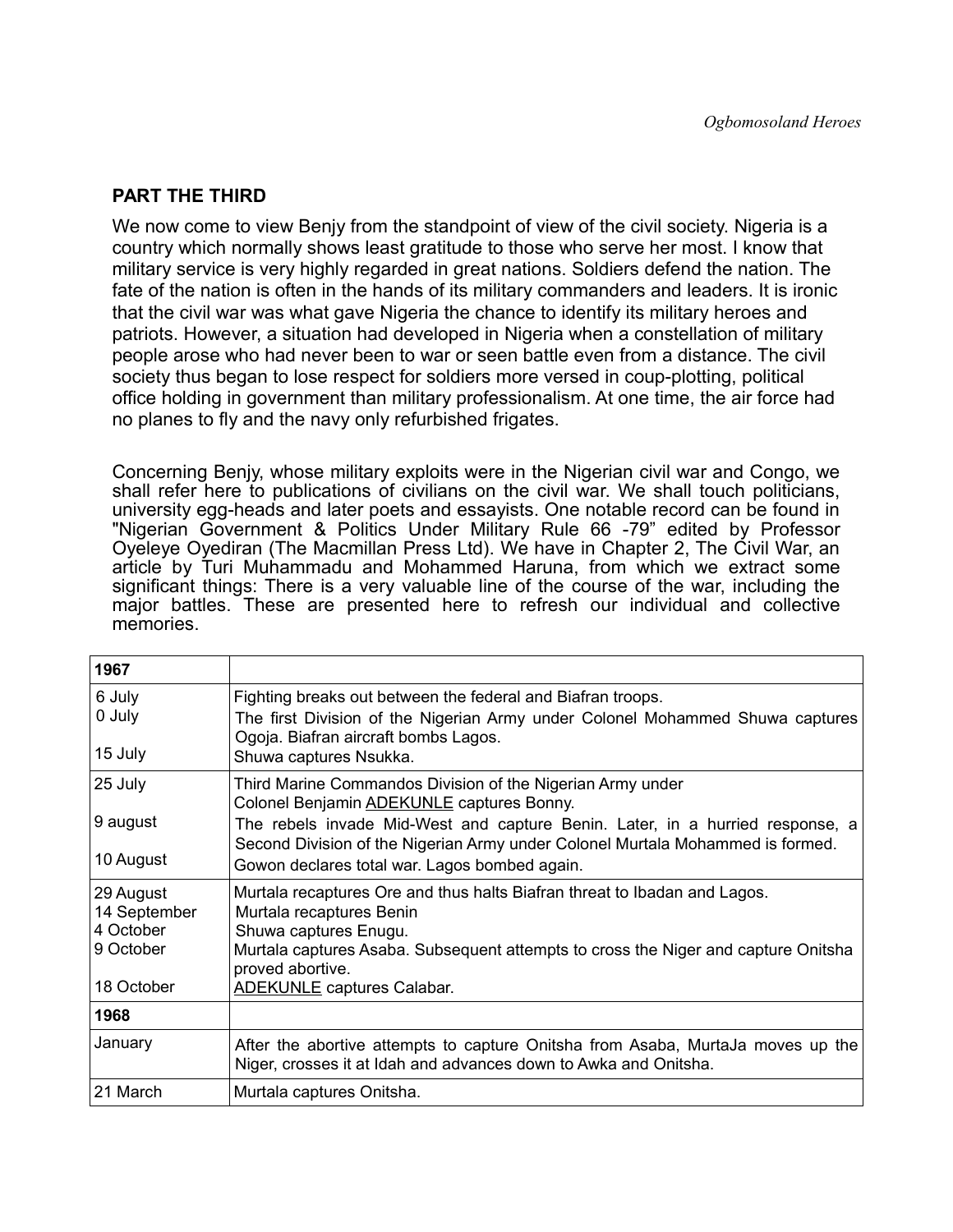| 5 April<br>Late April<br>6 May<br>19 May<br>26 May                                        | Shuwa captures Abakaliki.<br>The entire South Eastern state liberated by <b>ADEKUNLE</b> .<br><b>ADEKUNLE</b> captures Bonny Oil field in Rivers State.<br>ADEKUNLE captures Port Harcourt and thus completes the sealing off of Biafra from<br>sea.<br>Colonel I. B. M. Haruna replaces Murtala as G. O. C. Second Division. |
|-------------------------------------------------------------------------------------------|-------------------------------------------------------------------------------------------------------------------------------------------------------------------------------------------------------------------------------------------------------------------------------------------------------------------------------|
| 29 July<br>4 September<br>10-11 September<br>15 September<br>16 September<br>30 September | <b>ADEKUNLE</b> captures Ahoada, last major town in Rivers State.<br><b>ADEKUNLE</b> captures Aba.<br>ADEKUNLE captures Oguta and advances on the Uli airstrip which was Biafra's major<br>link with the outside world.<br>Biafrans retake Oguta.<br><b>ADEKUNLE</b> captures Owerri.<br>Shuwa captures Okigwe.               |
| Nov - December<br>21-24 December                                                          | Nigerian air force begins air strikes on Biafran airstrips especially Uli but with little<br>effect.<br>Biafran offensive to recapture Owerri and Aba foiled.                                                                                                                                                                 |
| 1969                                                                                      |                                                                                                                                                                                                                                                                                                                               |
| 22 April<br>12 May<br>27 December                                                         | Biafra recaptures Owerri.<br>Major Reshuffle of Nigeria's army commanders. Obasanjo takes over from<br>ADEKUNLE, Jalo from Haruna and Bisalla from Shuwa.<br>Third division links up with the first at Umuahia.                                                                                                               |
| 1970                                                                                      |                                                                                                                                                                                                                                                                                                                               |
| 7 January<br>11 January<br>12 January                                                     | Third Division recaptures Owerri.<br>Ojukwu flees Biafra for Ivory Coast.<br>Obasanjo recaptures Uli airstrip. Lieutenant-Colonel Philip Effiong who took over from<br>Ojukwu broadcasts surrender over Radio Biafra.                                                                                                         |
| 13 January                                                                                | Gowon accepts Biafran surrender.                                                                                                                                                                                                                                                                                              |
|                                                                                           |                                                                                                                                                                                                                                                                                                                               |

The careful observer must not fail to note that the criticism of some GHQ men mentioned in detail by Gen. J.J. Oluleye was such as to show it was as equally strategic and tactical that the recapture of Owerri was not just by the same Third Div now under Obasanjo but via the linkup between the Third and First at Umuahia before the final thrust. Hence, the earlier mention of alternatives Benjy could have used and Jemibewon's strong criticism of lack of coordination from GHQ.

The summary time table of events shows clearly that working from scratch as pioneer GOC of Third Div, Benjy had done at least 70 per cent of the necessary preparatory work.

We must now go into some details in order to put the whole civil war into a perspective, illuminating certain facts usually not clearly and accurately presented to the nation and the world at large. We present here, Abiodun Adekunle, Benjy's son who summaries for us truthfully and smartly the great outlines of the tragic saga of the Nigerian Civil War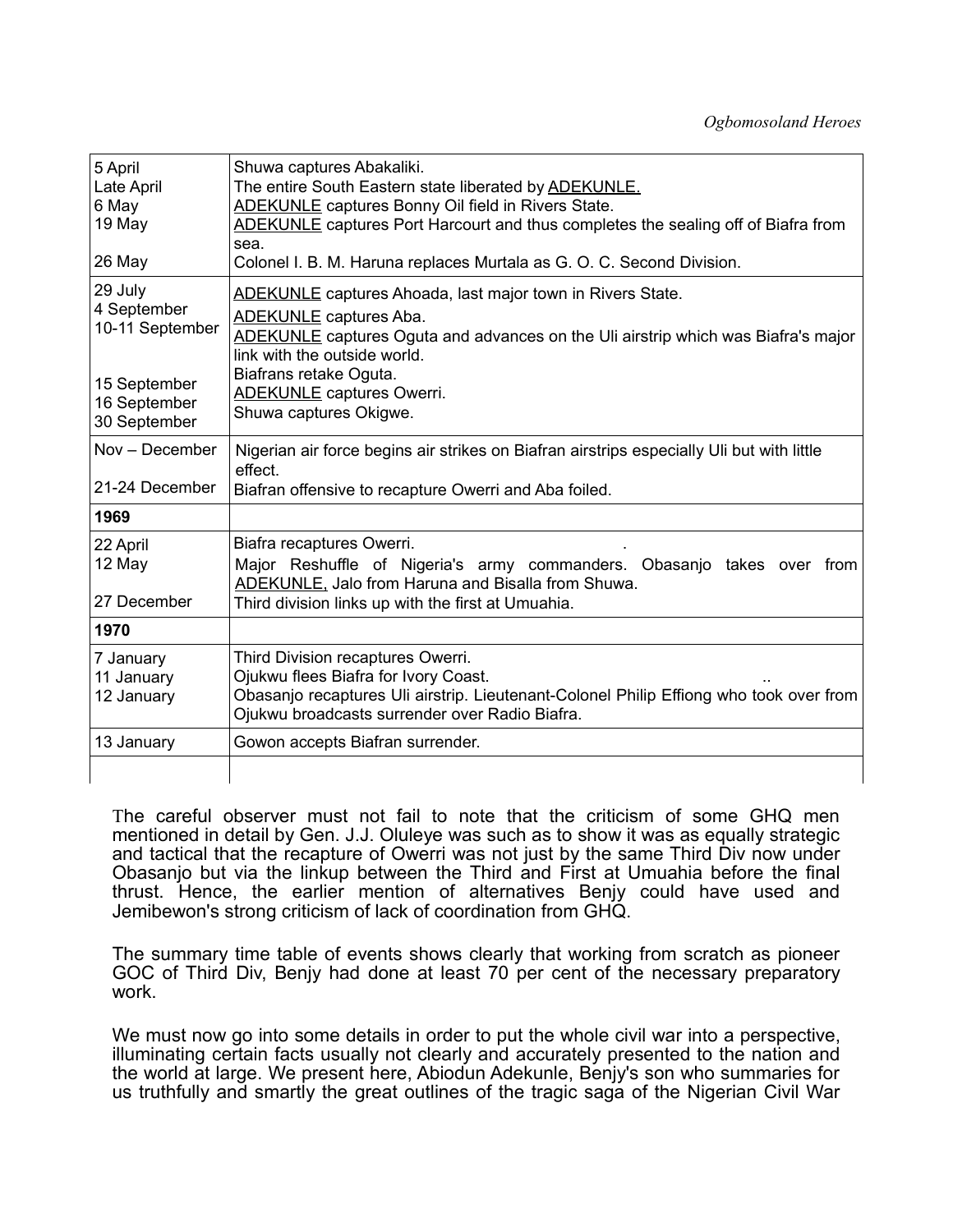thus:

The Nigerian-Biafran War (1966-1970) was one of the most brutal conflicts of postindependence Africa. According to various independent estimates, the civil war resulted in the death of millions of Nigerians, with the Biafrans suffering the heaviest casualties.

The youthful General Yakubu Gowon commanded the federal army, while General Emeka Odumegwu Ojukwu led the Biafran army.

The war was fought almost wholly in the South Eastern part of Nigeria, home not only to the dominant Ibo ethnic group but also to numerous 'minority' ethnic groups. Since the Biafran surrender in January 1970, the war has remained an open sore for Nigerians in general and for the Ibos in particular. Almost every family in Iboland was personally affected by the loss of an immediate or close family member.

The 3rd Marine Commando was one of the three Divisions of the Nigerian Army fighting to prevent the secession of the former Eastern region. The Division, whose troop strength was put at 35,000 men was headed by (then) Colonel Benjamin Adekunle and was responsible for the capture of 70% of Biafran territory. According to my father, the Division was created from scratch, from 'street thugs' outlaws and renegades mainly from the Yoruba ethnic group (Western Nigeria), which he then had to mold into a credible fighting unit.

The military campaigns of the Division commenced in the 'minority' areas of Biafra, and after their successes in these areas, they advanced into Biafran territory. Owerri was captured in September 1968, (leaving Umuahia as the only major town held by Biafra). The Biafrans mounted a counter-offensive on Owerri and not only reentered Owerri, but in April 1969, threatened to advance to Port-Harcourt. This was the first major loss of territory for the Division since the beginning of the war in 1967. After the withdrawal of the 3 'd Marines and their loss of Owerri, the Head of State, General Yakubu Gowon, recalled my father to the Supreme Military Headquarters in Lagos.

However, by this stage of the civil war, the Biafran territory had been reduced to one tenth of its original size.

There was considerable interference by the global powers in Nigeria's internal affairs, notably by France, Britain, America and the Soviet Union, all of whom jostled either to increase their political influence in Nigeria or protect their enormous petroleum investments located in the South East, the Niger Delta and Bonny Island. Because the  $3<sup>rd</sup>$  Marine Commando Division was at the frontlines of the conflict for much of the war, the Division featured in the controversy, which was generated by some of the strategies employed by federal troops during the war. Primary among these controversial subjects are; whether the federal army deliberately targeted civilians during the war; the morality of the federal blockade of Biafra between 1967 and 1970 and the legitimacy of employing starvation of the civilian populace as a weapon of war. The federal blockade and the starvation which the blockade precipitated within the Biafran Republic, was directly responsible for the high number of casualties, particularly of women and children in the latter part of the war.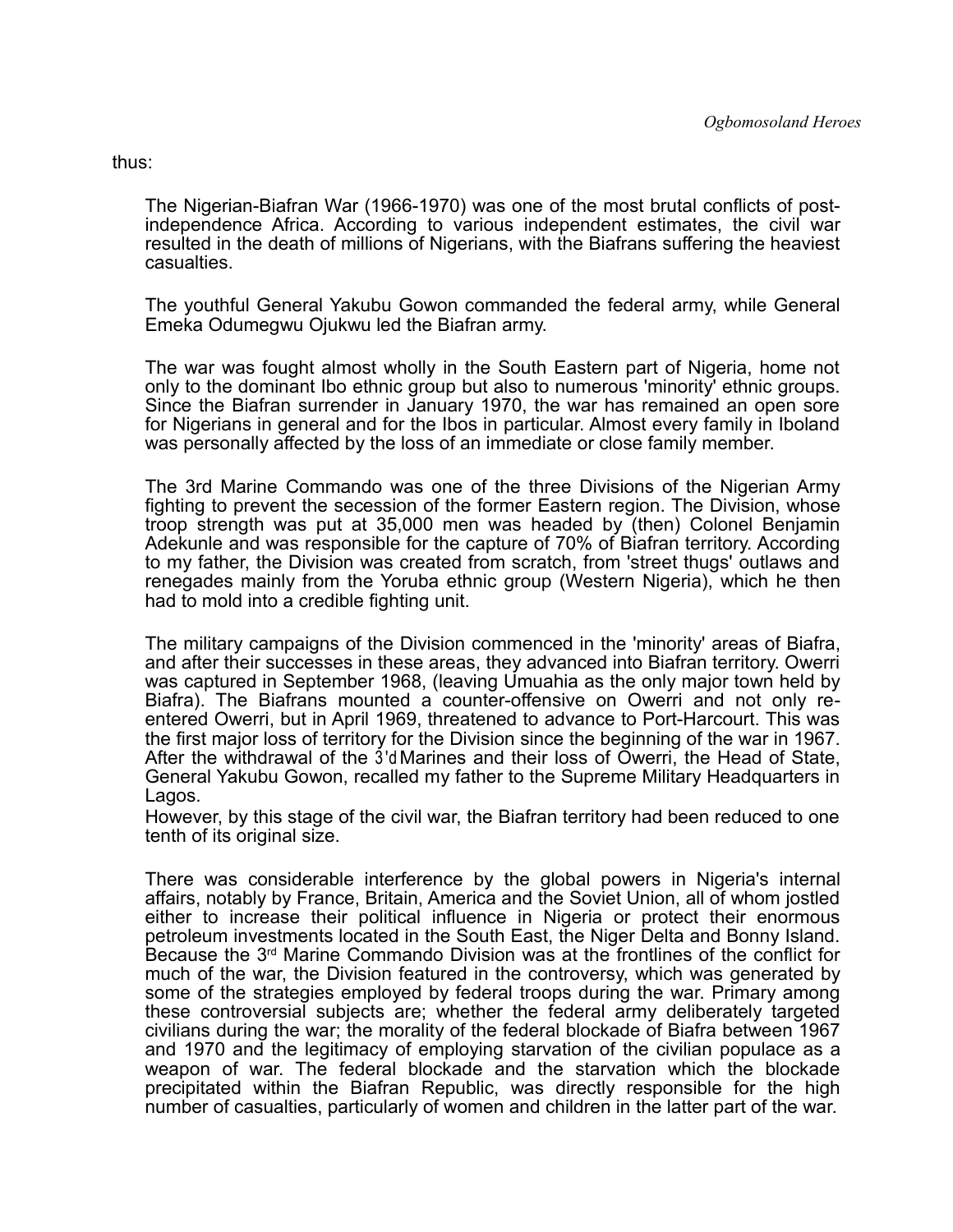Ironically, it was this attempt by the Federal Government to force a speedy conclusion to the conflict through these means that elevated the Nigerian civil war from a regional conflict to an international crisis of conscience. The haunting photographs of the sad-eyed starving children of Biafra placed the issue of starvation as a tool of war on the international agenda and the suffering etched on the distended bellies of the children, which appeared to lend credence, for the first time, to the Biafran charges of genocide. This issue of starvation as a legitimate tool of war, the Federal blockade of Biafra was truly a controversial one that gripped the hearts, mind and conscience of the world. The pictures of starving Biafran children afflicted with starvation's disease kwashiorkor caused the Biafran accusations of genocide to reverberate and resound throughout the world.

This inspired a global humanitarian relief effort led by international relief organisations. These groups were highly critical of the conduct of federal troops during the war. At that time, international relief groups were relatively inexperienced at dealing with disasters of the scale of the war; at the time, Second World War was the most recent comparable disaster.

The charges of genocide also brought the United Nations (UN) into the conflict and at the end of September 1968, the UN dispatched the International Military Observer Team in Nigeria (OTN) (on General Gowon's invitation) to investigate the veracity of these accusations.

General W. A. Milroy of Canada led the Team.

By the end of 1969, the Nigerian Military had a 250,000 standing army and were fighting on three fronts, in what the Head of State, General Yakubu Gowon, called the 'Final Offensive.' The Third Division was handed over to the current Nigerian President on the 161h of May 1969. Olusegun Obasanjo, then a Colonel at Ibadan's Nigerian army engineering corps, was far removed from the front lines.

In October 1969, Ojukwu appealed to the United Nations (UN) to mediate a ceasefire between the warring sides as a preclude to peace negotiations. After 2 years, the Biafrans were battle fatigued, and the civilian population was choking under a federal blockade. However, General Gowon, who declared a fight to the finish, ignored this call.

In December 1969, Colonel Obasanjo led the 3 'd Marine Division greatly replenished with new arms and ammunition together with the other army Divisions, in a fourpronged offensive involving 120,000 troops that sliced into half, what remained of Biafran territory. Following this offensive, Owerri changed hands for a third time, falling again on January 6, 1970. When the 3 'd Marine Commando Division retook Owerri for the second time, Biafran resistance collapsed.

General Philip Effiong of the Biafran Army handed over the Biafran surrender to the newly appointed General Officer Commanding of the 3 Marine Commandos, the Biafran head of state, General Ojukwu, having fled to the Ivory Coast to, as he is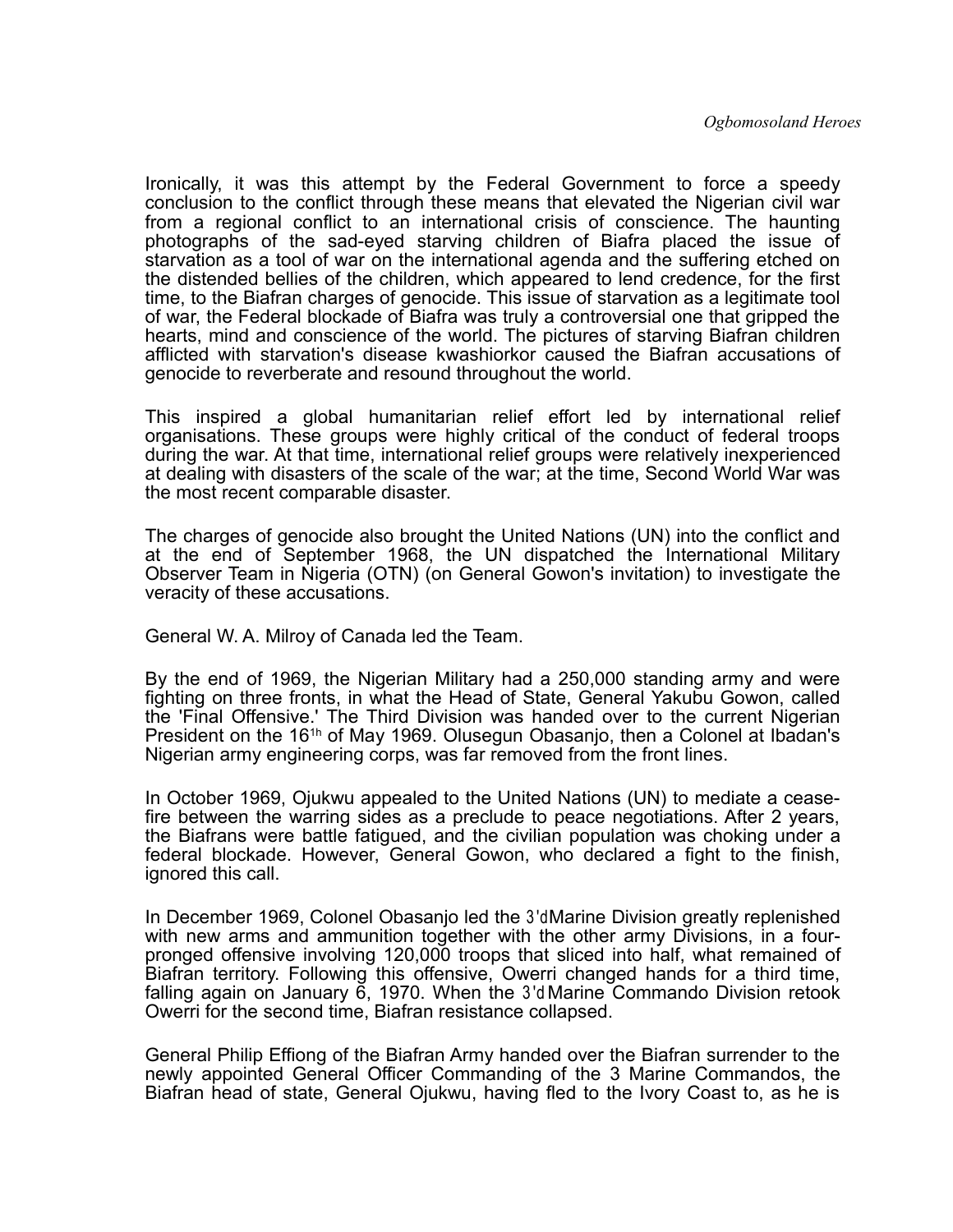reported to have expressed it, 'search for peace.'

General Philip Effiong had called for an immediate, unconditional cease-fire on January 12 and submitted to the authority of the federal government at ceremonies in Lagos on January 15, 1970.

We proudly recall the voice of Ken Saro-Wiwa, the MOSOP Ogoni martyr. He left us number of books including "On a Darkling Plain: An Account of the Nigerian Civil War," from which we pick a couple of remarks. In Chapter XIX, 'Under the Federals' on page 202 et seq, he wrote, inter alia:

And it was not only the leading personalities who were subjected to these indignities. The common people too, who were only too willing to do whatever the Federal troops required of them even including such menial jobs as bush-brushing ("combing") which they had done so often under the rebels. That same sadistic character who was in charge of the Military Police in Bonny and who had brutalized the citizens there was very much at work in Port Harcourt.

I raised the matter with Colonel Akinrinade whose headquarters had moved into Port Harcourt and, subsequently, with Colonel Benjamin Adekunle, the General Officer Commanding 3 Marine Commando Division.

It seems appropriate here to say a few words about this brilliant officer who scored such tremendous success in the civil war. Born in 1938 to a Yoruba father and a Bachama mother (a minority ethnic group in the present Gongola State), he trained at Sandhurst and came into prominence when he was entrusted with the command of the troops sent to Bonny. The rebel entry into the Mid-West means that he was diverted for a time from Bonny and the south-east end of the country to the southwest.

I met him for the first time in November 1967, after my appointment as Administrator, when I was introduced to him by Chief Harold Biriye, to whose sister he was married. Slight of frame, of medium height and by no means handsome, his exploits at Bonny and the Mid-West had already made him famous. I must confess that I had expected a different type of officer.

At that first meeting, he was gentle, solicitous and cheerful, although he appeared fairly worn-out, having just returned from a meeting. It is possible that being introduced by a famous and older brother-in-law, to whom he was just "Benjy", made a lot of difference. But in my interaction with him over the next year or two, I found him approachable, generous and open, with a great sense of humour. It is true that when he had to deal with his subordinates in the force, he was firm and even seemed to terrorize them. But I thought and still think that I detected there a posturing, a mask which he wore because he so perfectly understood the mentality of the Nigerian. For it must be remembered that he was not the commander of a highly-trained disciplined corps. The bulk of his men were illiterate, inexperienced and raw. Most of them had never heard the sound of gunfire. Some believed that charms could save them from bullets. Again, apart from the very top echelon, he could not attest to the quality of training of his officers. In short, it was an unusual corps in an unusual war. In such a situation, the African mentality fears the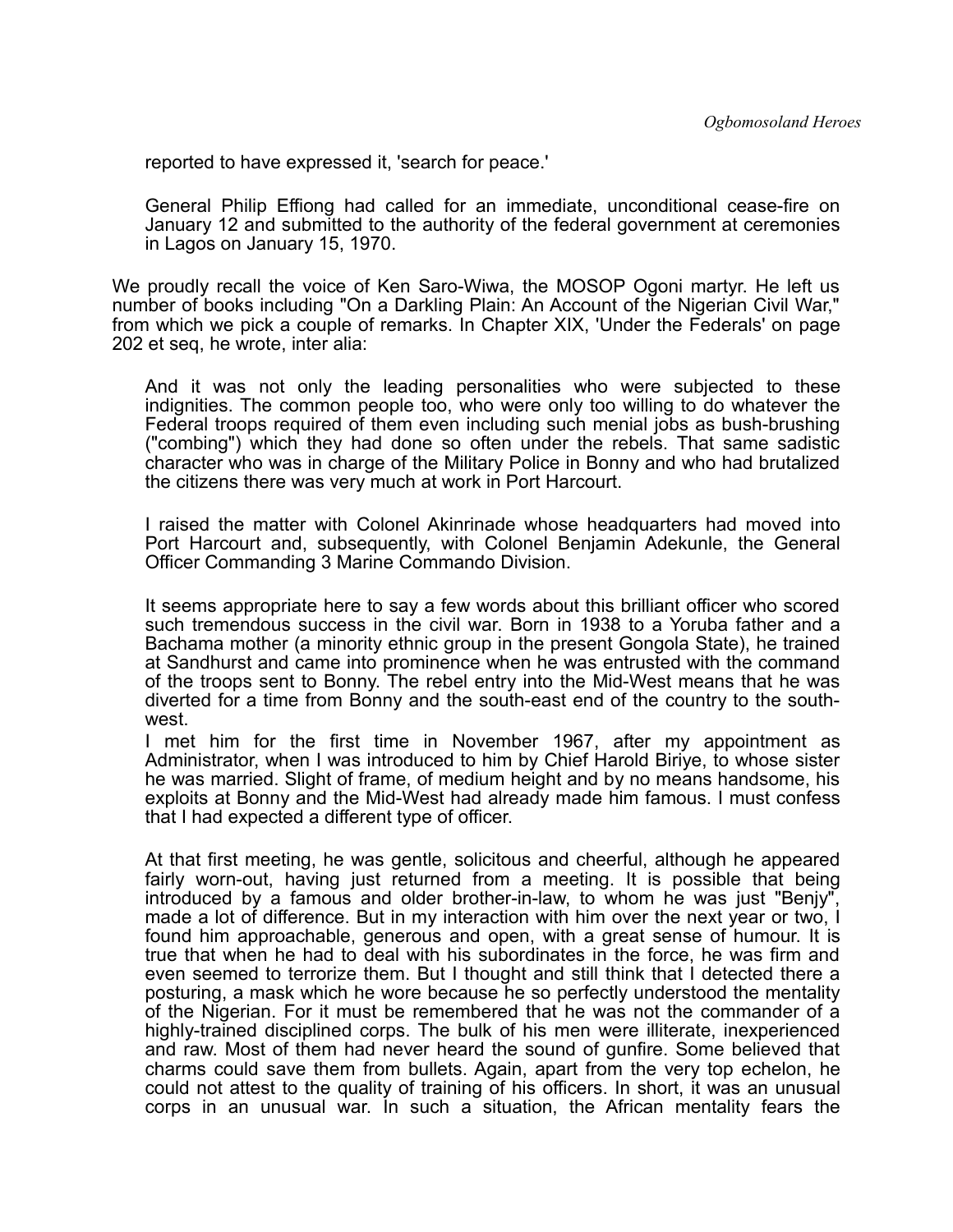masquerade. The man in the masquerade is vulnerable; but the masquerade is beyond reach, a myth. Adekunle tried to be that myth. And it worked.

He drove himself and his men hard. He built a creditable organization from nothing and the pressures on him as Commander were many, not least the way the men at the rear were often blissfully unaware of the tremendous pressures of the battle front. This is not necessarily a criticism of the headquarters staff of the Nigerian Army. They also had problems, but Adekunle's were a matter of life and death.

#### As I have pointed out, **he was not lacking in compassion. He took great care of Ibo lives and property, ensuring that "refuges" were well treated and cared for; he decreed harsh punishment for looters. I may be wrong, but I would certainly vote him one of the most Nigerian of the top military brass that I have met**.

If his career suffered a setback towards the end of the war, it was possibly because he did not know how to handle his great success, his stardom. But this is not unusual. Publicity, which he courted, is normally a double-edged sword. It can be easily turned against those for whom it roots. What Adekunle needed, above all else, was a competent public relations man.

He did not have that when I called on him at his residence that evening at the Shell B.P. residential area in Port Harcourt.

It was dusk. One of his senior officers, the late Major Hamman, was waiting to see him. Adekunle drove in with all the noise and pomp of a successful General. He saw me, ignored me. As soon as he set eyes on Hamman, he ordered him arrested, for what I do not know. There was a noise and a flurry, almost a stampede, by several pairs of well-polished boots; the unruffled Hamman was taken to I know not where, and then brought back after several minutes. Shortly after that, he was in discussion with Colonel Adekunle. He came very smiling. Those who had arrested him earlier saluted him smartly.

I sat down to dinner with Adekunle thereafter. I went to the point immediately while he was still in a mellow mood, drawing his attention to the difficulties of several communities in the liberated area. He had thought about it, of course, and proposed to get something going. He gave no details, and I did not press for them. The Colonel was a man of action. He did not earn the sobriquet "The Black Scorpion" for nothing.

The late Colonel Ayo Ariyo soon arrived. He was a very mature and sensible man and quickly relaxed tension among the civilian populace. Soon after that, a Military Administrator, the late Colonel Abubakar, was appointed. He had been in charge of the troops in Bonny when my wife and I passed through there in September. He was a jet-black, portly, gently-smiling, cigarette-smoking, beer-drinking officer. Perhaps not too bright or capable, but he was great public relations man, full of bonhomie, giving the impression that he could not hurt a fly. In appointing him, Adekunle had made a good choice. He had for assistance Captain Elechi Amadi who knew the area well and who had by now re-enlisted in the Nigerian Army.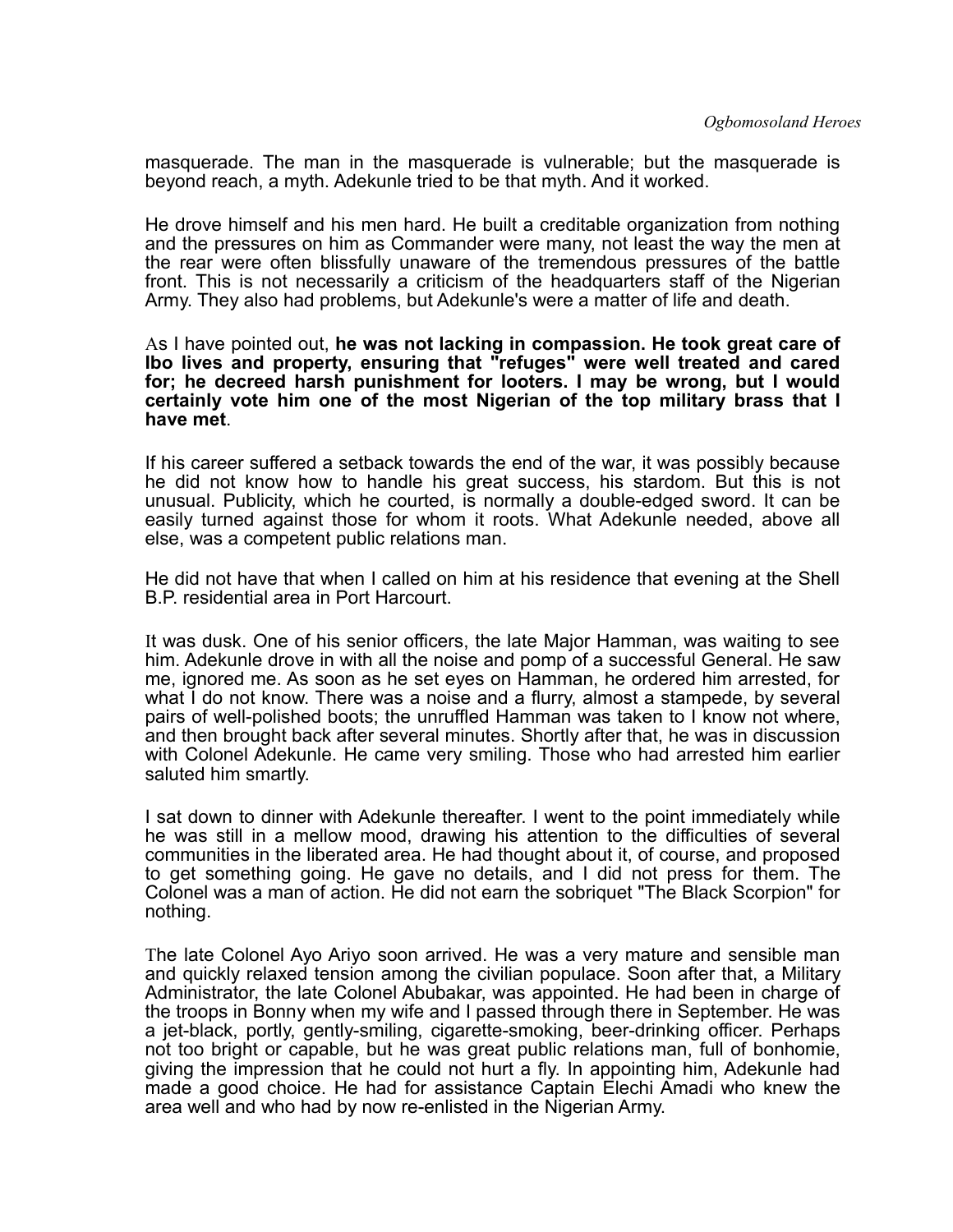#### **Ken Saro-Wiwa went further down the line and wrote:**

Of the difficulties and other matters related to the governance of Rivers State, I will not write further except in so far as these infringe on or are infringed upon by military affairs.

In the early days, as we struggled to establish bureaucracies and other arms of government with what little funds were available, we had the full support of Colonel Adekunle. He offered to provide funds from his sources for such things as furnishing and decoration of Commissioners' houses and rehabilitation.

For some reason, the Governor of the State spurned these offers, and it might all have to do as much with the fact that military men, given a command, do not like interference in their affairs by their colleagues, as with the personal differences between both men which I earlier outlined. All this was difficult for us civilians in government to understand.

We were worried enough to once invited Colonel Adekunle for a discussion, in the absence of the Governor. We asked him what could be done to encourage cordiality between the two of them. He attended the meeting, war really as his most amiable, and when I put a direct question to him, he kindly opined that I was so "thickheaded" I deserved "to be shot." I could sense a shiver run through my colleagues, but I knew that the Black Scorpion means no harm, and in any case, he did not draw the pistol he had in his pocket. The meeting did not achieve much, anyway.

The Rivers State Government was possibly Colonel Adekunle's least problem at that time. He was under pressure in the battle field; he was in a tangle with the rear in Lagos, which had allowed an international observer team to monitor the conduct of Federal forces in their advance into the Ibo heartland an event which few field Commanders would welcome and 3 Marine Commando Division had begun to fall into some disarray with many of the "Black Scorpion's" trusted lieutenants falling out with their General Officer Commanding. The manner of it was not obvious to us, but Colonels Akinrinade, Alabi-Isama and Godwin Ally were absent from Port Harcourt for quite some time. The rebels, fortified by arms supplied by the French began to make inroads into areas earlier captured by the Federal troops.

It was during this period that Gowon paid his first visit to Port Harcourt, possibly in preparation for the expected visit of the British Prime Minister, Mr. Harold Wilson. The visit kept us all, military and civilians, quite busy and when Gowon finally arrived, the citizenry erupted with joy. Gowon's high spirit was infectious. He spoke off the cuff cheerfully and eloquently to the leading citizens, and I noted in my diary later that day, "The idea of' One Nigeria' is right in his marrows. One could not but be impressed.

#### **Ken again wrote:**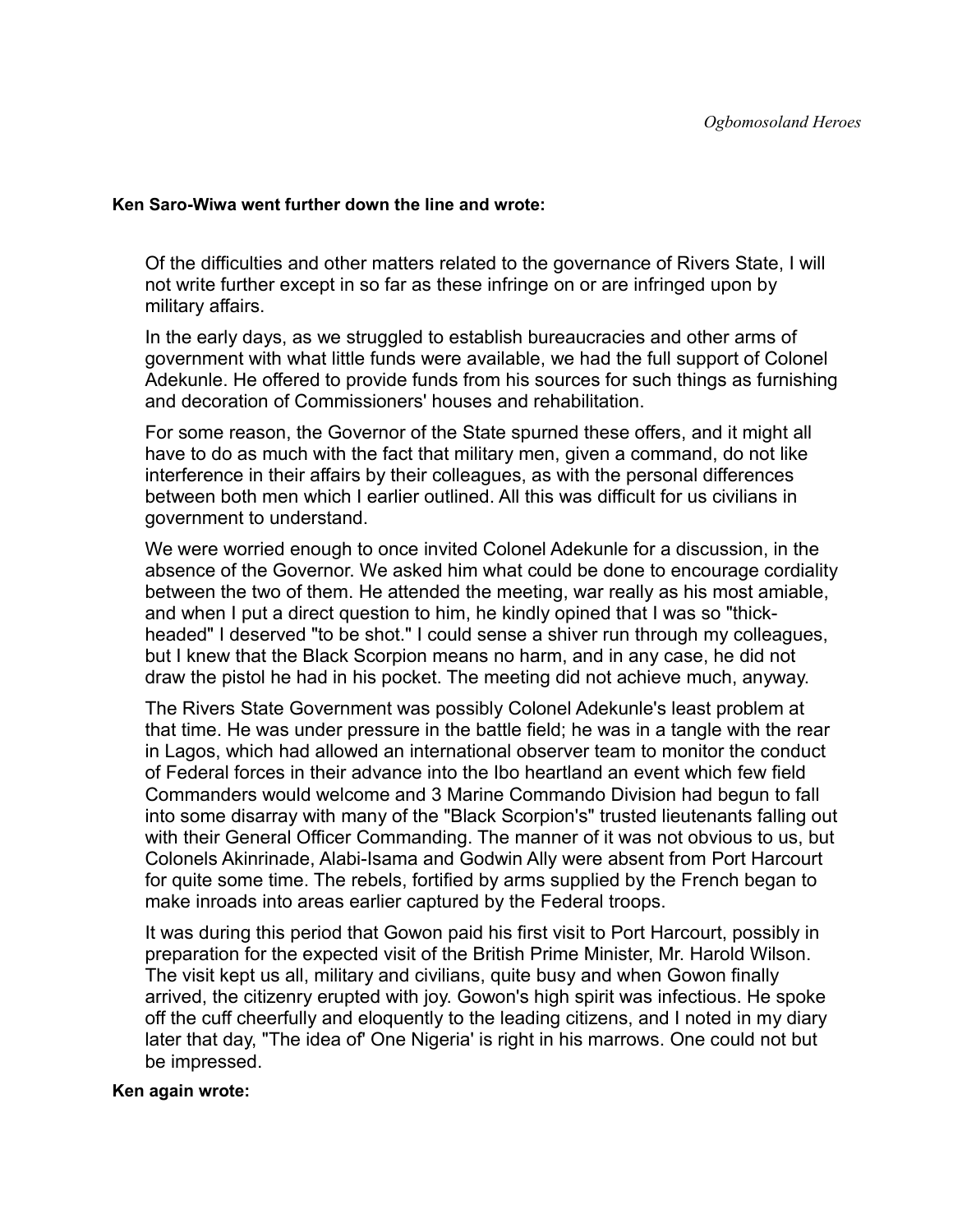However, the war still raged and the Federal forces were suffering severe reverses in the Owerri sector. In April 1969, the rebels re-entered Owerri and the body of Major Hamman, second-in-command of 16 Brigade, was borne sorrowfully back with the retreating Federal troops. Hamman was a tall, elegant and handsome officer, well groomed and, as usual, well-turned out. I had spent many happy moments with him in Port Harcourt and knew his young wife (of Ibibio extraction) and children well. I was very affected by his death, which brought home to me the poignancy and waste ofthe war.

#### **Ken later went on to say:**

The fall of Owerri into rebel hands was to lead to the loss of Adekunle's Command. It had been on the books for quite some time, but Gowon was exercising his usual caution or, some would say, indecision. When it finally happened, it took a distinctly Nigerian hue. All three field Commanders were changed and replaced by officers from the same areas. Thus, Colonel Obasanjo, a Yoruba, replaced Colonel Adekunle (another Yoruba) and Colonels Bisalla and Jallo (from the 'North') took over from Haruna and Shuwa (both from the 'North) in Divisions 1 and 2, respectively.

The loss of his Command was very painful to Colonel Adekunle. The send-off party given him by his officers was a very emotional affair on the part of the "Black Scorpion." He wept openly. **He had built the Division from, scratch, had won significant military successes, had become a national hero and had obtained international attention**.

The reality that he was about to give up all, or most of that, did not sit well with him. He had had power which he enjoyed exercising and would definitely have loved to end the war and bathe in the admiration which would definitely flow therefrom. That was not to be. Man proposes and God disposes. There is an Ogoni proverb which, when translated, states that "He who roasts the yam does not eat it." Colonel Adekunle had roasted the yam; I should say he ate some of it; the honour of eating all of it fell to Colonel Obasanjo.

Colonel Adekunle's last days in Port Harcourt were marked by a debilitating loss of morale occasioned by **his first defeat** during the war: the loss of Owerri. Also, the Colonel's disputes with Army Headquarters were matched by his most able lieutenants, Lt. Colonels Akinrinade and Alabi-Isama. Even Colonel Ally, his suave, soft-spoken second-in-command, the ebullient and highly-intelligent Major Innih and other senior officers in the field had begun to feel disenchanted with the handling of the war by their G.O.C.; and most of the junior officers and men had almost forgotten about the war and were acting more like soldiers of fortune, looting the areas under their control and luxuriating in the spoils of war.

The civilian population bore the brunt of this disenchantment, and there was absolutely nothing the civilian authority could do about it. Colonel Adekunle's departure was therefore seen as something of a Godsend all around.

This is not to detract from his stupendous achievement. Colonel Adekunle was a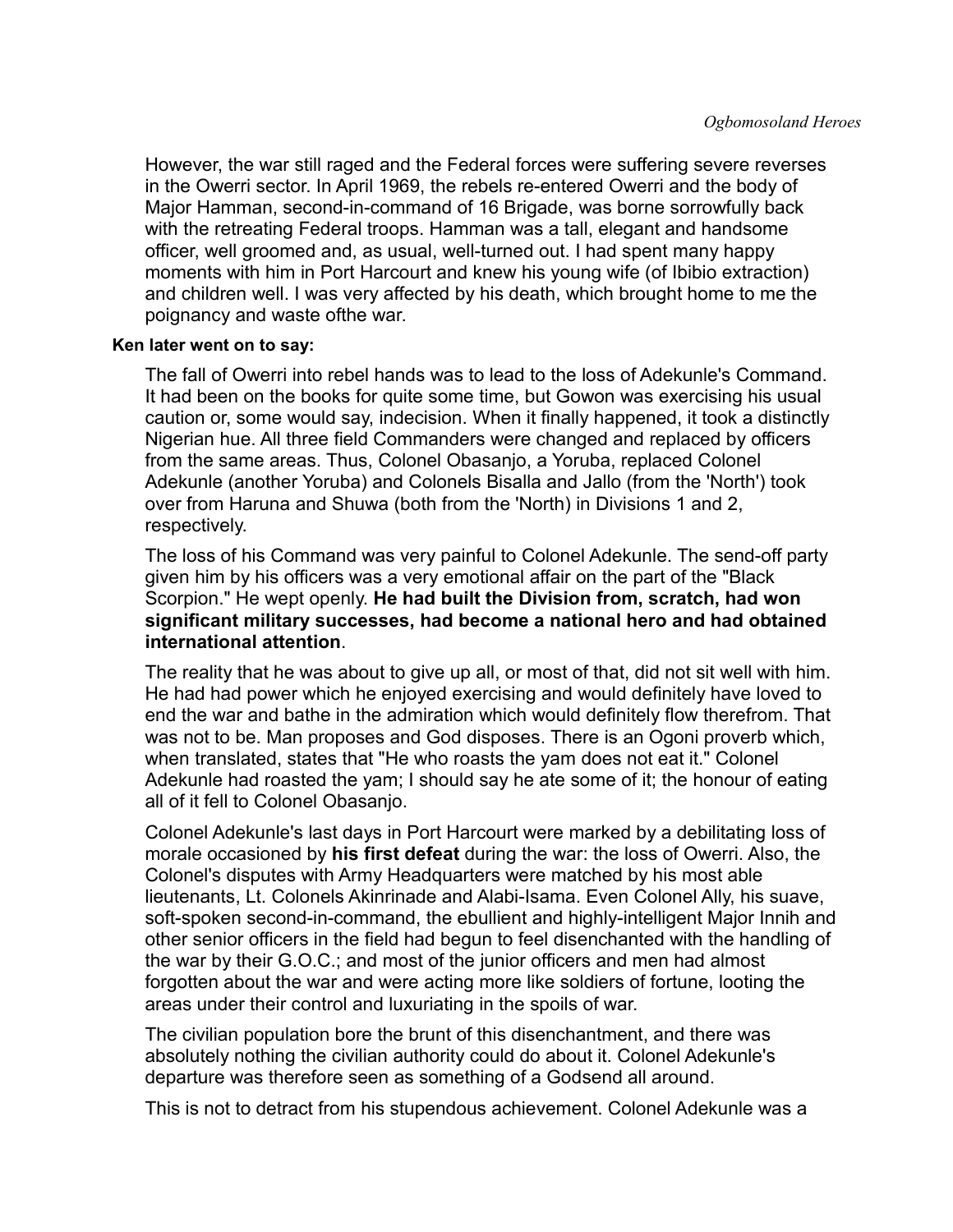humane officer, a dedicated and brilliant soldier. He returned to a quiet, cool seat at Army Headquarters where he became Director of Training, a post in which he had virtually nothing to do. He returned to the limelight once again when, after the war, he was put in charge of the decongestion of Lagos port, a task which he accomplished in as colourful a manner as only he could do. In 1975, he was prematurely retired from the Army.

One of the most respected members of the civil society in academia who studied these matters rather critically and closely is the late Professor B. J. Dudley. He, along wIth Professor Essien-Udom built a respectable school of Political Science at the University of lbadan with disciples like Dr. Ekpebu and Dr. Ukpabi Aslka, etc. In hIs book "*Politics and Crisis in Nigeria*," B. J. Dudly wrote in Chapter 9, under the subtittle "The Course of the Civil War the First Phase"

After Nsukka, the only other notable success of the Federal troops in July was the capture, on the  $26<sup>th</sup>$ , of the oil terminal in Bonny in an amphibious landing which was described as "brilliantly planned and executed" and the first of its kind ever to be attempted by African troops. The fall of Bonny to federal forces (commanded by Lt. Col. Now Brigadier, Benjamin Adekunle) was Important. It not only gave the Federal Government control of the main river leading to Port Harcourt, but it also depnved the rebels as one of their principal counters in any bargaining with the oil companies that they might have envisaged. Not surprisingly, they made repeated attempts to regain Bonny and during the last of these December 24th to 31st 1967, - they almost succeeded in driving out the half-starved and badly supplied federal soldiers whom they had effectively checked from advancing beyond the town.

#### **Dudley went further:**

Pushing southwards, federal forces captured the rebel capital of Enugu on the 4th of October, a day before the fall of Asaba. In the South, Co!. Adekunle's men landed successfully in Calabar, the capital of the South Eastern State, to begin a twopronged movement: the first northwards towards Ikom in Ogoja province aimed at depriving the rebels of all access by land eastwards through the Cameroun Republic; and the second, westwards through Port Harcourt with the objective of depriving the rebels of access by sea and securing the oil refinery in that town.

Dudley, after treating the Abagana rebel triumph which we shall treat deservingly later, went on to say:

The movement of the  $2<sup>nd</sup>$  Division coincided with similar movements from the 1<sup>st</sup> (under Co!. Shuwa) and the 3'd Commando (under Col. Adekunle) Divisions. Moving south-eastwards, 1st Division troops successfully took Abakaliki on the 5th of April where they halted, expecting to link-up with the section of the  $3<sup>rd</sup>$  Division moving north from Calabar and which, on the 30" of March, had reached the strategic town of Ikot Ekpene, a town that was to become a focal point of some of the heaviest fighting of the civil war. Moving through more difficult terrain, the segment of the 3'd Division heading for Port Harcourt made such slower progress than their counterparts heading north. However, by the 19<sup>h</sup> May, reaching the outskirt of their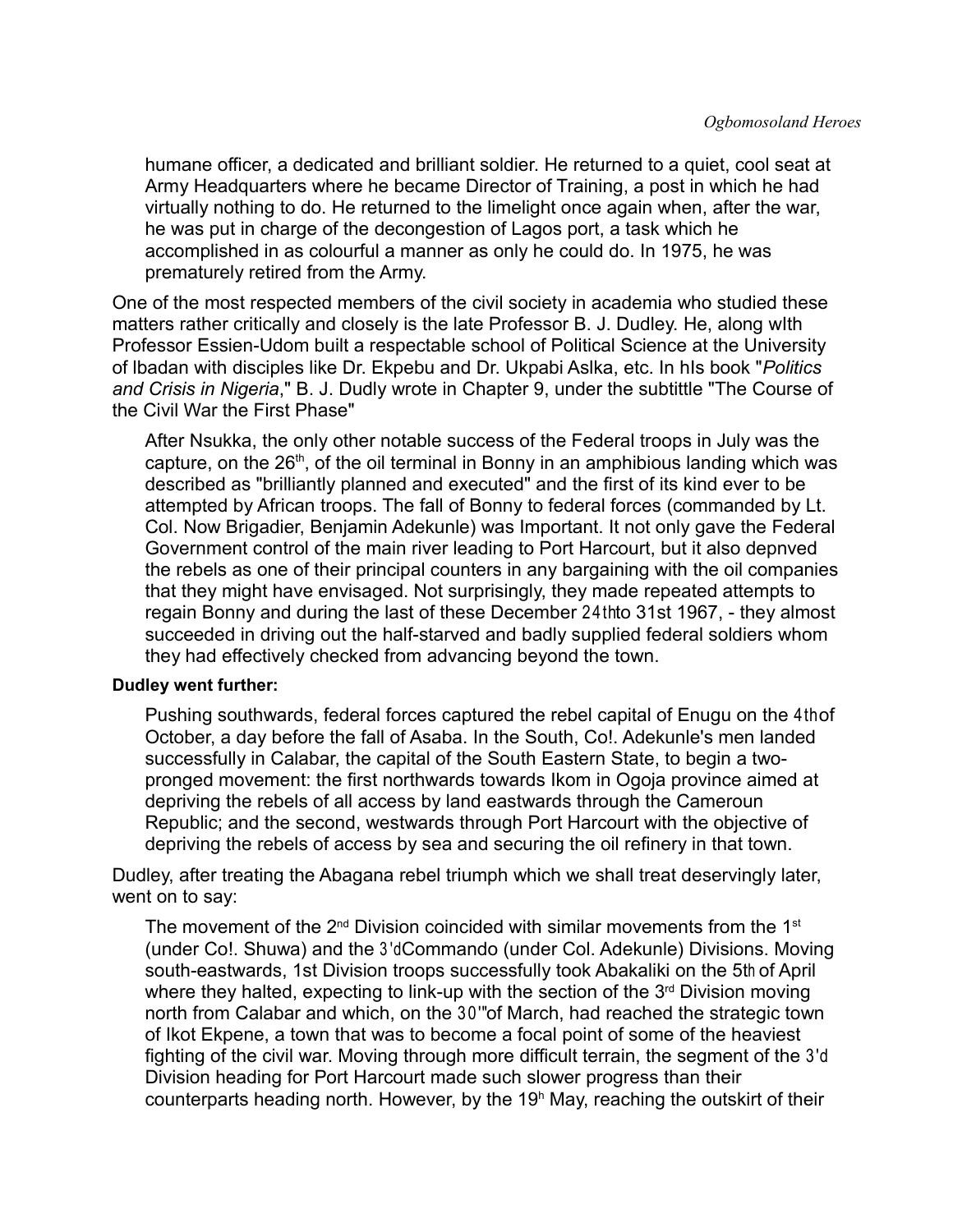primary objective, Port Harcourt, which they surrounded, leaving only a two-mile wide corridor to provide a means of exit for civilians wanting to move out of the town before the final assault began. Four days after being surrounded, Port Harcourt fell to the men of the 3'd Commando Division, and with its fall the way was opened for the second stage of the civil war, the march towards Aba and Ibo 'heartland' of the East Central State.

Much of the success of the 3 dDivision was made possible by the active cooperation of the local population, the non-Ibo speaking peoples of the Rivers and the South-Eastern states. However, with the personal and reportedly arbitrary rule of the commander of the 3 'd Division, and the tendency towards indiscipline among his men, it was not long before this cooperation was all but forfeited. By August 1968, the southern front had become the most fragile of the federal fronts, a situation which persisted till May 1969 when the divisional commanders were replaced. At the same time, for cooperating with the federal troops, these peoples paid a great price in punitive measures exacted by the rebels who destroyed whatever it was possible to destroy before retreating. Whole villages were destroyed before the advance of federal troops and where the fighting was at a comparable level, the towns suffered greater damage in comparison with those in the East-Central State. In a real sense then, they were the first 'hostages' in the civil war.

By the end of May 1969, a clear pattern had been established. The rebels had been completely encircled, deprived of access, either by land or sea to the external world. The only access left to them was by air and this was costly. Of the original area of the Eastern Region, they had lost Ogoja and Calabar provinces (the two provinces which became the South-Eastern State) about half of the area of the Rivers State and large tracts in the north of the East-Central State. These areas were not only the main food producing areas of the former Eastern Region, they also produced the principal export commodities, palm produce from the South-Eastern State and petroleum from the Rivers State. Though the Federal Government might not win the war, it seemed clear that the rebels had lost. Short of incalculable military blunders on the part of federal troops, or large-scale external intervention, it was highly improbable that the rebels would be able to regain the territories they had lost and they needed to regain these if ever secession was to be a viable proposition.

With the cause of a 'Biafra' whose boundaries were coterminous with the Eastern Region just about lost, the obvious and rational action to take would have been to seek a negotiated settlement. The alternative to continue with the war in the face of the odds, could only lead to the prolongation and intensification of the human suffering, which, by May, was already beginnning to be apparent.

#### **Dudley wrote inter-alia:**

The federal side suffered from several deficiencies which its overall greater armour only barely compensated for. Firstly, and perhaps most importantly, there was the lack of proper coordination of effort. There was, for example, no corps commander charged with the responsibility of synchronizing the movements of the three federal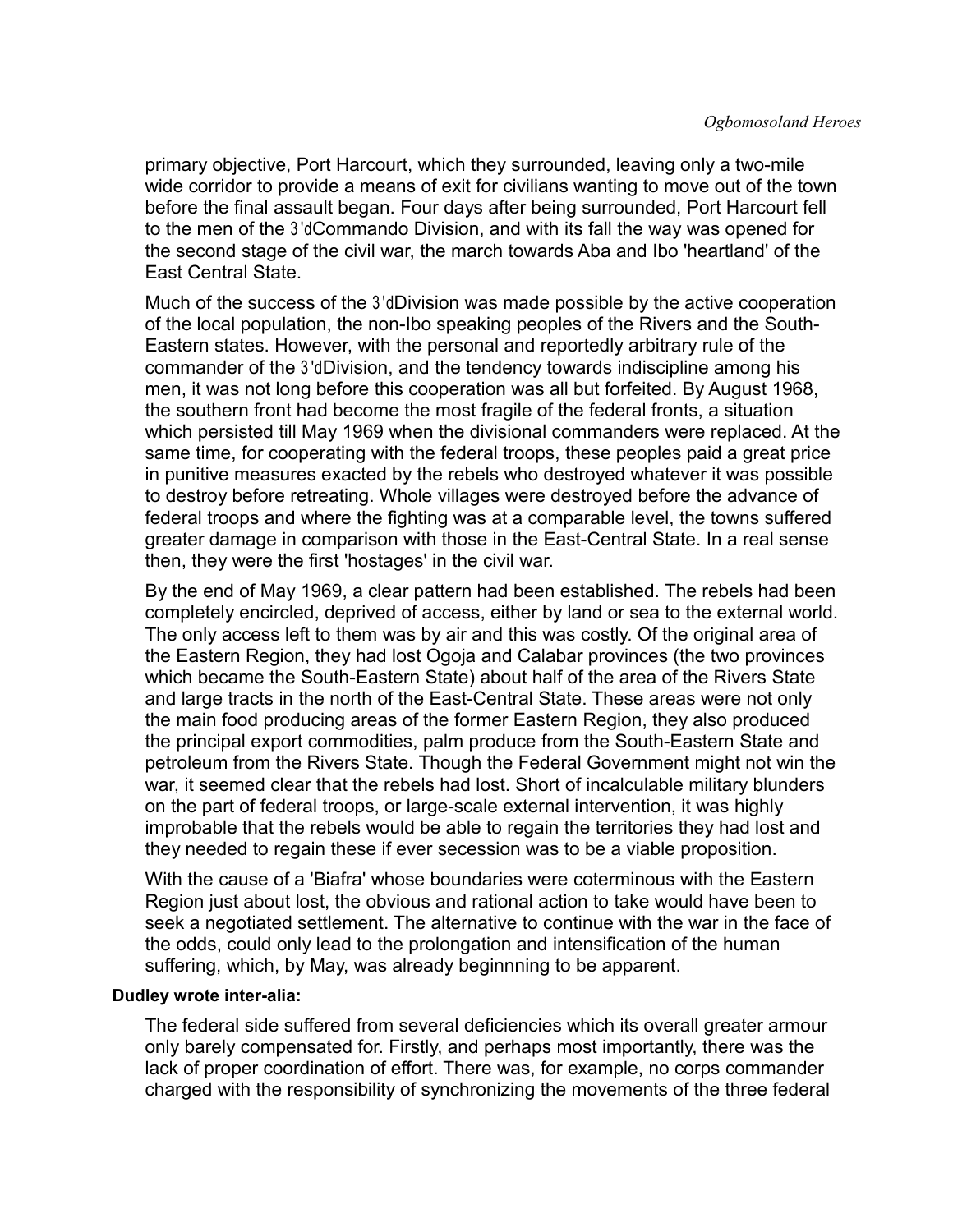divisions, a function which at best was only partially carried out by the army Chief of Staff. This, besides allowing the divisional commanders a free hand, also provided ample opportunities for the personality differences of these men to be expressed. Thus, where Col. Shuwa, the commander of the 1 st Division, was cautious and prepared only to take calculated risks, the volatile Col Adekunle of the  $3<sup>rd</sup>$  Division seemed more risk taking, an advantage when the opposing forces lacked counterattacking capabilities, but otherwise, somewhat dangerous as Owerri clearly showed. These differences the rebels were in a position to exploit as their improved. Closely paralleling the lack of coordinating machinery was the absence of an effective operations unit, which played havoc with the logistics of supply in two different but related ways.

Finally, Dudley examined the loss of Owerri thus:

Two days after the fall of Umuahia to federal forces, Owerri, with over a thousand soldiers in it, was lost to the rebels. The loss ofOwerri, though a blow to federal morale, was not a strategic loss. By the end of April, federal control over the South-Eastern and Rivers States had been firmly established and with the capture of Umuahia, only about a third of the area of the East Central State was left in rebel hands, some 3,000 square miles out of the total area of approximately 9,000. In other words, two years after secession, only one-tenth of the area initially proclaimed 'Biafra' was left before full federal control could be restored over the whole of the Federation.

Owerri federal loss was the reason or excuse for depriving the Black Scorpic of his command thereby robbing him of his due share of glory. After all when tt final push got launched on 24<sup>th</sup> December, 1969 it was a coordinated joint effo directed by GHQ with about 100,000 to 120,000 men. The earlier absence of sue coordination was not the fault or choice of Benjy. On 9<sup>th</sup> January, Ojukwu fie. ' Effiong, a non-Ibo was left to carry the shit-pail as Fela would say. One soberir final comment of Dudley remains true till today. Though the end of the civil w; may have ended the threat of disintegration and political chaos, the events leadir to the war and the war itself have together created new problems while leavir others UNTOUCHED OR UNSOLVED. BENJY later was called upon to clear 11 madly congested ports. Have we cleared all our ugly problems swept under ticarpet? Why is there any MASSOB today? Why is Paul Dike the first Ibo Defen. Chief since 1 970? When would there be an Ibo Head of State and C-in-C, on she merit or by the deft rotation, rotation and counter-rotation that left only two OLU Olu Obasanjo and Olu Falae, both Yoruba to a somewhat mock-contest for tl presidential slot in 1999. The bulk of the Yoruba seemed to have voted for the losl The winner lost every election from his ward, local government, senatorial distri and his state. What a wonderful 'Army Arrangement' as Fela shuffering al shm iling w ould say. W ho says B EN JY is not the true hero of the Nigerian militarhe is, let us come off it soonest.

### **PART THE FOURTH**

#### **BENJY'S CRITICS TAKEN ON**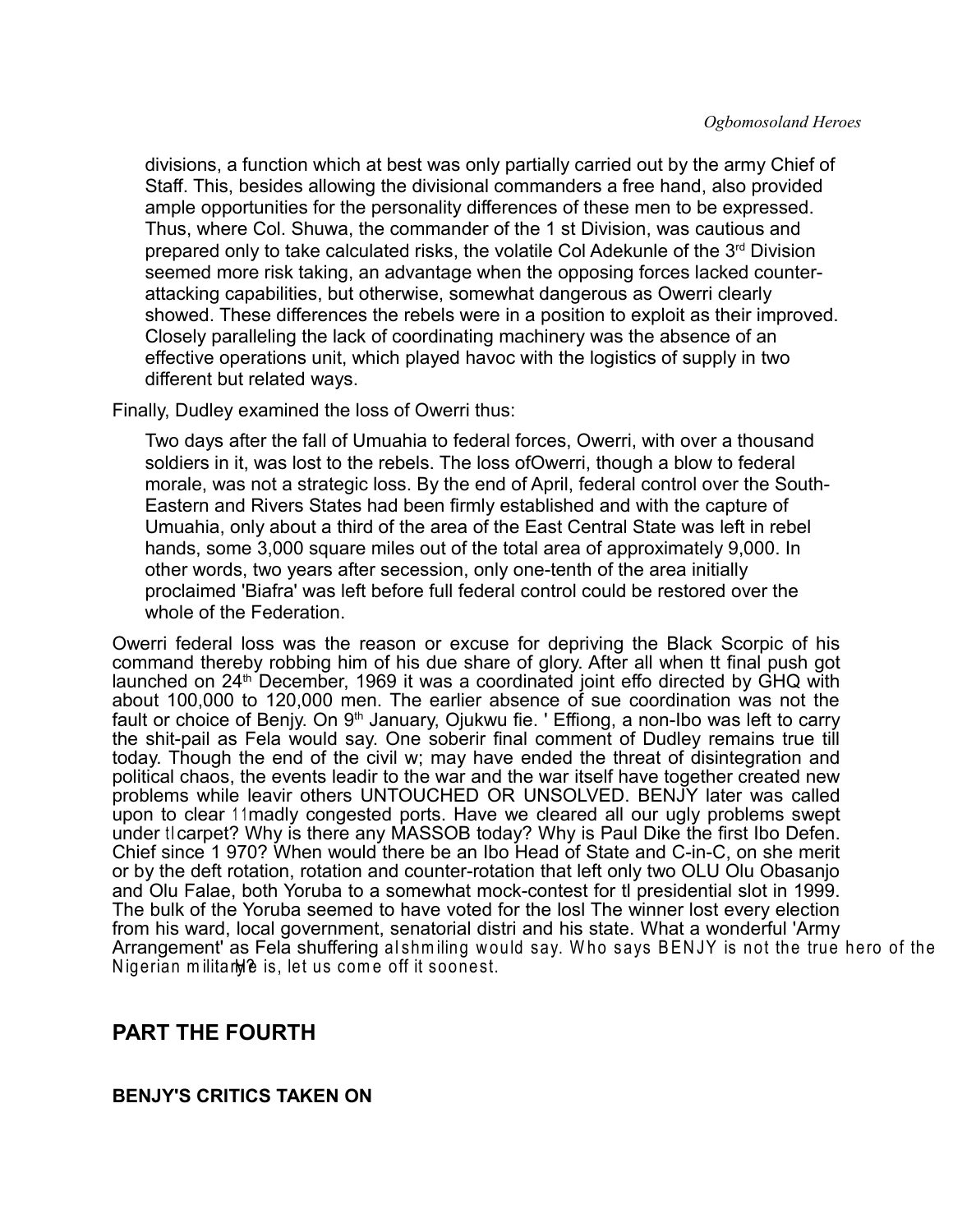We choose an oblique approach here in order to simply hasten matters. A definite raison detre for the Adekunle joint father and son publication is the need to answer once and for all and at a very opportune time, the controversial claims in Gen. Obasanjo's book "**MY COMMAND**" published by Heinemann at Ibadan in 1980. I am sure many people here would remember the furore that this publication caused just as with "Not My Will." The forn1er was subtitled 'An Account of the Nigeria Civil War 1967 1970.' He dedicated the book thus "To my children born before and during the war, to their mother, and to the memory of the unknown heroes on both sides of the Nigerian civil war." Now this is all quite interesting. Incidentally, the child-bearing mother is strictly referred to in the singular, but why, for goodness sake, must we encounter unknown heroes like the unknown soldier again? In the final analysis, the real heroes are probably not Gowon, who was so meek and harmless, not Ojukwu, who partly started what he could not actually complete and had to flee, perhaps also not an Obasanjo who merely polished up the gem of a series of victories all set-up before him. As for Obasanjo in particular, it must be stated clearly that his version of 3MCDO and its theatre of action differ completely with BENJY's. Benjy tor one thing, was a pioneer who raked up in an emergency at the utmost, a pastiche of some 35,000 men. The final push Obasanjo claims credit for involved over 100,000 men in JOINT assault with First Div for the crucial final thrust. We can leave Biafran Sandhurst, Col. Ude and Gen. A. A. Madiebo out conveniently. Many got done on the other side too ... Victor Banjo, Emmanuel Ifeajuna, Alale, Sam AgbamAgbam!

We wish to adorn this part of our lecture with excerpts from a review of the Adekunle book which Dr. Reuben Abati published on 15 July, 2004. Reuben wrote thus:

Benjamin Adekunle's civil war letters is from the outset, a response to General Olusegun Obasanjo My Command. When this book appeared in 1980, Brig General Benjamin Adekunle had taken exceptions to it, and it is not difficult to see why. Obasanjo had taken over the Command of the Th Marine Commando from Adekunle in 1969. In My Command, he pays no tribute to Benjamin Adekunle's efforts as leader of the Third Division; instead he describes how he met a demoralised disunited, quarrelsom e troop, w hich he had to re-organise into an effective fighting m achine w hich subsequently recaptured Owerri, and the Federal derops as an io's command went on to win the war. Obasanjo shines like gold in My Command as the war hero who brought the civil war to an end. And the book races towards this denouement after Obasanjo had done a good job of suggesting that all former commanders of the troops were either distracted, or incompetent.

Throughout the Adekunle publication, Obasanjo understandably receives hard knocks. Abiodun Adekunle, being his father's true son fires the first shot in his "Introduction" when he writes, tellingly as follows: "It is legitimate to ask what role may fairly be attributed to my father in bringing the war to its conclusion. Nigerians and more particularly the Yorubas have been fortunate that Obasanjo has always been available to fill the roles of other fallen comrades, such as my father after his loss of command, Murtala Mohammed after his assassination and again, MKO Abiola, after his premature death. Over the length of his career, from the very start until the present, General Obasanjo seems to have displayed an uncanny ability of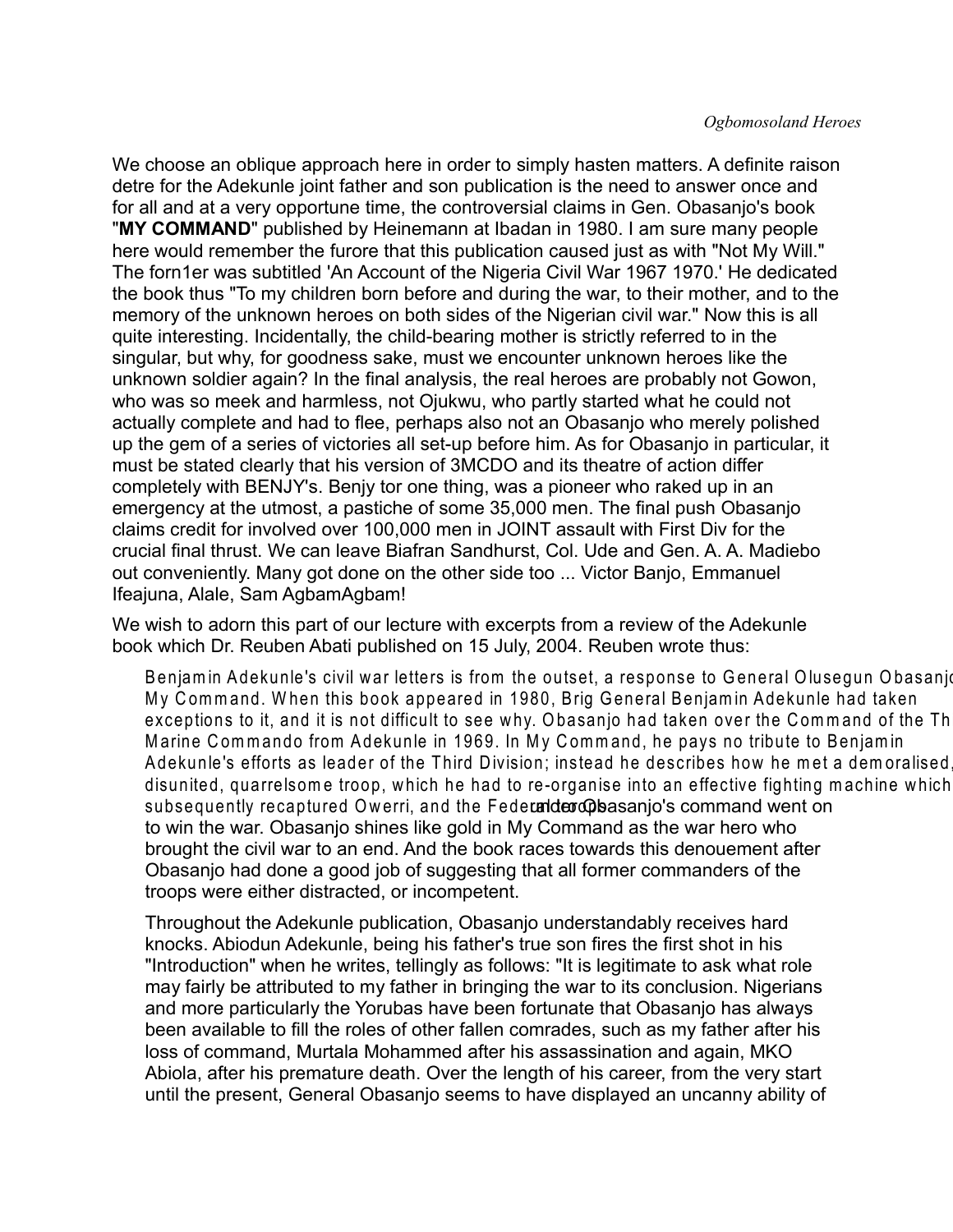reaping where others have toiled". (pp. 20-21).

The father fires his own shot on page 42 when he gloats over Obasanjo's failure to make a good grade at the Mons Officer Cadet School in the UK, on account of which he could not go on to the Royal Military Academy at Sandhurst. He and Obasanjo were course mates. And now, The Black Scorpion writes: "In later years, I attributed some of the actions of my former course mates in the national arena, especially with regard to their colleagues to the need to assuage feelings of inferiority which may have sprung from having been publicly adjudged and labeled inadequate in the midst of their cohorts". The book is full of such other swipes at Obasanjo, particularly in subsequent sections where Ojukwu's comments on Obasanjo are used for illustration.

What follows this putting-Obasanjo-in-his-place is a fairly detailed documentation of Colonel Adekunle's leadership of the Third Marine Commando Division.

Written by Adekunle himself, this section of the book is a study in the art of war, with The Black Scorpion ' functioning as a strategist. He comes across as a professional soldier who was motivated by an overriding sense of patriotism. He takes us through the beginnings of the civil war, the issues at stake, 'and the strategies on both sides, and how· from the first shot Biafra was bound to lose the war. But Adekunle is not necessarily a war-monger, he draws attention to the options which if they had been taken, would have set Nigeria on a different path. The narrative is spiced up with histrionic reports about Benjamin Adekunle in the foreign press, and his historical location as the soldier who built the Third Marine Commando Division into an effective team and as the mind that made the Federal victory of 1970 possible.

Thanks indeed to Reuben. For those amazed about Ojukwu still treating OBJ as a joke, see a recent repeat in Saturday Sun, March 21, 2009 front and pages 11-14.

Simply because of the international dimension accorded this tragic war, we end this part with a foreign commentator who covered the war extensively. Writing of divisional rivalries at the front lines, JOHN de St. Joree observed thus:

The capacity, character and style of the individual commanders at all levels, but especially at the top, were central to the conduct of the war. The three Federal Divisions varied enormously for a number of reasons but the imprint of their respective commanders' personalities gave them their distinctive characters. The III Division under Colonel Mohammed Shuwa was cautious and orthodox; the 3rd Marine Commando, led by Adekunle, aggressive and dynamic among its soldiers terror of the fiery and unpredictable 'Black Scorpion' often outweighed fear of the enemy and the 2nd Division changed from being rumbustious and chaotic under Murtala Mohammed to easy-going and plodding under the dilettante Haruna. It is probably no accident that the two most successful field commanders' (Adekunle in Nigeria and Achuzie in Biafra) thrown up by the war were similar in temperament, shared the same magnetism, employed identical fear-inculcating disciplinary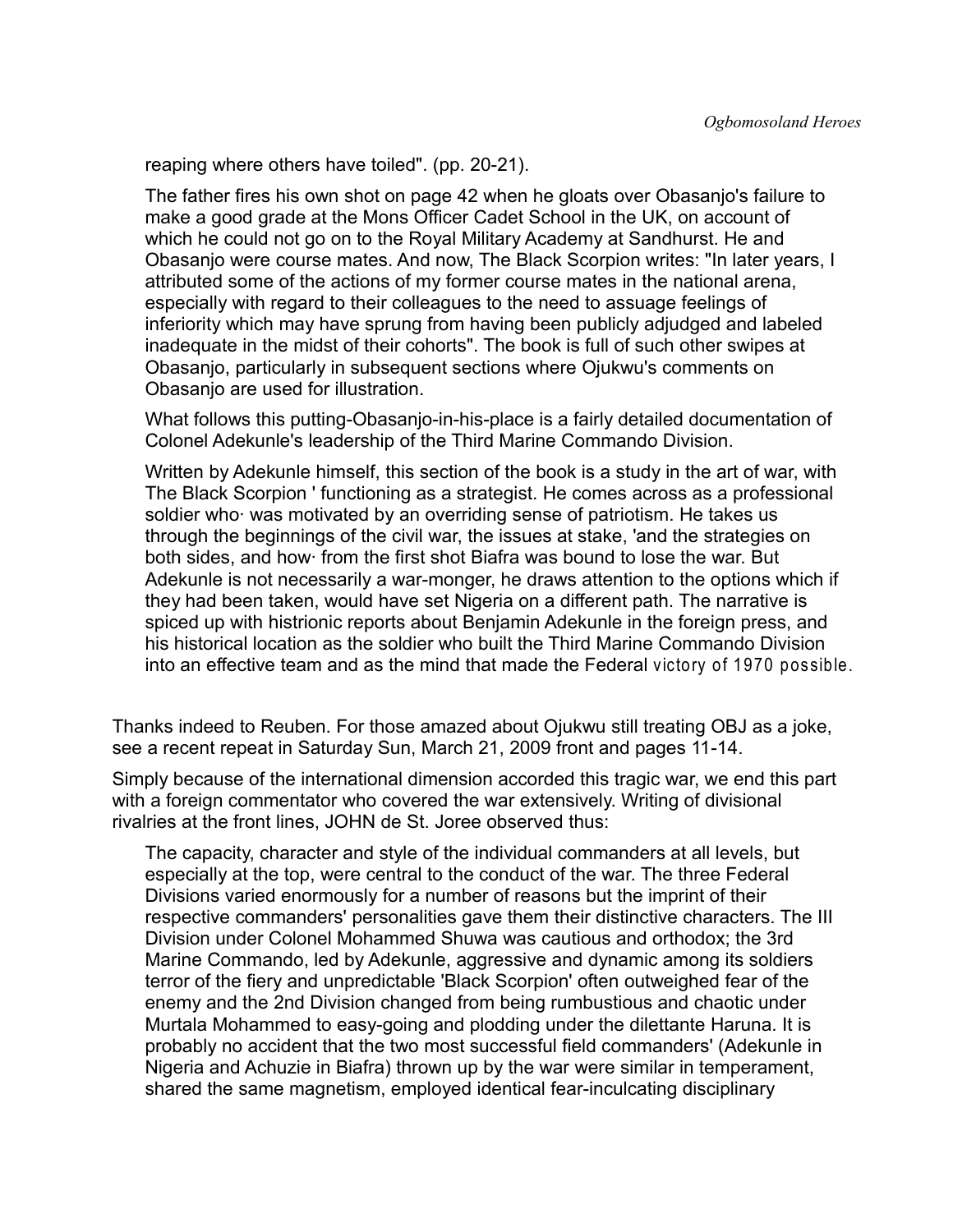methods and rejoiced in crops or golf club handles (never seen in the more seasoned and orderly I Division) which were used liberally on the men for the small military misdemeanour and supplemented by loud shouting and incessant saluting, even in tricky places like the turrets of armoured cars. Achuzie, on the other side used to whip and beat his men into battle which, as with Adekunle, seemed to be acceptable partly because both commanders were known to be scornful of their own personal safety.

Adekunle is half Yoruba and half Bachama (one of Nigeria's most warlike minority tribes from the Middle Belt) and was trained at Sandhurst where he was regarded as something of a 'loner' and not above average ability. He served as a normal infantry officer and only came into prominence when he led the seaborne assaults on Bonny and the Mid-West early in the civil war. His Division was an amorphous mixture of old and new soldiers from practically every tribe in the Federation but with a large contingent of Yorubas. (Adekunle gradually came to regard himself as more Yoruba than Northerner as a result of his rivalry with Shuwa and Murtala Mohammed in the other divisions and because of Northern officers' alleged discrimination against him before the war.) His greatest achievement was to weld his Division into a recognisable though loose organisation shape and breathe something of his own sulphurous spirit into his men. The result was some spectacular successes (Calabar, Port Harcourt, Aba and Owerri) before overreaching himself in a desperate attempt to 'beat' to the main prize of Umuahia and Uli. He came a cropper and lost Owerri which was one of the reasons - though probably not the main cause for his removal in the complete change-round of Divisional commanders in May 1969. But he had in the meantime become a Yoruba and, to a lesser extent, a national hero. In the West, he was seen in the tradition of the Yoruba warlords of the nineteenth century and as a potential military leader if the West should ever decide to go it alone. He was made a chief and was immensely popular with the man in the street. (The Yoruba called him, delightedly, 'na cinema' pidgin English for 'a great show.') He always denied political ambition (he told me once that he wanted to become a farmer when he retired from the army, but then most Nigerian officers tended to tell you that); however, it seems clear that his withdrawal to take over the directorate of training under the eye of Gowon in Lagos, was at least partly designed to head of any intentions he had in that direction and to curb his every-growing independence and unruliness in Port Harcourt. Rather like the allies' race with the Russians across Europe in the closing stages of the Second World War, the Federal Government did not want a victorious Adekunle in control of most of former Biafra. (After the war, however, Adekunle's remarkable talents for 'getting things done' were once again put to good use: this time in the more pacific area of relieving the appalling congestion in the Lagos docks, a task in which he was again immensely successful).

Colonel Joe 'Hanibal' Achuzie is a more mysterious figure since he had never served in the Nigerian Army. He claimed that he had fought in the British army in Korea and Suez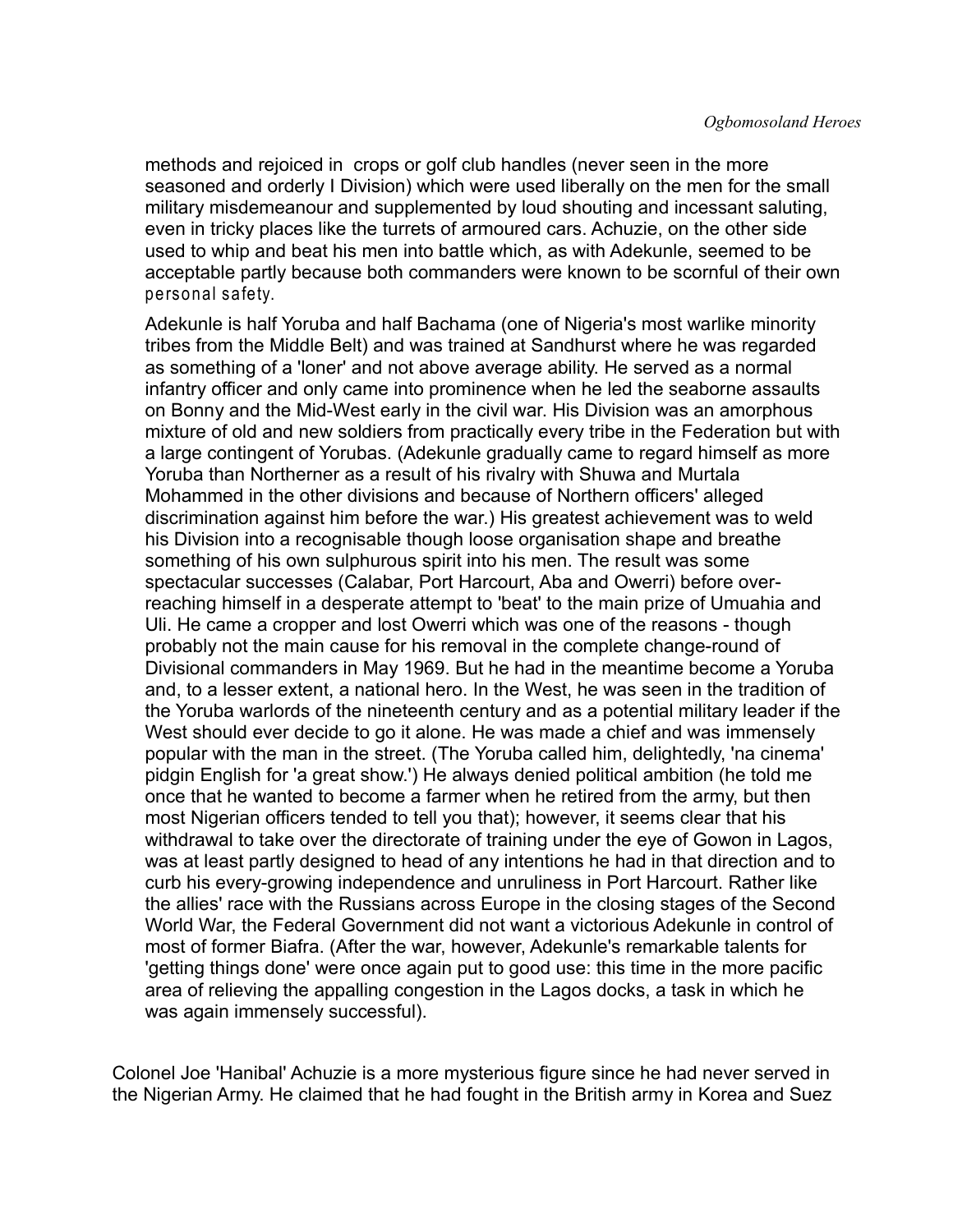but his has never been confirmed. Before the war, he ran an electrical business in Port Harcourt and before that, he had lived in Britain where he married his English wife, Ethel. His nickname is also a mystery there is nothing remotely resembling either the Alps or elephants in Biafra but presumably it came as recognition of his general military prowess which was genuine enough. He was a rough and tough soldier who inspired the same fear and respect in his men as Adekunle did; he also had a good tactical sense and could move his troops around with more speed that most of the commanders on either side. He was responsible for the huge ambush at Abagana, and played a leading part in the recapture of Owerri. But, unfortunately for Biafra's military fortunes, Ojukwu pulled him back at about the same time that Adekunle lost his command and he was put in charge of petrol rationing, a waste of talent if there ever was one. He came into prominence at the end of the war when he was alleged to have declared that whatever happened, he would fight on. But, in fact, he supported Effiong in carrying out the surrender after **Ojukwu had flown aw ay**.

We must end this session with a bomb! I want to prick the conscience of some of my kinsmen. The fuse to my bomb is that despite the title supplied by the sponsors of this reception, if anything at all, the weight of evidence is that BENJY is inherently a hero, a national hero, a hero any day, anytime and a hero everywhere. He is not just an Ogbomoso hero or a Yoruba one. The Ogbomoso have chosen today to demonstrate their appreciation of his talents, skills and professional attainment. BUT WHAT ABOUT YORUBA AS YORUBA? At the time Benjy was enacting all the heroism that contributed promptly and stoutly to cementing and preventing further cracks in the body politics and territorial integrity of the country, Awolowo was in the Federal Government, he was given the 'Leader of Yoruba' title around this time; General Adebayo was Military Governor over the preponderantly Yoruba Western State; Wole Soyinka, the great writer was around along with younger ones like Kole Omotoso. All these persons wrote profusely and were written about concerning the civil war. NOT ONE OF THESE YORUBAMEN HAD A WORD OF APPRECIATION FOR BENJY.

Obasanjo, in '**NOT MY WILL**,' Awolowo in all his writings and the Oyelaran stint on him as well as General Adebayo's biography, '**Onward Soldier Marches On ..** ' None had a word to spare!!! 'My Command' has already been treated. This eerie silence may be part of what Chris Ali calls a pretence, even official pretence. The silence I draw attention to here, speaks volumes about the Yoruba as a people. It is not about Benjy. I congratulate the OCF, ODF and all Ogbomoso for throwing this pathetic gauntlet to all Yoruba.

For some, this slogan of those days sounded more like: To Keep Nigeria Worn ... Thanks to people like Gowon, Benjy, Akinrinade, Adelanwa, Aduwo, Bajowa, etc for keeping the hope alive.